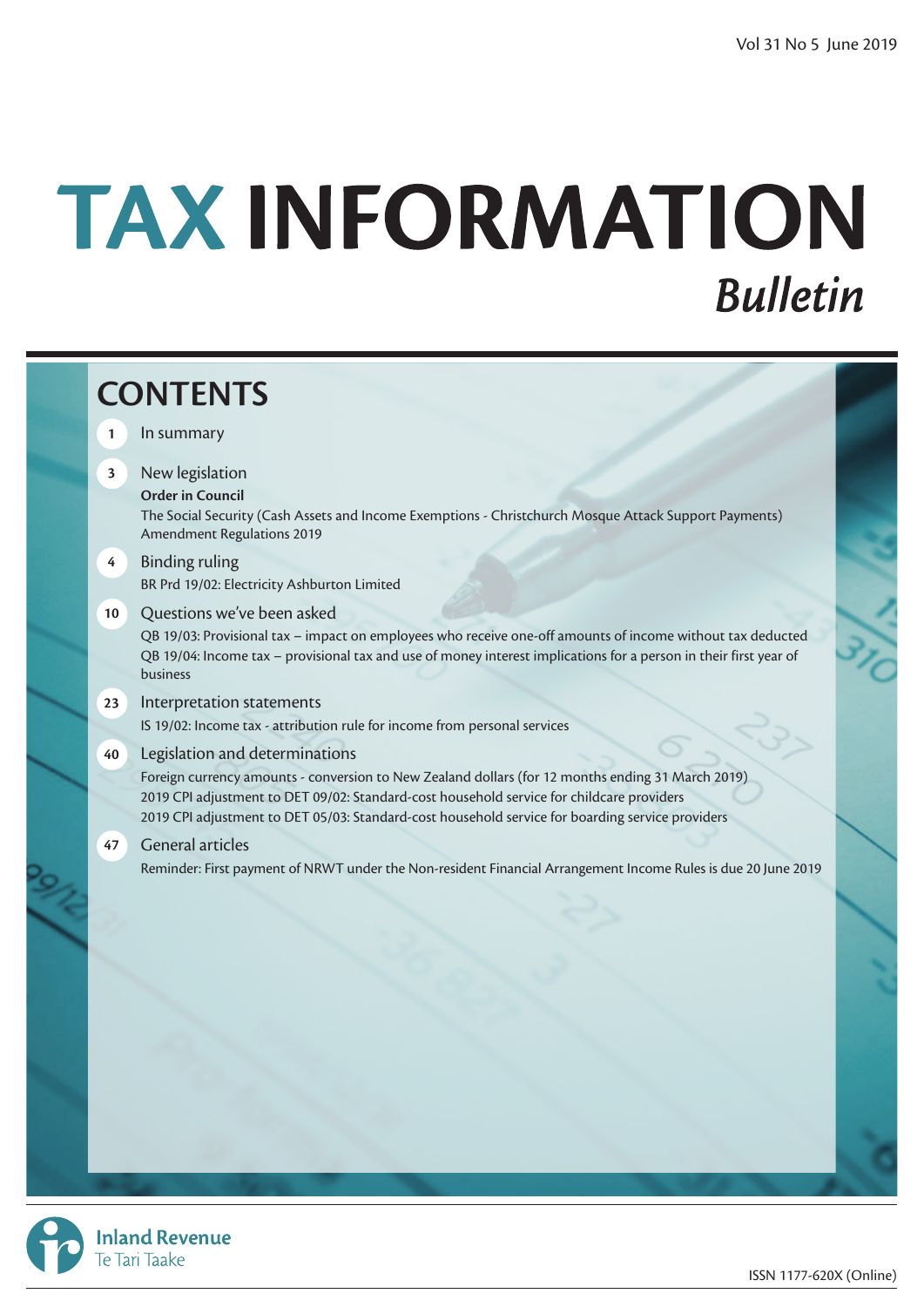# **YOUR OPPORTUNITY TO COMMENT**

Inland Revenue regularly produces a number of statements and rulings aimed at explaining how taxation law affects taxpayers and their agents. Because we are keen to produce items that accurately and fairly reflect taxation legislation and are useful in practical situations, your input into the process, as a user of that legislation, is highly valued.

You can find a list of the items we are currently inviting submissions on as well as a list of expired items at **[www.ird.govt.nz/public-consultation](http://www.ird.govt.nz/public-consultation)**

Email your submissions to us at **public.consultation@ird.govt.nz** or post them to:

Public Consultation Office of the Chief Tax Counsel Inland Revenue PO Box 2198 Wellington 6140

You can also subscribe at **[www.ird.govt.nz/public-consultation](http://www.ird.govt.nz/public-consultation)** to receive regular email updates when we publish new draft items for comment.

| <b>Ref</b> | Draft type                   | <b>Title</b>                                                                             | Comment deadline |
|------------|------------------------------|------------------------------------------------------------------------------------------|------------------|
| PUB00316   | Question We've Been<br>Asked | Income tax - when does the business premises<br>exclusion under s CB 19 apply?           | 7 June 2019      |
| PUB00316   | Question We've Been<br>Asked | Income tax - when does the business premises<br>exclusion to the bright-line test apply? | 7 June 2019      |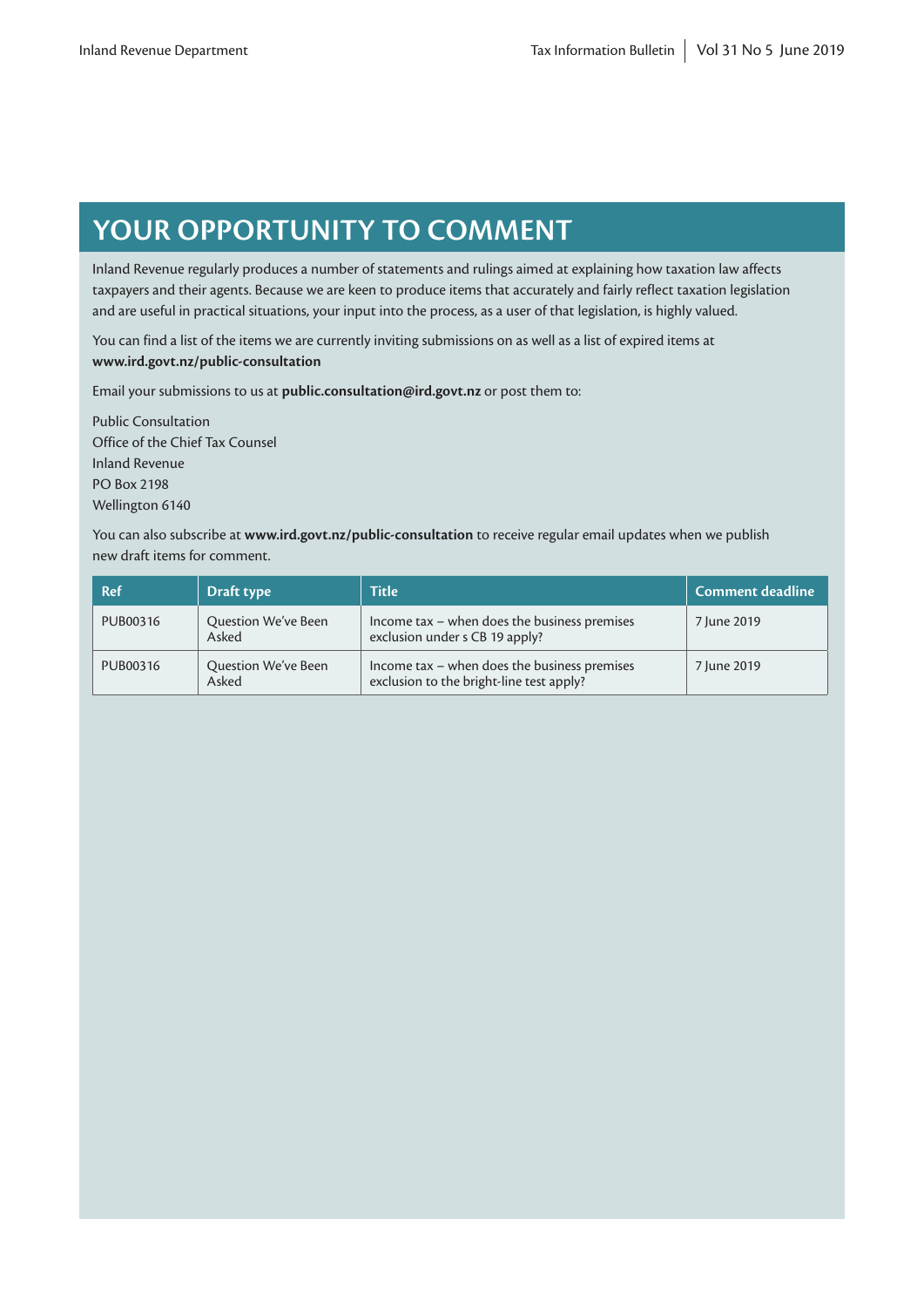# **IN SUMMARY**

# New legislation **Order in Council The Social Security (Cash Assets and Income Exemptions - Christchurch Mosque Attack Support Payments) Amendment Regulations 2019** An Order in Council has been made to ensure that donations to support those affected by the Christchurch mosque attacks of 15 March 2019 do not negatively impact recipients' entitlement to government assistance through the tax credit and transfers system. **3** Binding rulings **BR Prd 19/02: Electricity Ashburton Limited** This ruling concerns consumer discounts paid by Electricity Ashburton Limited (EA Networks) to electricity supply retailers, and the passing on of these consumer discounts by the electricity supply retailers to customers. **4** Questions we've been asked **QB 19/03: Provisional tax – impact on employees who receive one-off amounts of income without tax deducted** This item covers the provisional tax and UOMI implications when an employee receives a one-off amount of income that has not had tax deducted at source. It considers the implications for the year of receipt and the following year. **10 QB 19/04: Income tax – provisional tax and use of money interest implications for a person in their first year of business** This item covers the provisional tax and UOMI implications of a person in their first year of business and considers the relevance of the definition of a "taxable activity" – a concept borrowed from the goods and services tax legislation. **16** Interpretation statements **IS 19/02: Income tax - attribution rule for income from personal services** This item makes minor amendments to and replaces *IS18/03 Income Tax – Attribution Rule for Income from Personal Services.* The updated item clarifies what income is included in the various threshold tests, and that the \$70,000 threshold test includes all sources of the working person's income (not only personal services income). An example is included to show how this works. Other minor clarifications relate to the associated entity's income being from the provision of personal services, and also in respect of the relevant depreciable property. **23** Legislation and determinations **Foreign currency amounts - conversion to New Zealand dollars (for 12 months ending 31 March 2019)** This article provides the exchange rates acceptable to Inland Revenue for converting foreign currency amounts to New Zealand dollars under the controlled foreign company ("CFC") and foreign investment fund ("FIF") rules for the 12 months ending 31 March 2019. **40 2019 CPI adjustment to DET 09/02: Standard-cost household service for childcare providers** This update to determination DET 09/02 shows the annual adjustment to the standard-cost household service for childcare providers. **46 2019 CPI adjustment to DET 05/03: Standard-cost household service for boarding service providers** This update to DET 05/03 shows the annual adjustment to the standard-cost household service for boarding service providers. **46**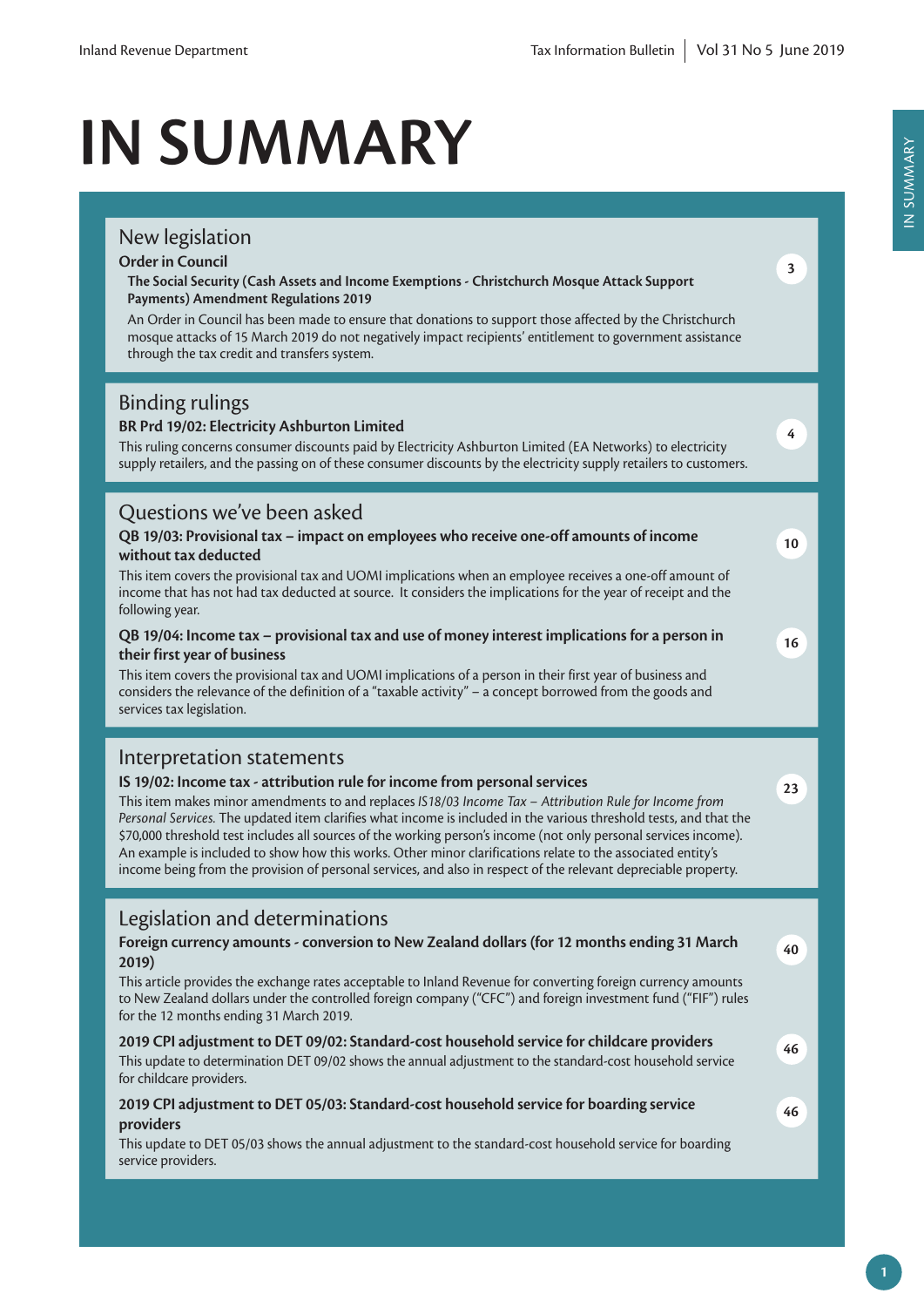# **IN SUMMARY** (continued)

# General articles

**Reminder: First payment of NRWT under the Non-resident Financial Arrangement Income Rules is due 20 June 2019**



The non-resident financial arrangement income (NRFAI) rules were introduced by the Taxation (Annual Rates for 2016-17, Closely Held Companies and Remedial Matters) Act 2017.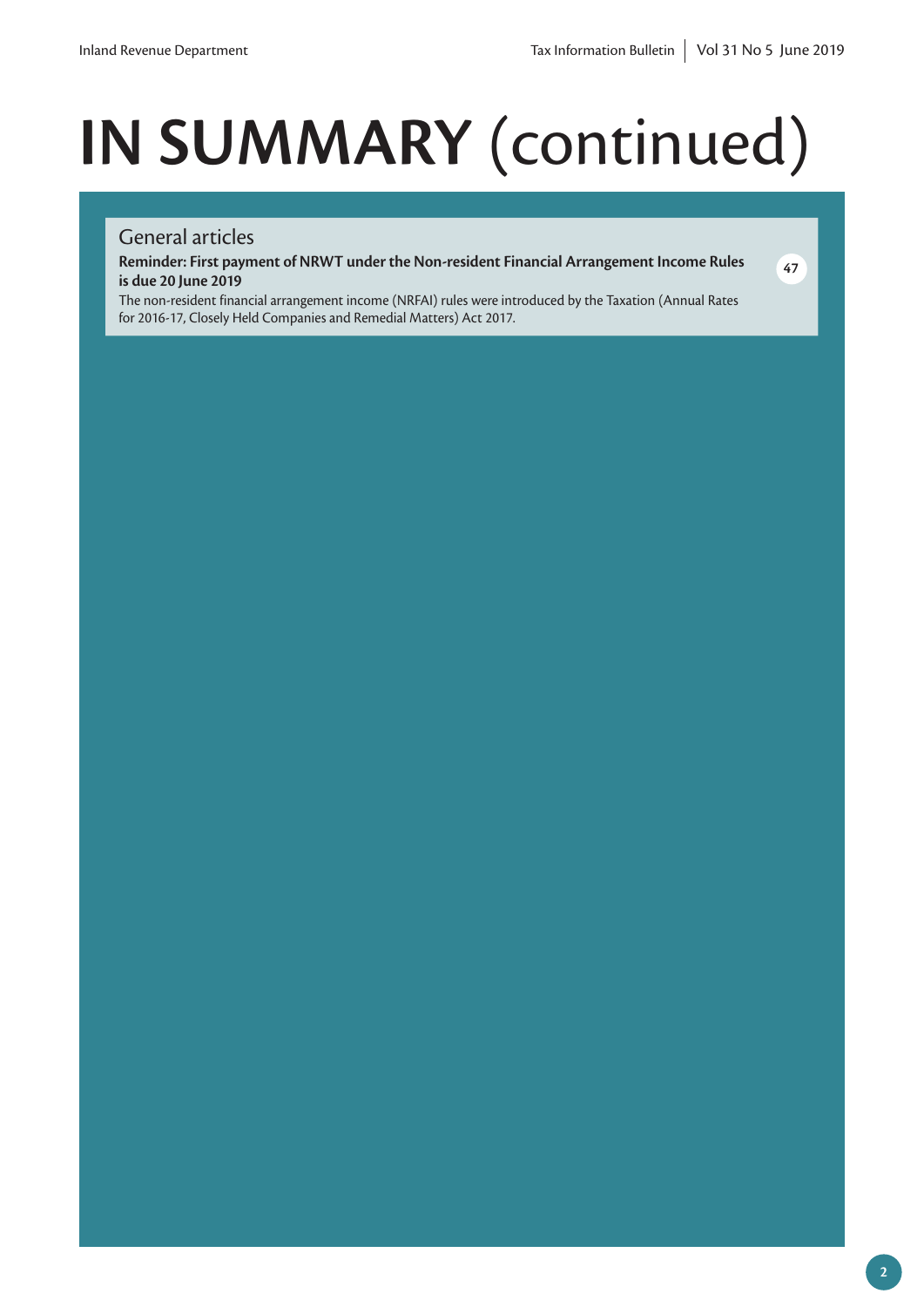# **NEW LEGISLATION**

This section of the *TIB* covers new legislation, changes to legislation including general and remedial amendments, and Orders in Council.

# Orders in Council

# **THE SOCIAL SECURITY (CASH ASSETS AND INCOME EXEMPTIONS — CHRISTCHURCH MOSQUES ATTACK SUPPORT PAYMENTS) AMENDMENT REGULATIONS 2019**

An Order in Council has been made to ensure that donations to support those affected by the Christchurch mosque attacks of 15 March 2019 do not negatively impact recipients' entitlement to government assistance through the tax credit and transfers system.

The Social Security (Cash Assets and Income Exemptions — Christchurch Mosques Attack Support Payments) Amendment Regulations 2019 exempts support payments and any related income received by the victims of the Christchurch mosque attacks and their families when assessing a client's income and cash assets under the regulations.1 Any amount specified in this Schedule, or any amount distributed by a charitable entity registered under the Charities Act 2005, is exempt for the calculation of family scheme income by section MB 13 (2) (e) and (o) of the Income Tax Act 2007. Accordingly, the Working for Families entitlements of those receiving donations will be unaffected.

The Order in Council came into force from 2 April 2019 and will apply retrospectively to payments received on or after 15 March 2019, except for the purposes of the temporary additional support chargeable income exemption. The exemption will apply for 12 months after the payment is made to recognise that recipients may require time to decide what to do with any amounts received.

# *Background*

Following the Christchurch mosque attacks, individuals, communities and businesses have been donating funds to support victims of the attack and their families through charitable organisations and platforms such as Givealittle and LaunchGood. Some of those receiving donations also receive various forms of tax credit and transfer assistance from the Government.

The Ministry of Social Development and Inland Revenue consider a client's income and cash assets when assessing what financial support a client is entitled to. It is possible, therefore, that the receipt of financial donations and gifts would affect the assessment of a client's entitlement. These regulations amend the Social Security Act 2018 so that payments and any related income received by those affected by the attack are not included when making this assessment. Victims and their families who receive assistance administered by IRD will therefore experience no changes to the monetary support they receive as a consequence of the donations provided to them.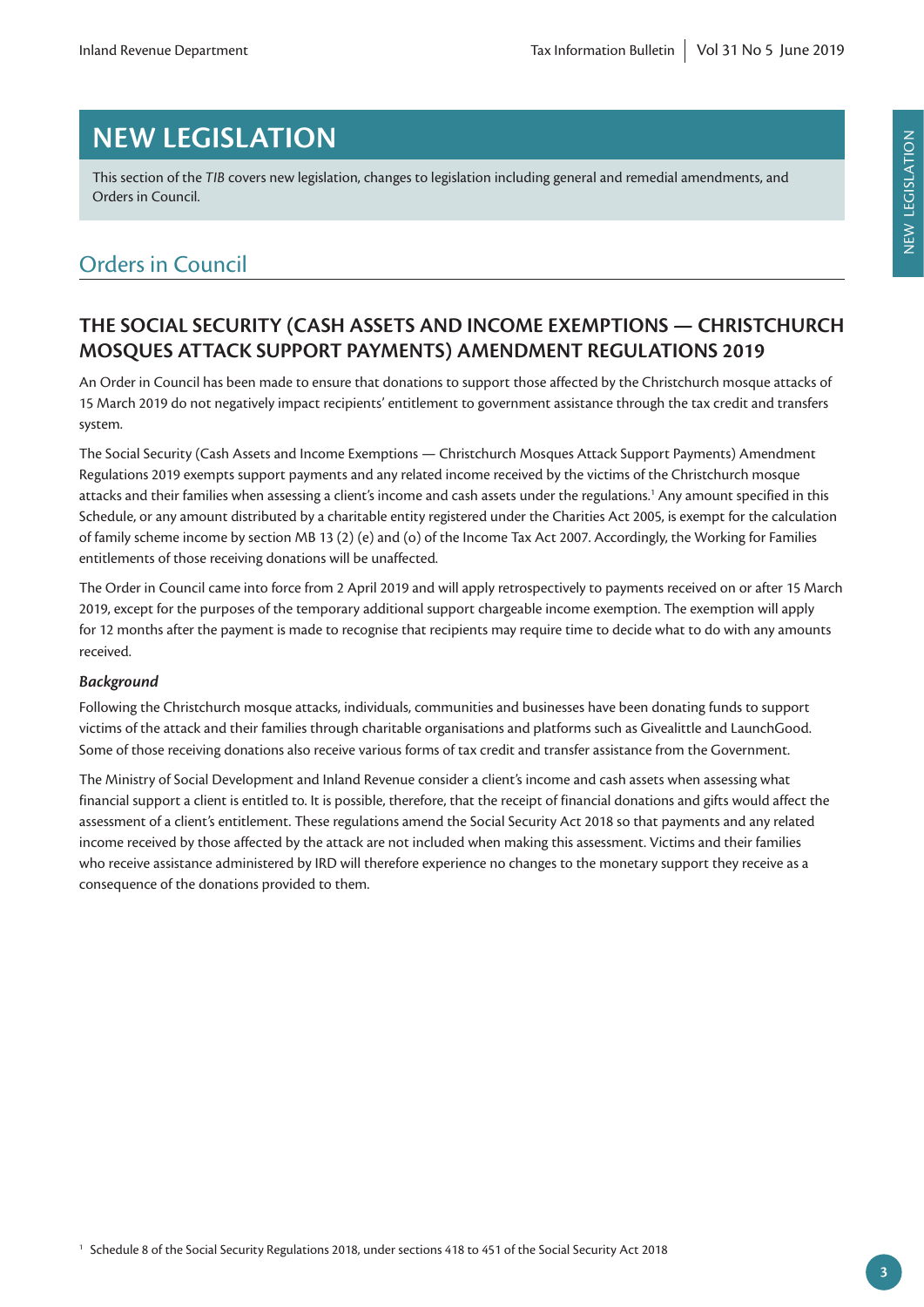# **BINDING RULINGS**

This section of the *TIB* contains binding rulings that the Commissioner of Inland Revenue has issued recently. The Commissioner can issue binding rulings in certain situations. Inland Revenue is bound to follow such a ruling if a taxpayer to whom the ruling applies calculates their tax liability based on it.

For full details of how binding rulings work, see *Binding rulings: How to get certainty on the tax position of your transaction (IR715)*. You can download this publication free from our website at **[www.ird.govt.nz](http://www.ird.govt.nz)**

# BR Prd 19/02 - Electricity Ashburton Limited trading as EA Networks

This is a product ruling made under s 91F of the Tax Administration Act 1994.

# **Name of the person who applied for the Ruling**

This Ruling has been applied for by Electricity Ashburton Limited trading as EA Networks.

# **Taxation Laws**

All legislative references are to the Income Tax Act 2007 unless otherwise stated.

This Ruling applies in respect of s CD 1.

# **The Arrangement to which this Ruling applies**

The Arrangement is:

- **•** the payment of Consumer Discounts under the Consumer Discount Policy by Electricity Ashburton Limited (EA Networks) to electricity supply retailers (Retailers) that contract with EA Networks to use its electricity distribution network to supply electricity to consumers (Users); and
- **•** the passing on of these Consumer Discounts by Retailers to all eligible Users.

Further details of the Arrangement are set out in the numbered paragraphs below.

#### *EA Networks' structure and shareholding arrangements*

- 1. EA Networks owns and operates an electricity distribution network (Distribution Network) in mid Canterbury. EA Networks contracts to provide line function services to Retailers that wish to use the Distribution Network to supply electricity to Users.
- 2. EA Networks operates as a stand-alone co-operative company (Electricity Ashburton Limited, trading as EA Networks). EA Networks has two types of shares: rebate shares and deferred shares (non-rebate shares). Over 30,000,000 shares are issued.
- 3. The deferred shares (totalling 28,750,000) are owned solely by the Ashburton District Council and have no rights to dividends, rebates or discount payments.
- 4. EA Networks' website contains the following relevant information about the ownership and structure of EA Networks (**[www.eanetworks.co.nz/about-us/ownership/](http://www.eanetworks.co.nz/about-us/ownership/)** accessed 8 January 2019):

#### **Ownership and Structure**

EA Networks is the trading name of Electricity Ashburton Limited, a co-operative network business based in Mid Canterbury. The business incorporates an asset management function (the Network Division) and a contracting function (the Field Services Division). There are 30,069,100 shares issued in Electricity Ashburton Limited. The Ashburton District Council holds 28,750,000 of these shares in a non-rebate/non-voting form. The consumers/shareholders connected to the local electricity distribution system hold 1,278,200 rebate shares at 100 shares per consumer. All consumers/shareholders obtain a discount based on the line charges paid to the company.

#### **Consumers/Shareholders**

All new electricity consumers are initially a shareholder in the co-operative company. Almost every new consumer chooses to retain their shareholding and only a handful of existing consumers are not shareholders. Each shareholder (consumer) has one vote to elect a shareholder committee member, irrespective of the size/scale of their electrical connection(s).

…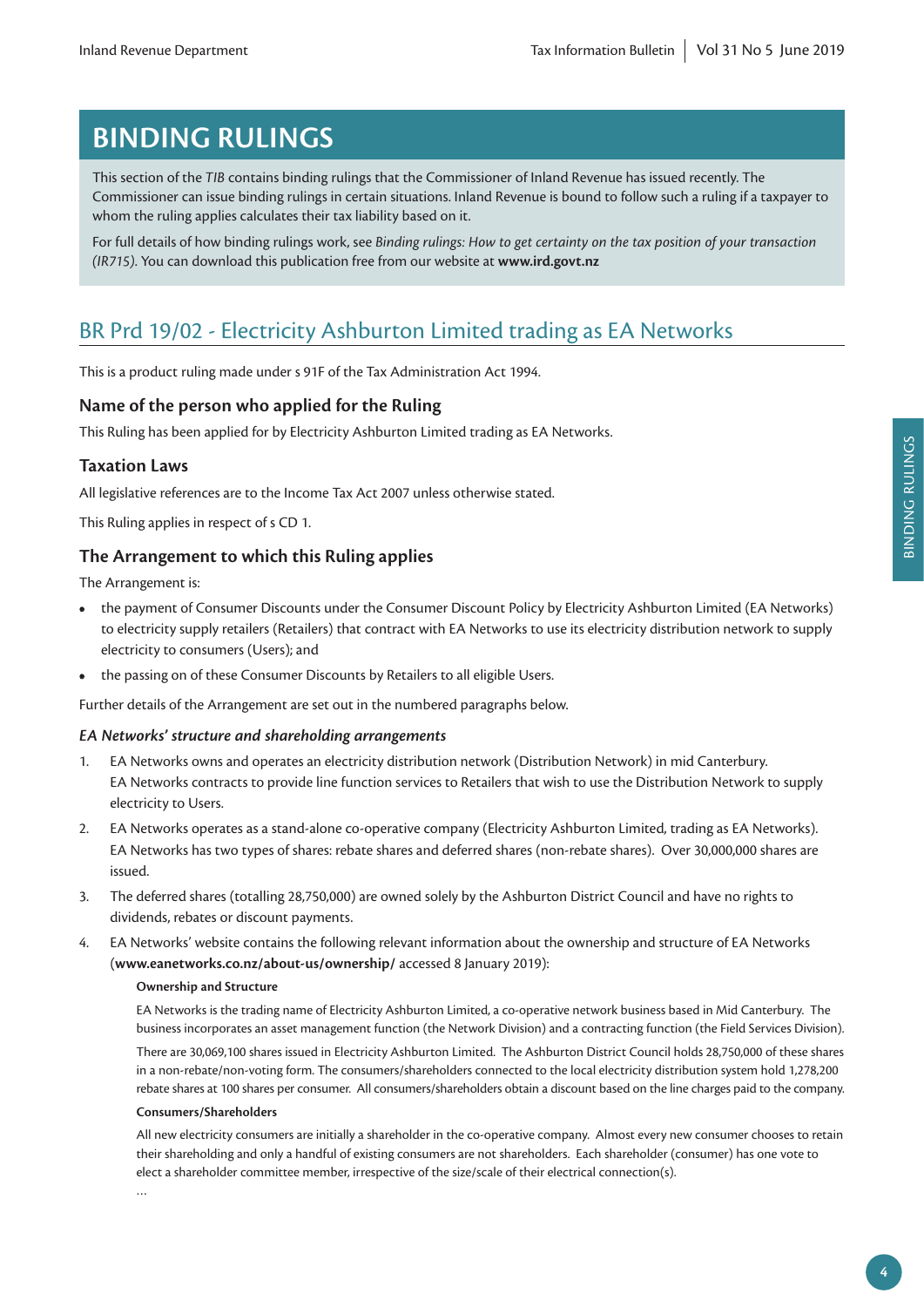#### *Rebate shares*

- 5. Rebate shares are offered to anyone connected to EA Networks' electricity lines network and who directly or indirectly pays for the use of the network (the User). Each User is entitled to hold 100 rebate shares, having a nominal value of \$1.00 each. A User is entitled to hold only one parcel of rebate shares per connection. All rebate shares rank equally for voting.
- 6. The Constitution of EA Networks dated 2012 (Constitution) contains the following relevant definitions:

"*Holder*", "*Shareholder*" and "*Member*" means a holder of Rebate Shares or any other class of Equity Securities issued by the Company.

"*Minimum Holding*" means a Minimum Holding of Rebate Shares to be held by a Shareholder to give an entitlement to Rebates such Minimum Holding being determined from time to time by the Board pursuant to clause 7.2.

"*Rebate*" means a distribution by the Company by way of cash, assets or other consideration to a User.

"*Rebate Shares*" means shares issued to a User which entitles that User (but not an Energy Trader) to a rebate in respect of Services.

"*Services*" means the direct or indirect provision of the right to use lines and equipment associated with lines owned by the Company for the conveyance of electricity.

"*User*" means a person who is connected to the electricity lines owned and operated within the District by the Company and who directly, or indirectly through an electricity supply business, pays the charges for the use of those lines by being:

(a) an end-customer who is liable for the payment of electricity conveyed to that customer over those lines or for services in relation to those lines; or

(b) an end-customer of any electricity supply business that is liable for payment for services in relation to those lines;

- AND EXCLUDES
- (c) an Energy Trader; and
- (d) A person who is connected to such lines for a short or temporary period
- 7. The Constitution defines "rebate" to mean a distribution by EA Networks by way of cash, assets or other consideration to a "User". A "User" is defined as a person who is connected to the electricity lines owned and operated by EA Networks and who directly, or indirectly through a Retailer, pays the charges for the use of those lines by being:
	- (a) an end-customer who is liable for the payment of electricity conveyed to that customer over those lines or for services in relation to those lines; or
	- (b) an end-customer of any Retailer that is liable for payment for services in relation to those lines.
- 8. Clause 7 of the Constitution refers to rebates and minimum holdings. Clause 7.1 of the Constitution restricts the Board to only be able to issue Rebates to "Holders of Rebate Shares", being a subset of "Users", as explained below. Clause 7.1 relevantly states:

#### **7 REBATE AND MINIMUM HOLDINGS**

- **7.1** The Board shall determine from time to time the Rebates payable (if any) to Holders of Rebate Shares. The Board may also establish differential Rebates so that different levels of rebate are paid in accordance with any one or more of the following criteria:-
	- 7.1.1 According to various numbers of units of energy consumed; or
	- 7.1.2 Based on different levels of usage of the network of the Company; or
	- 7.1.3 Based on different tariff classifications and pricing structures; or
	- 7.1.4 Different levels of Services provided; or
	- 7.1.5 Different capacity ratings; or

On such other basis as is determined from time to time by the Board.

…

- 9. Clause 5.1 of the Constitution refers to rebate shares and states:
	- **5.1 Rebate Shares.** The Board shall give to every User the right to apply for and hold such number of Rebate Shares as shall be a Minimum Holding PROVIDED THAT no Energy Trader shall be entitled to apply for or be issued any Rebate Shares. To give effect to such provision the Board may:-
		- 5.1.1 Provide that the amount payable for the said Rebate Shares shall be either paid in cash or deducted from Rebates payable to that User; or
		- 5.1.2 Permit that User to pay the amount payable in respect of those Rebate Shares over such period or period as the Board considers appropriate.

No User shall be required to hold any more Rebate Shares than any other User. The Company shall not issue and/or shall not approve the transfer of Rebate Shares which would result in any User holding less than a Minimum Holding. The Council shall be entitled to hold a Minimum Holding notwithstanding it holds the Deferred Shares.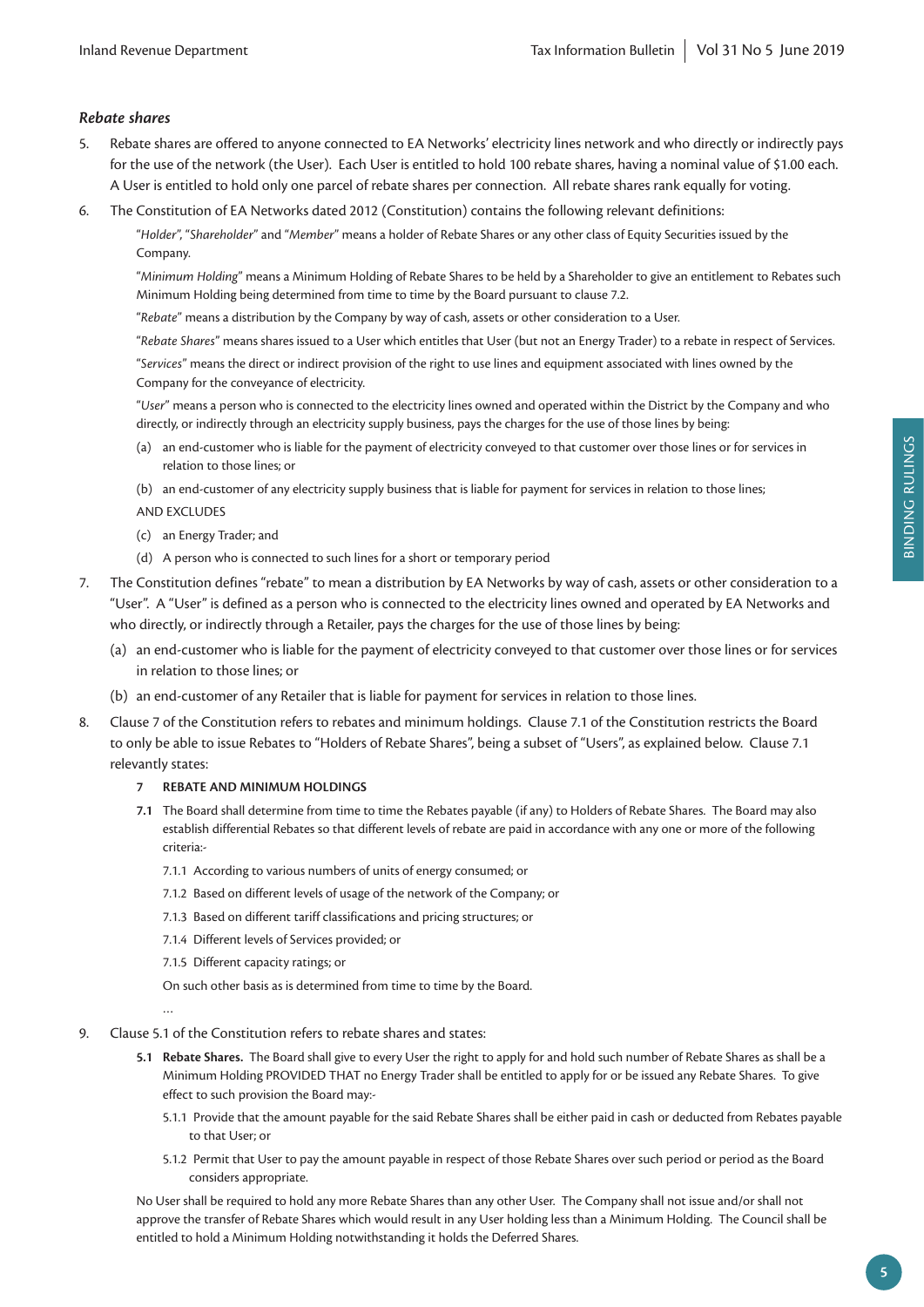10. The "Disclosure Document for Public Offering of Rebate Shares in Electricity Ashburton Limited (trading as EA Networks)" (dated 29 March 2017) (the Offer) sets out, in cl 4, the key terms of the offer:

| <b>Issuer</b>                              | Electricity Ashburton Limited [EAL]                                                                                                                                                                                                                                                                                                                                                                                                                                                                                                  |
|--------------------------------------------|--------------------------------------------------------------------------------------------------------------------------------------------------------------------------------------------------------------------------------------------------------------------------------------------------------------------------------------------------------------------------------------------------------------------------------------------------------------------------------------------------------------------------------------|
| Description of Rebate Shares being offered | The Rebates Shares are only available to persons who become connected<br>to a network owned by EAL or obtain services from EAL. 100 Rebate<br>Shares is the number of shares issued to each shareholder. All of those<br>shares rank equally for voting.                                                                                                                                                                                                                                                                             |
| <b>Consideration/Price for Shares</b>      | Each Rebate Share is offered for \$1.00 each. 100 Rebate Shares must be<br>applied for. No moneys are payable on application and the shares are paid<br>up from moneys or payments which shareholders receive arising from<br>the shares held in EAL. Until fully paid up there is a liability for the \$100.<br>Those distributions can be a dividend, rebate or discount declared by EAL.                                                                                                                                          |
| <b>Opening Date</b>                        | The offer opens on 29 March 2017. There is no closing date for this offer<br>as it remains open to all persons who become connected to the EAL<br>network.                                                                                                                                                                                                                                                                                                                                                                           |
| <b>Number of Shares Offered</b>            | The total number of shares offered cannot be determined as this depends<br>on the number of persons connecting to the network. All shareholders<br>holding rebate shares are restricted to 100 Rebate Shares. The Ashburton<br>District Council holds shares so the Rebate Shares represented<br>approximately 5% of the total shares on issue.<br>Each person (which includes individuals, companies and other legal<br>entities) connected to the EAL network can apply for 100 Rebate Shares<br>which are issued for \$1.00 each. |
| <b>Distributions</b>                       | EAL makes distributions from time to time to shareholders. These may<br>be paid in cash or in the form of a rebate or other payment for the benefit<br>of shareholders. Surplus cashflow may also be credited to all persons<br>connected to the network including shareholders. EAL determines the<br>method by which it makes distributions of any type to shareholders and<br>how it pays or credits that distribution.                                                                                                           |
| Surrender/Transfer of Shares               | Shares are not transferrable except with Board approval. This only occurs<br>in limited circumstances. On a shareholder ceasing to enter into direct<br>or indirect (through an energy retailer) transactions with EAL the Rebate<br>Shares held are surrendered by EAL at the lesser of \$1.00 per share or the<br>amount paid up on those shares.                                                                                                                                                                                  |
| Fees or charges payable                    | There is no liability to pay further charges or make additional payments on<br>the shares being offered.                                                                                                                                                                                                                                                                                                                                                                                                                             |

- 11. Users are entitled to purchase rebate shares (based on the existence of their connection) should they choose to exercise this right. There is no obligation on a User to purchase rebate shares. A small proportion (less than 1%) of EA Networks' Users are not shareholders as they have not exercised their right to purchase rebate shares.
- 12. Clause 10 of the Constitution refers to payment of dividends and rebates and relevantly states:
	- **10 PAYMENT OF DIVIDENDS AND REBATES**
	- **10.1 Power to Pay a Dividend and Rebate:** The Board may pay a Rebate or Dividend to any shareholder or other persons entitled thereto. Rebates and Dividends shall be paid in accordance with the provisions of this Constitution or the terms of issue of the Securities then on issue. Rebates shall be given as discounts to holders of Rebate Shares (on the same basis as set out in clause 7.1) and may be paid in such manner as the Directors shall determine.
	- **10.2 Persons to whom Dividend/Rebate payable:** A Dividend or Rebate shall be paid to the person or persons who are the registered holder or holders of the Shares in respect of which the Dividend or Rebate is authorised at the time of the authorisation of the Dividend and Rebate (or at the time when the Dividend and Rebate is authorised to be made).
	- **10.3 Dividend and Rebates to joint holders:** If several persons are registered as joint holders of any Shares, and such persons are entitled to receive distributions in respect of the Shares, any one of them may give effectual receipts for any Dividend and Rebate in respect of the Share.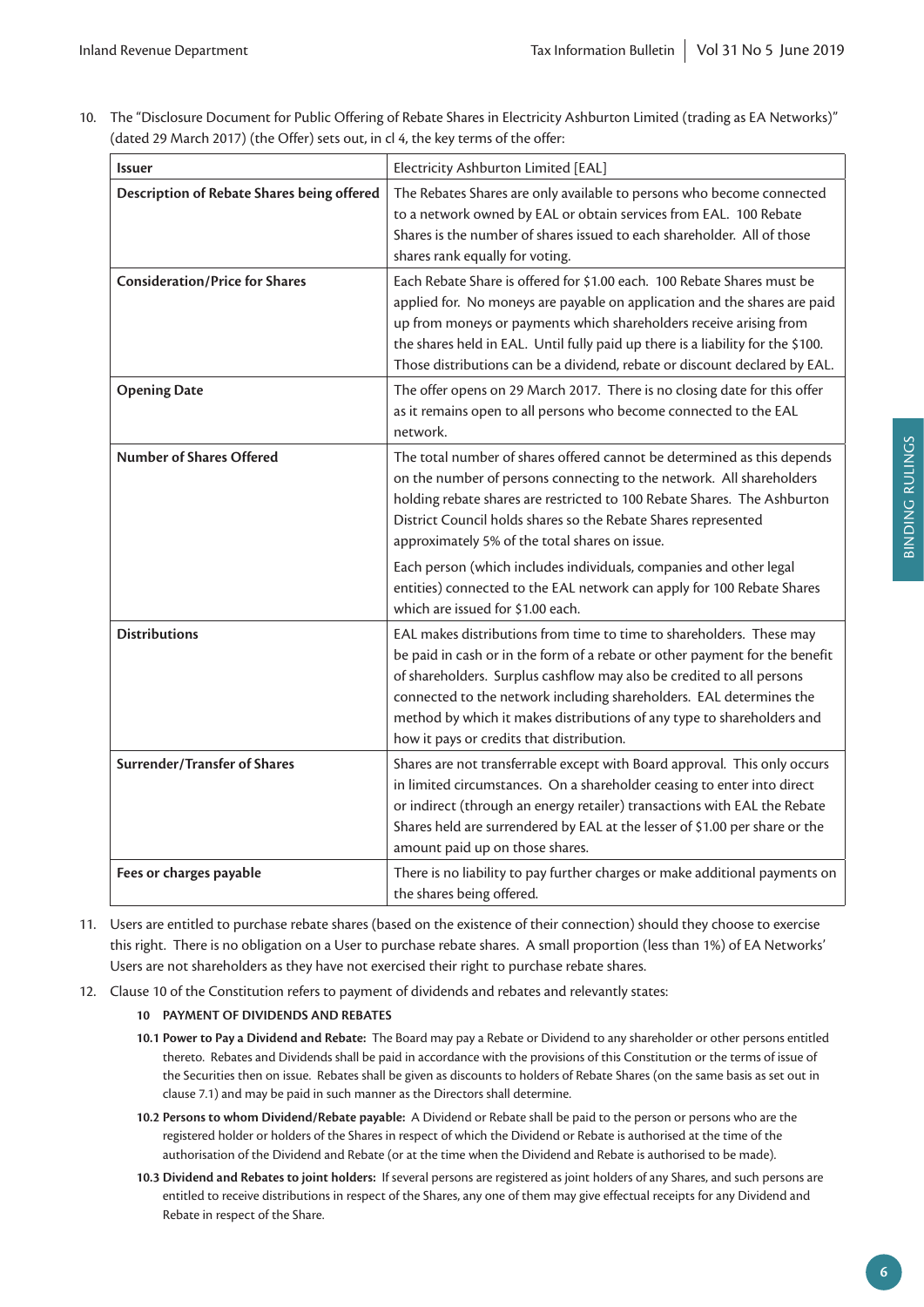- **10.4 Manner of payment:** A Dividend and a Rebate payable in cash may be paid in any manner (whether by direct credit or otherwise) directed by the person entitled to it. A Rebate may also be satisfied by crediting the account with the Company of the User entitled to that Rebate. Payment may be made by cheque sent by post:
	- 10.4.1 to the registered address of the Shareholder or person entitled thereto; or
	- 10.4.2 In the case joint holders to any one of the joint holders at his or her registered address; or
	- 10.4.3 To such persons and to such address as the Shareholder or person entitled or such joint holder as the case may be, may direct;

And the Company shall not be responsible for any loss arising from such mode of transmission.

- **10.6 Deductions from distribution:** The Directors may deduct from any Dividend and Rebate payable to any Shareholder entitled to receive Dividends or Rebates all such sums of money as may be due from him or her to the Company on account of any or all of the following:
	- 10.6.1 Calls, instalments, any debt, or liability to the Company or any Related Company; and
	- 10.6.2 Debts, liabilities or obligations in respect of which the Company has a lien over specific Shares in respect of which the distribution is made; and
	- 10.6.3 Such amounts as the Company may be called upon to pay under any legislative enactment in respect of the Shares of a deceased or other Shareholder;
	- 10.6.4 Any payment required to increase the Rebate Shares held by that Holder to a Minimum Holding.
- 13. Clause 10 of the Constitution provides that EA Networks may make payments of rebates (as defined in the Constitution) to a User.

#### *Pricing and payment of discounts*

- 14. Each month EA Networks charges a distribution fee to the Retailers for using the Distribution Network. The Retailers then recover this fee from the Users through separate contractual arrangements. A User is defined to mean a person who is connected to the electricity lines owned and operated by EA Networks and may include non-holders of rebate shares.
- 15. EA Networks' document "Pricing Methodology Electricity Distribution Network" (effective from 1 April 2018), states (at p 29): *Non-standard contracts*

EA Networks does not have any customer or group of customers on non-standard contracts. All end users are contracted (ultimately) to the network via our standard UoSA [Use of System Agreement] that we have with each Retailer operating on our network.

- 16. EA Networks has advised that, as a commercially-driven arrangement, EA Networks pays a differential consumer discount to all Users under its policy relating to the payment of discounts related to its electricity distribution business, based on certain eligibility criteria (Consumer Discount).
- 17. The "Statement of Corporate Intent 2018-19" for EA Networks states (on p 22) that, traditionally, EA Networks has made an annual deferred discount to all consumers (being the commercially-driven Consumer Discount as opposed to the term "Deferred Discount" as defined in the Constitution). The total amount of discounts EA Networks paid to Users in the past five financial years is shown in Table 1.

| rable 1. Discounts LA Networks paid to Oscis, 2014–2010 |                             |  |  |  |  |  |  |
|---------------------------------------------------------|-----------------------------|--|--|--|--|--|--|
| Year ended                                              | <b>Amount excluding GST</b> |  |  |  |  |  |  |
| 31 March 2014                                           | \$4,198,280.97              |  |  |  |  |  |  |
| 31 March 2015                                           | \$4,497,785.34              |  |  |  |  |  |  |
| 31 March 2016                                           | \$3,473,247.30              |  |  |  |  |  |  |
| 31 March 2017                                           | \$2,782,033.11              |  |  |  |  |  |  |
| 31 March 2018                                           | \$2,858,083.39              |  |  |  |  |  |  |

# **Table 1: Discounts EA Networks paid to Users, 2014–2018**

#### *Consumer Discount Policy*

- 18. On 4 September 2018, EA Networks decided in principle to adopt the revised and updated version of its policy relating to the payment of discounts related to its electricity distribution business (the Consumer Discount Policy). A copy of the Consumer Discount Policy was provided to Inland Revenue as part of the ruling application on 15 November 2018. EA Networks will formally approve the Consumer Discount Policy before 1 April 2019. The Consumer Discount Policy will apply from the 1 April 2019 financial year.
- 19. The Consumer Discount Policy will not be amended during the period of the Ruling and will be adhered to for the period of the Ruling.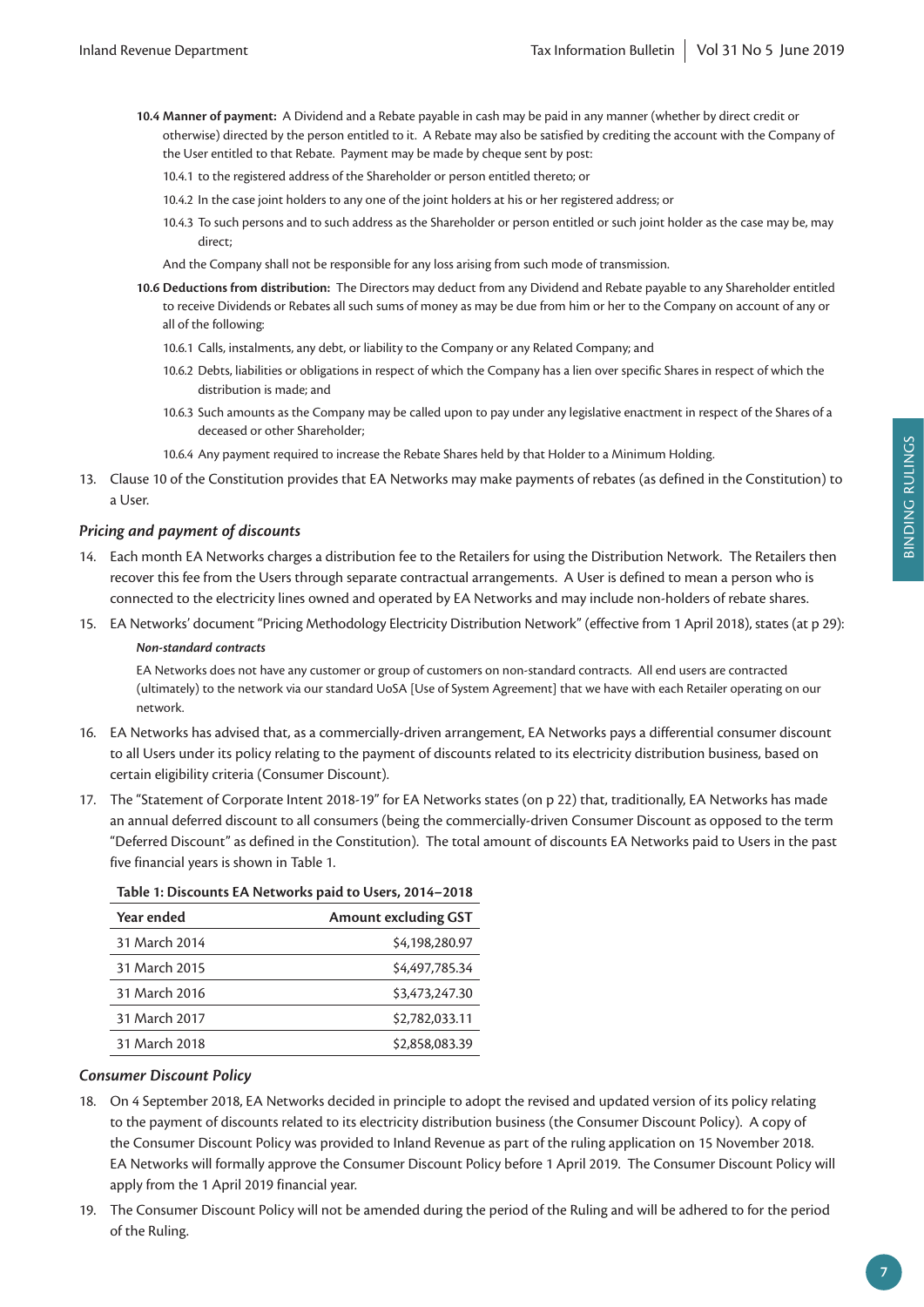- 20. Under the Consumer Discount Policy, as part of the annual budgeting process, directors of EA Networks will decide the pool (if any) to be paid as a discount (Consumer Discount Pool) and the associated payment date. The directors' decision will be made before the start of the financial year to which the budget relates, which, for the avoidance of doubt, will be before 1 April each year. The payment date will be within the last quarter of the financial year to which the budget relates.
- 21. Under the Consumer Discount Policy, the principles that directors will consider when setting the size of the Consumer Discount Pool will include:
	- **•** current and ongoing capital investment requirements;
	- **•** operational requirements; and
	- **•** borrowing/debt repayments, taking into account intergenerational fairness.
- 22. Under the Consumer Discount Policy, when setting the size of the Consumer Discount Pool, directors will decide on the allocation methodology to determine how much each User will be entitled to (Allocation Methodology). The Allocation Methodology will apply a fixed allocation formula and will be able to demonstrate a relationship between electricity distribution charges revenue received in the relevant budgeted year and the discount allocated to Users.
- 23. The Allocation Methodology will provide that a User's entitlement to be paid a discount from the Consumer Discount Pool will be in relation to their actual network usage or share of distribution charges paid during the measurement period stipulated in the Allocation Methodology. The entire amount of the Consumer Discount Pool will be allocated back to Users each year.
- 24. EA Networks will publicly announce the Consumer Discount Pool and the Allocation Methodology in advance of the commencement of the financial year to which it relates, by publishing all relevant information on its corporate website before 1 April each year.
- 25. The following is a draft of the announcement of the Consumer Discount Pool that will be published on EA Networks' website for the financial year ended 31 March 2020 (supplied to Inland Revenue on 18 January 2019):

EA Networks annual consumer discount pool has been set at \$XXX. It is EA Networks intention to pay and allocate the consumer discount pool in accordance with the "Consumer Discount Methodology for the financial year ended 31 March 2020". The methodology is available on EA network website **[www.eanetworks.co.nz](http://www.eanetworks.co.nz)**

26. The following is a draft of the Allocation Methodology for the financial year ended 31 March 2020 (supplied to Inland Revenue on 19 February 2019):

#### **EA Networks Consumer Discount Methodology**

For the financial year ended 31 March 2020

#### **Introduction**

EA Networks (the trading name of Electricity Ashburton Limited) is a consumer cooperative which has a policy of allocating a consumer discount to consumers connected to its network. This document describes the methodology used to make that allocation.

To qualify for the consumer discount, consumers must be connected to the network at 5.00 pm on the last working day of February 2020.

The first \$100 of consumer discount ever paid to a consumer who is a shareholder of EA Networks will be used to purchase shares in EA Networks after which the consumer discount generally appears as a credit on consumers' April or May monthly accounts from their electricity retailer(s).

For any questions on the consumer discount please contact EA Networks (03) 3079800 or email **[inquiry@eanetworks.co.nz](mailto:inquiry%40eanetworks.co.nz?subject=)**

The consumer discount will be paid in accordance with the requirements of the Inland Revenue Department Building Ruling XXXX.

For completeness we note that the consumer discount calculated and paid under this methodology is separate to any form of payment provided for in EA Networks' constitution. Payments made under this methodology are not made in relation to any shareholding relationship and are made only due to the relationship between EA Networks' and its' end electricity consumers.

#### **Paid to all consumers**

The consumer discount will be paid to all qualifying consumers regardless if the[y] own or do not own shares in the company.

**Allocation of consumer discount to consumers**

Each consumer's share of the consumer discount pool is calculated:

 $A \div B \times C$ .

Where:

- A: EA Networks charges to qualifying consumer for the measurement period.
- B: The sum of all qualifying consumer charges for the measurement period.
- C: The value of the consumer discount pool, set at XXX for XXXX.

The measurement period runs from 1 March 2019 to 29 February 2020.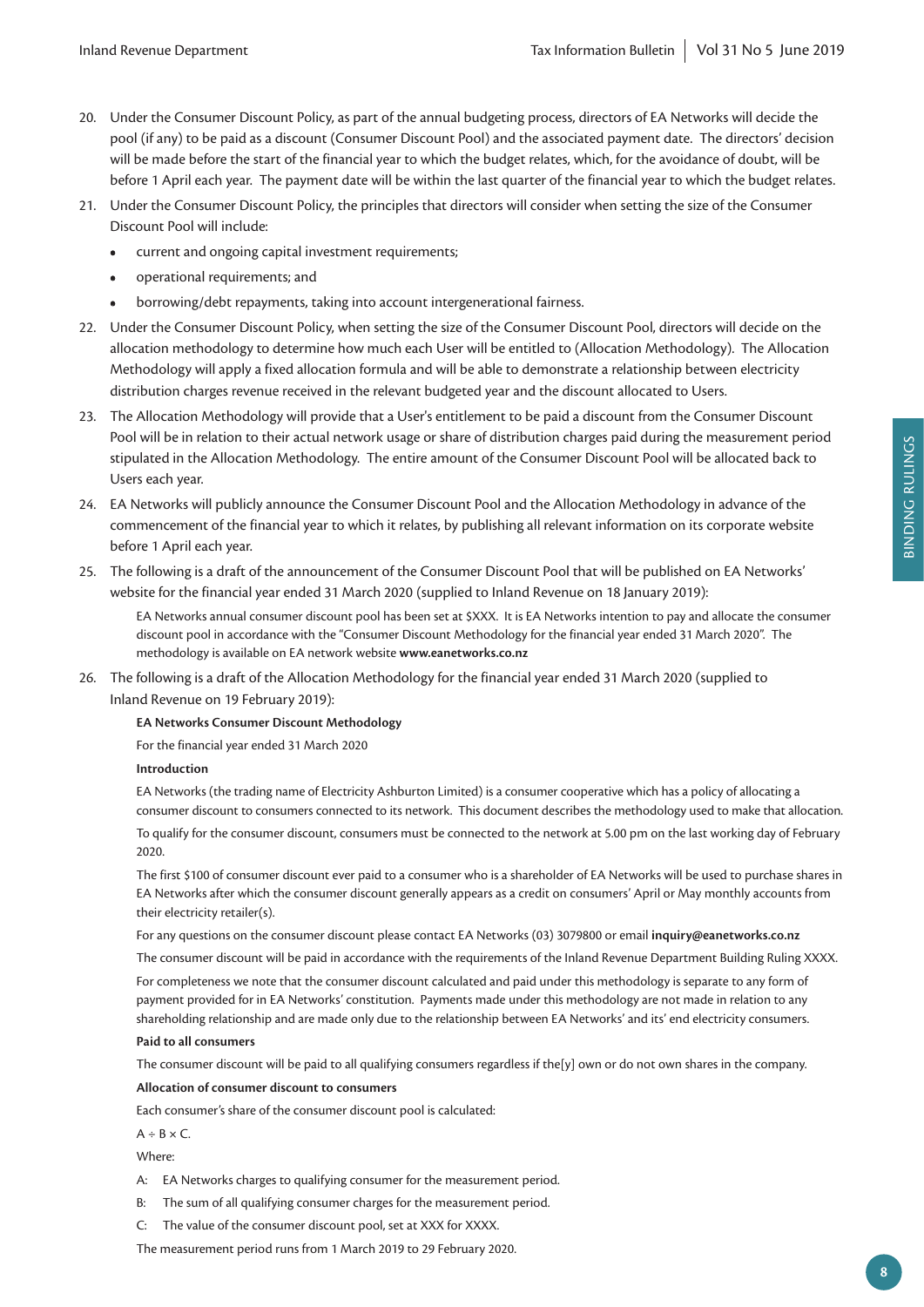- 27. The announcement of the Consumer Discount Pool and the Allocation Methodology will be made before EA Networks issues invoices to Retailers for any distribution charges in respect of the financial year to which the Consumer Discount relates.
- 28. The Consumer Discount Pool and Allocation Methodology will also be notified in the Statement of Corporate Intent and the Distribution Pricing for the financial year to which it relates.
- 29. The value of the Consumer Discount Pool announced by EA Networks will not be altered during the applicable income year.
- 30. To be eligible to receive payment of the Consumer Discount under the Consumer Discount Policy a User must remain a User (as defined in the Constitution) connected to the Distribution Network at 5 pm on the last working day of February of the financial year to which the discount relates. The amount of the discount paid to an eligible User under the Consumer Discount Policy will be based on the User's network usage or share of distribution charges paid within that financial year for electricity supplied to them through EA Networks' Distribution Network in accordance with the Allocation Methodology.
- 31. Historically, EA Networks has paid out Consumer Discounts to all eligible Users connected to its network (whether they are rebate shareholders or not). Under the Consumer Discount Policy there is no requirement that Users are holders of rebate shares in order to receive the discount. For the avoidance of doubt, under the Consumer Discount Policy, EA Networks will pay discounts to all eligible Users whether they are holders of rebate shares or not, and Retailers will pass on these discounts to all eligible Users whether they are holders of rebate shares or not.
- 32. The Consumer Discount that is paid under the Consumer Discount Policy is a discount provided to Users based on their electricity consumption. The discount is a commercial discount based on transactions with Users (regardless of their shareholding status) and is entirely separate from any deferred discounts and rebates to shareholders as provided for in the Constitution. For the avoidance of doubt, this Ruling does not consider or rule on the application of the taxation laws to any payments by EA Networks of any deferred discounts, rebates or dividends other than the Consumer Discount paid under the Consumer Discount Policy.
- 33. At the end of each financial year, EA Networks will contract with Retailers to receive payment of, and pass on to the eligible Users as instructed, the discount calculated in accordance with the Allocation Methodology that EA Networks announced at the beginning of the related income year under the Consumer Discount Policy.
- 34. The Allocation Methodology provides that the first \$100 of the Consumer Discount ever paid to a User who is a shareholder of EA Networks will be used to purchase rebate shares in EA Networks (as provided for in the Offer) after which the discount will generally appear as a credit on Users' April or May monthly accounts from their Retailer. For practical administrative purposes, EA Networks calls for the share cost at the same time it makes payment of the discount amount owing to the User under the Consumer Discount Policy to reduce the volume of transactions occurring. To keep the transaction volume at a minimum, EA Networks calls for payment of shares only to the extent that the User has a discount owing to them, to a maximum of \$100 (that is, the shares' total value). The User's lines usage has to have been high enough to produce a discount in excess of the \$100 and, if not, EA Networks will only call annually for payment that matches the discount, until the full \$100 has been called.

# **Conditions stipulated by the Commissioner**

This Ruling is made subject to the following conditions:

- a) The Consumer Discount Pool and the Allocation Methodology are communicated publicly on EA Networks' website before 1 April of the financial year in which the Consumer Discount will be given.
- b) The Consumer Discount is allocated to Users based on a pre-determined Allocation Methodology based on their usage or share of distribution charges in the financial year in which the discount will be given.

# **How the Taxation Law applies to the Applicant and the Arrangement**

Subject in all respects to any condition stated above, the Taxation Law applies to the Applicant and the Arrangement as follows:

a) A Consumer Discount paid under the Consumer Discount Policy by EA Networks to a User will not amount to a taxable dividend in the hands of the User under s CD 1.

# **The period or income year for which this Ruling applies**

This Ruling will apply for the period beginning on 1 April 2019 and ending on 31 March 2024.

This Ruling is signed by me on the 26<sup>th</sup> day of March 2019.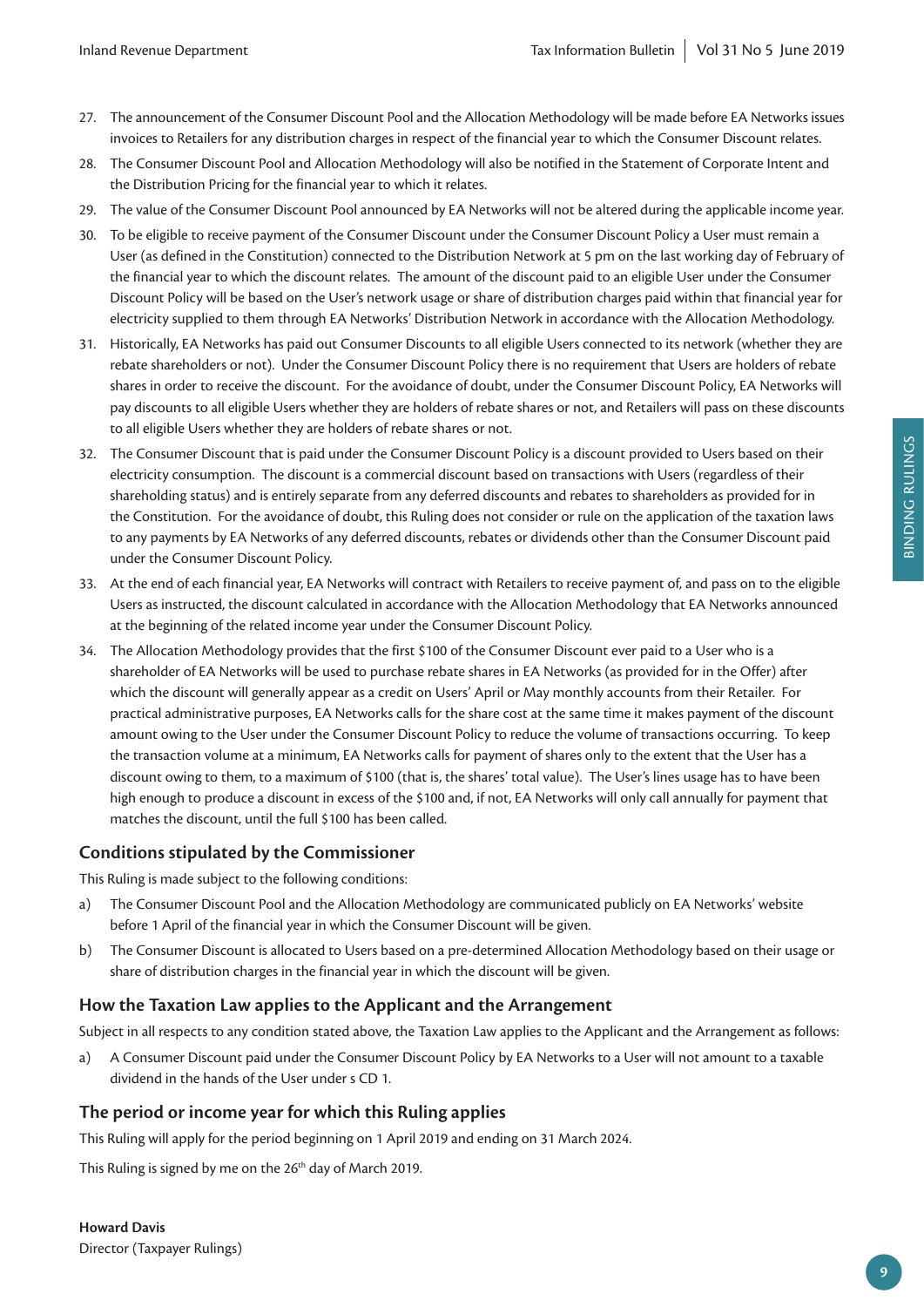# **QUESTIONS WE'VE BEEN ASKED**

This section of the *TIB* sets out the answers to some day-to-day questions people have asked. They are published here as they may be of general interest to readers.

# QB 19/03: Provisional tax – impact on employees who receive one-off amounts of income without tax deducted

This Question We've Been Asked (QWBA) considers the impact of the provisional tax rules on employees who receive one-off amounts of income not taxed at source.

# **Question**

What are the provisional tax implications when a person earning salary or wages subject to PAYE receives a one-off amount of income without any tax withheld and their residual income tax exceeds \$2,500?

# **Answer**

An employee who receives an amount of income without tax withheld and whose residual income tax exceeds \$2,500 is a provisional taxpayer even if their prior year's residual income tax was \$2,500 or less.

If the residual income tax is \$60,000 or more, the person will be exposed to use-of-money interest if they do not pay provisional tax instalments.

If their residual income tax is less than \$60,000, the person will not have exposure to use-ofmoney interest provided they pay the residual income tax on or before the terminal tax date.

If they file a tax return they will need to indicate in that return what provisional tax method they will use for the following year and make the instalments accordingly.

If their tax position is automatically calculated, they will be treated as required to pay provisional tax in the following year under the standard method and notified accordingly before each instalment date, unless they elect to use the estimation method.

If their residual income tax in the following year is \$2,500 or less, they will not be a provisional taxpayer, but will still have an obligation to pay instalments under either the standard or estimation methods.

# **Explanation**

- 1. This Question We've Been Asked has arisen because salary and wage earners can sometimes receive significant one-off lump sum amounts of income without tax deducted at source, such as:
	- **•** an amount of recovered depreciation on the sale of a rental property;
	- the receipt of beneficiary income from a trust where s HD 4(b) of the Income Tax Act 2007 (ITA) applies;
	- **•** the transfer of shares to an employee under an employee share scheme where the employer has chosen not to deduct PAYE; and
	- **•** gains made on the redemption of a bond that has been acquired at a discount to face value.
- 2. Because such people have PAYE deducted at source on their normal income, and do not usually have residual income tax exceeding \$2,500, they may not have previously been a provisional taxpayer.
- 3. If they continue as employees in the tax year in which they receive the one-off amount of income, they will not be classed as a "new provisional taxpayer" under the Tax Administration Act 1994 (TAA) (identified as a "person who has an initial provisional tax liability" under the ITA). However, if the one-off income amount without tax deducted results in residual income tax that is over \$2,500 the person will become a provisional taxpayer (as defined in the TAA) because they are a person who is liable to pay provisional tax under s RC 3(1) of the ITA.

# **Key Terms**

**Provisional Tax:** income tax paid as instalments

**Residual income tax:**  Income tax liability minus tax credits

**Terminal tax date:** Generally, 7 February of the following tax year

**Use-of-money interest:**  money charged on late or underpaid tax or paid on overpaid tax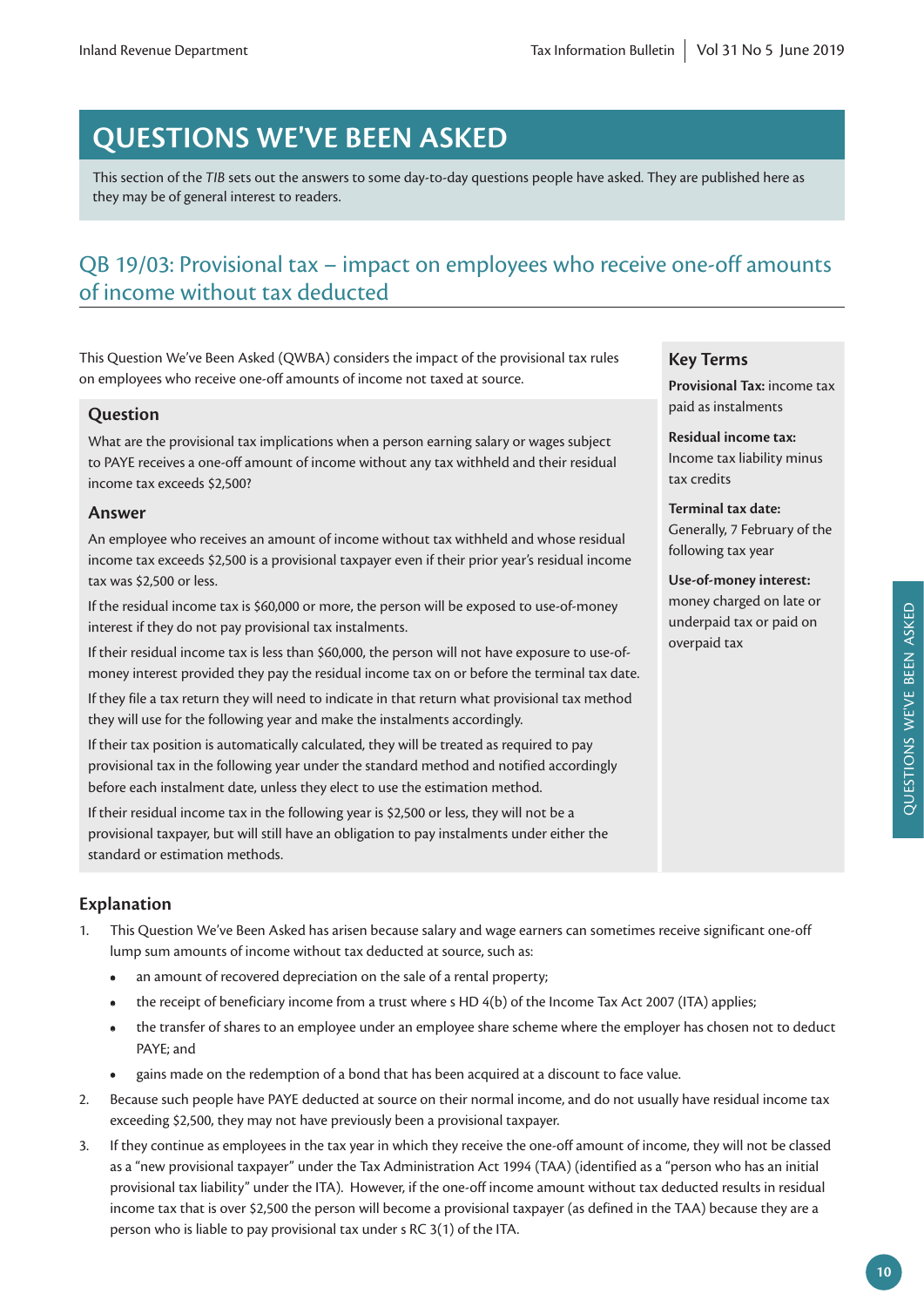- 4. It is common for people in this situation (who have filed their return by 7 July) to have had residual income tax of \$2,500 or less in the year before they receive the one-off amount of income. This means that s RC 3(3) of the ITA applies, so they have "no obligation to pay provisional tax" in the income year in which they derive the one-off amount of income.
- 5. This Question We've Been Asked explores what having "no obligation to pay provisional tax" means in a practical sense and what the consequences are in terms of interest exposure if provisional tax is not paid or is voluntarily paid when residual income tax is \$60,000 or more. It also examines the implications for a person if their residual income tax is less than \$60,000. Finally, it discusses the following tax year provisional tax consequences in both instances.

## **Application of provisional tax rules to one-off amounts of income where no tax has been deducted**

- 6. A salary and wage earner with PAYE deducted at source will become subject to the provisional tax rules if they have residual income tax that exceeds \$2,500 in any tax year. Section RC 3(1) of the ITA makes such a person liable to pay provisional tax for that tax year, so they are a "provisional taxpayer" as defined in s 3(1) of the TAA. A person who is liable to pay provisional tax then has a choice of methods to calculate the tax payable under s RC 5 of the ITA. For an employee receiving a one-off income amount the choice is practically limited to the standard method or the estimation method or a combination of the two methods.
- 7. If that person has had residual income tax of \$2,500 or less in the prior tax year, s RC 3(3) of the ITA applies, and they will have "no obligation to pay provisional tax" in the relevant tax year. The intention behind this provision is to provide flexibility for taxpayers who will often have difficulty predicting receipt of income that has had no or insufficient tax deducted. It does not, however, remove them from the provisional tax rules as they continue to retain their status as a provisional taxpayer under the TAA by being "liable to pay provisional tax" under s RC 3(1) of the ITA, despite having no obligation to pay provisional tax under s RC 3(3) of the ITA.
- 8. A person who chooses to pay provisional tax under s RC 4 of the ITA is also treated under s RC 3(1)(b) of the ITA as a person liable to pay provisional tax. Section RC 2(2) of the ITA re-emphasises that "the provisional tax rules apply to a person who is required or who chooses to pay provisional tax". Choosing to pay can assist with mitigating exposure to useof-money interest when residual income tax is \$60,000 or more.

# **Application of provisional tax rules when residual income tax on income without tax deducted is \$60,000 or more**

- 9. Because the prior year residual income tax was \$2,500 or less, an employee who has residual income tax of \$60,000 or more arising from receipt of income without tax deducted at source has no obligation to pay provisional tax on instalment dates. However, such a person may choose to pay provisional tax using a method prescribed by s 120KBB of the TAA to limit exposure to use-of-money interest. Voluntary payments of the expected residual income tax amount by the last instalment date will mitigate exposure to use-of-money interest.
- 10. To be eligible for use-of-money interest relief, the person must be an "interest concession provisional taxpayer." This expression is defined in s 120KBB(4)(a) of the TAA:

**interest concession provisional taxpayer** means a person that is liable to pay provisional tax for an income year if—

- (i) the person uses 1 of the standard methods described in section RC 5(2) or (3) of the Income Tax Act 2007 for the tax year:
- (ii) the person uses the estimation method described in section RC 5(5) of that Act but their payments of provisional tax on or before the instalment dates for the tax year, other than the last 1, are not under the estimation method and are equal to the amounts given by section RC 10 of that Act, using section RC 10(3)(a)(i) or (ii) as applicable, for those relevant instalments:
- 11. Under s 120KBB of the TAA, if the person adopts the standard method and they top up their last instalment payment to pay any difference between the residual income tax and the three instalment payments made, they will not have any exposure to use-of-money interest. For taxpayers with a standard 31 March balance date, these provisional tax instalments are on 28 August (P1), 15 January (P2) and 7 May (P3).
- 12. If the person had no residual income tax assessed the previous year or their residual income tax was \$2,500 or less in that year, their instalment payments using the standard method at P1–P3 will be zero on each occasion. The standard method is the default option, so if the person does not advise Inland Revenue of the option selected this is what they will be treated as having adopted. They can then top up the instalment made on P3 to ensure they pay the entire residual income tax for the current year on that date. If this course is followed, the person will be exposed to use-of-money interest from P3 if they underpay, or entitled to credit interest if they overpay, the RIT on or before P3. If they did have residual income tax exceeding \$2,500 in the prior year, then they must pay the amounts identified in [11] above at each of P1–P3 plus top up to the full residual income tax amount at P3, to not be exposed to use-of-money interest.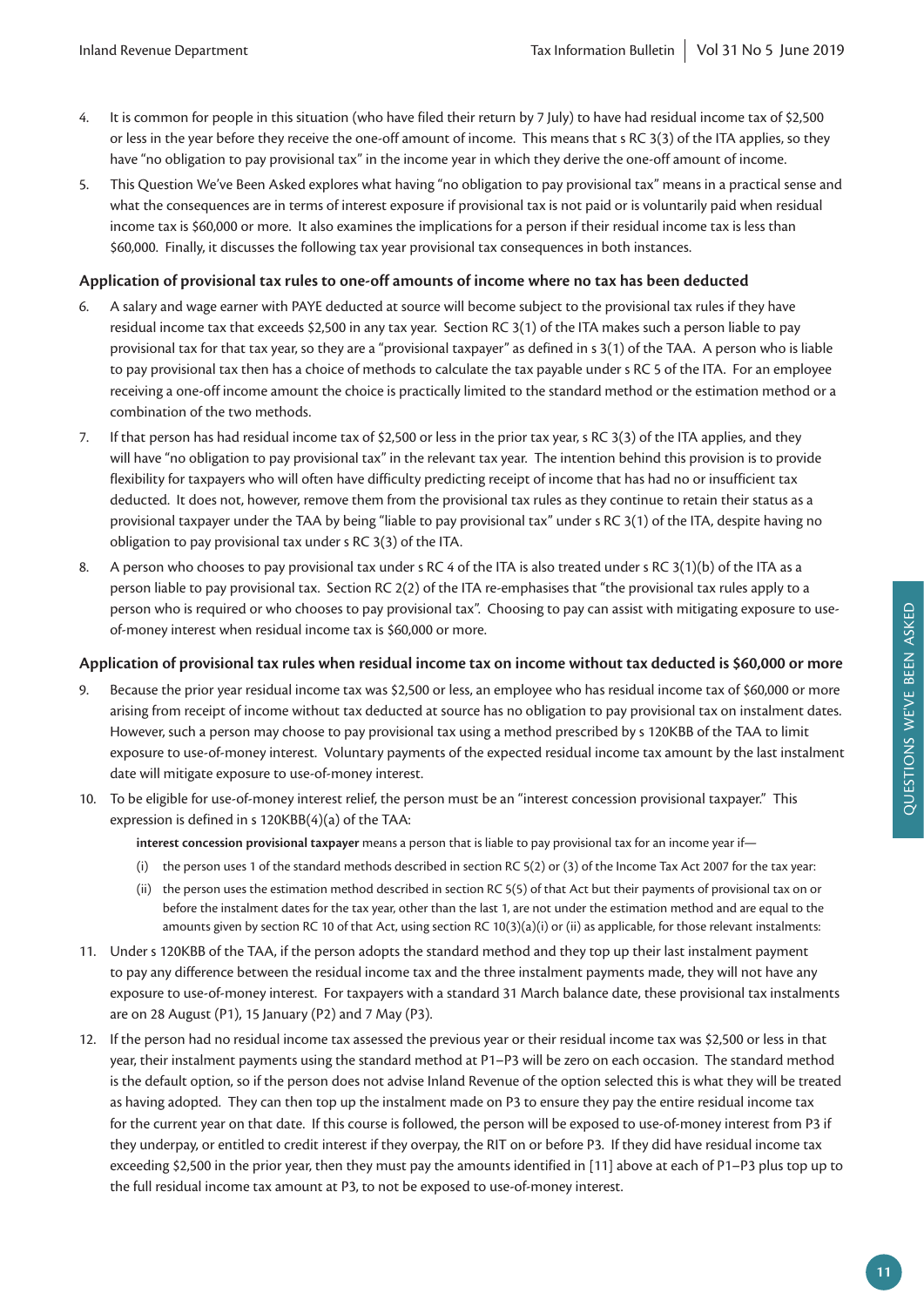13. A further option to obtain the interest concession is to use the standard method for the P1 and P2 instalments and on or before P3 switch to the estimation method. There is still a requirement to top up the P3 payment by the balance required to pay the residual income tax less the value of instalments paid at P1–P3 to manage the use-of-money interest exposure. However, this option will provide more flexibility for a person who expects their residual income tax to be lower than the prior year or who does not know what their residual income tax is by P3 (usually on 7 May) even though this is some time after the standard balance date of 31 March.

## **Application of provisional tax rules when residual income tax on income without tax deducted is under \$60,000**

- 14. Employees whose income without a tax deduction results in residual income tax of less than \$60,000 may avail themselves of the use-of-money interest safe harbour under s 120KE of the TAA by making payment of all the residual income tax in one instalment on the terminal tax date. For most taxpayers with a standard 31 March balance date this is 7 February the following year. This can be extended if their tax account is linked to a tax agent with an extension of time.
- 15. A person who meets this criterion will qualify for this safe harbour if they have no obligation to pay provisional tax under s RC 3(3) of the ITA because their residual income tax for the prior year was \$2,500 or less.
- 16. They will also qualify where they did have residual income tax over \$2,500 in the prior year but paid all amounts due on or before P1–P3 using the standard method set out in ss RC 5(2) and (3) of the ITA and calculated under the formula in s RC 10(2) of the ITA. Refer to Inland Revenue Department NZ, Provisional tax, *Paying your income tax in instalments (IR289)* for more detail on the standard method (the standard option).
- 17. This terminal tax safe harbour is not available if the person has adopted the estimation method to pay their provisional tax under s RC 7 of the ITA.

## **Provisional tax consequences in the following tax year**

- 18. As a result of having residual income tax that is over \$2,500 in a tax year, a person has an obligation to pay provisional tax the following year. If their tax position has been automatically calculated, they will be advised in that following tax year to pay provisional tax on instalment dates based on the standard method unless they elect to use the estimation method. Such an election can be made using secure email via myIR or by phone or letter. If they file a tax return in the year when they derived the one-off income and their residual income tax exceeded \$2,500, they must in that return indicate what provisional tax method they will adopt for making payments in the following tax year.
- 19. Often an employee in receipt of a one-off amount of income without tax deducted will not be expecting to derive any further income of this nature in the following year. If they elect to use, or by default use, the standard method this will result in payments being made in the following year of at least 105% of the prior year's residual income tax. As a result, they may choose to adopt the estimation method and estimate their provisional tax at nil and then make no payments at each instalment in that subsequent year.
- 20. When a person chooses the estimation method, they are exposed to use-of-money interest on any shortfall at each instalment date if their residual income tax for that year exceeds \$2,500. They are also obliged to revise their estimate during the year to ensure its accuracy if their residual income tax exceeds \$2,500. Consequently, if the employee adopts the estimation method for the succeeding year, they need to understand these risks when making that choice should it turn out that their residual income tax is more than \$2,500.

# **Summary**

- 21. A salary and wage earner who receives income without tax deducted at source resulting in residual income tax of \$60,000 or more in a tax year and who did not have residual income tax over \$2,500 in the prior year, will have exposure to use-ofmoney interest if they do not pay all the residual income tax by P3. P3 is 7 May for taxpayers with a standard 31 March balance date.
- 22. A salary and wage earner who receives income without tax deducted resulting in residual income tax of less than \$60,000, and who did not have residual income tax over \$2,500 in the prior year, will not be exposed to use-of-money interest if they pay the residual income tax on or before the terminal tax date.
- 23. In both situations, the person will be obliged to pay provisional tax in the income year following receipt of the amount if the residual income tax in the year of receipt exceeded \$2,500. If their tax position has been automatically calculated, they will be advised to pay provisional tax on instalment dates based on the standard method, unless they elect to use the estimation method. Alternatively, if they file a tax return they must elect to pay provisional tax under the standard method or the estimation method when they file their return, and by P1 of the following year at the latest. If no election is made, the person is treated by default as adopting the standard method.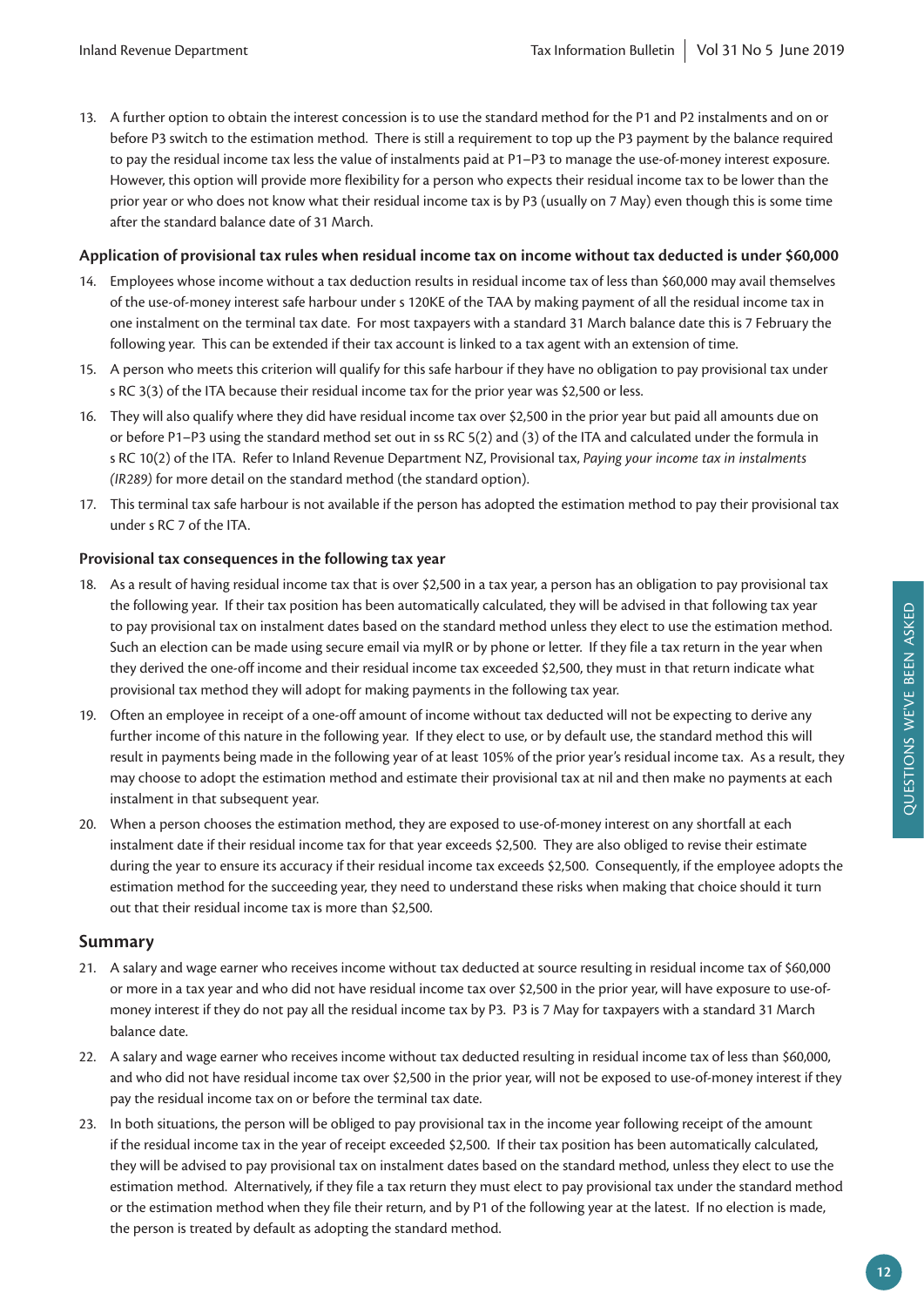- 24. If they do not expect to derive any further income without tax deducted, they may choose to adopt the estimation method, but this will expose them to use-of-money interest on any shortfalls at each of P1–P3 if they do in fact have residual income tax that exceeds \$2,500. Adopting the standard method is likely to result in over payment but their useof-money interest exposure at each of P1–P3 will be limited to the lesser of one-third of the residual income tax where it exceeds \$2,500 or the amount payable under the standard method. This might be more suitable if there is uncertainty about the income without tax deducted they will derive in that subsequent year.
- 25. The following flowchart and examples illustrate these points:

**Provisional Tax / Use-Of-Money Interest Exposure**



# **Examples**

**Example 1 – One-off income amount derived by salary and wage earner resulting in residual income tax of \$60,000 or more**

**Facts:** Jackie is the chief executive of Goboy Ltd with a salary of \$150,000 per year and no residual income tax in the 2017 tax year. She is advised in December 2017 that she is immediately entitled under the executive share scheme to shares in Goboy with a market value of \$200,000. Goboy elects not to treat this benefit as subject to PAYE but it is still reported to Inland Revenue as a benefit under the PAYE rules. Jackie derives the benefit as income not taxed at source in the 2018 tax year.

**Question:** What is Jackie's liability to pay provisional tax in the 2018 and 2019 tax years and her exposure to use-of-money interest due to receipt of that benefit when she continues throughout this time as a salaried chief executive?

**Answer – 2018 tax year:** As Jackie never ceases being an employee, she will not have an "initial provisional tax liability" under s RC 9(9) of the ITA in the 2018 tax year. She will have a residual income tax liability on the share benefit of \$66,000. Since her residual income tax is more than \$2,500, she is "liable to pay provisional tax" under s RC 3(1) of the ITA, so is a "provisional taxpayer" under s 3(1) of the TAA. This is despite Jackie having no residual income tax in the 2017 income year, so having "no obligation to pay provisional tax" for the 2018 income year under s RC 3(3).

Jackie can qualify as an "interest concession provisional taxpayer" under s 120KBB of the TAA if she voluntarily uses the standard or estimation methods in the prescribed manner. Because her residual income tax is \$60,000 or more, the terminal tax payment concession under s 120KE does not apply.

Jackie is not exposed to use-of-money interest until P3 but can make voluntary payments at any time between P1 and P3. While Jackie could also file an estimate for P3 this is not necessary as her use-of-money interest liability will be determined by her actual residual income tax either way. Jackie would be best to make voluntary payments of the amount she expects to be her 2018 residual income tax by P3 (7 May 2018) as she will have exposure to use-of-money interest from that date on any payments (or over payments) of her actual 2018 residual income tax.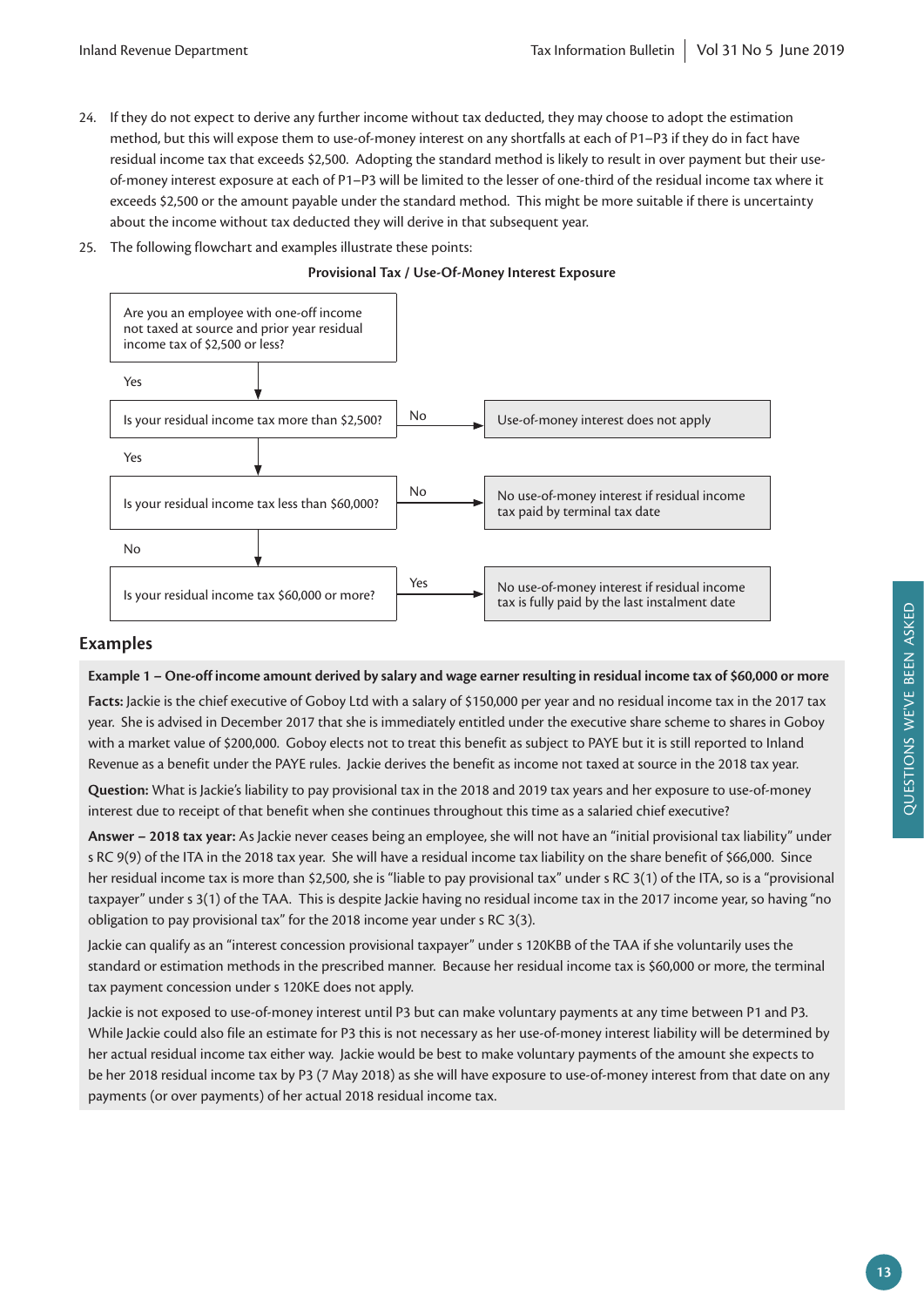**Answer – 2019 tax year:** Jackie is likely to have her tax position automatically calculated in the 2019 tax year and will be advised to pay provisional tax before each instalment date under the standard method unless she elects to use the estimation method. If Jackie did file a 2018 income tax return, Jackie must make an election as to the method she wants to adopt for paying provisional tax in the 2019 tax year because her residual income tax exceeds \$2,500. She is not expecting any further benefits under the Goboy executive share scheme, nor any other income receipts without tax deducted at source, so is reluctant to adopt the standard method, which would demand three payments of \$23,100. So, she considers adopting the estimation method and then making payments of zero on the assumption she will not have any residual income tax exceeding \$2,500 in 2019. If Jackie adopts the estimation method, it must be a fair and reasonable estimate of her residual income tax and she must inform Inland Revenue of the estimate on or before P1.

Jackie's tax agent advises that if Jackie does use the estimation method, she needs to consider the risks. If Jackie does have residual income tax over \$2,500 in the 2019 tax year, including from untaxed income that unexpectedly arises, she must reestimate her 2019 provisional tax when she becomes aware of this income. The revised estimate will apply to the remaining 2019 provisional tax payments.

Jackie will have an exposure to use-of-money interest where her 2019 residual income tax exceeds \$2,500 equal to that residual income tax amount divided by three at each instalment date, less any amounts paid. Jackie can make voluntary payments at the time of revising her estimates to help mitigate use-of-money interest for instalments already paid or use tax pooling funds at backdated effective dates within the applicable time frames.

Jackie should file her nil estimate on or before P1, otherwise if she does not pay \$23,100 by P1 she risks late payment penalties if her 2019 residual income tax is more than \$2,500. Even if Jackie's 2019 residual income tax is not more than \$2,500, by not paying P1 Jackie also risks late payment penalties if her 2019 residual income tax is later reassessed to more than \$2,500.

Alternatively, Jackie could use the standard method for her 2019 tax return. The required payments will be 105% of \$66,000 divided by three at each of P1–P3. If she has not filed her 2018 return because of an extension of time she can use 110% of her 2017 residual income tax of \$0 divided by 3 (ie pay nothing) for P1, but must then use 105% of 2018 residual income tax  $\times$  2/3rds (ie \$46,200) for her P2 payment if the 2018 return is filed by then, which would usually be the case. If she pays nothing at P1–P3, she will have an exposure to use-of-money interest on the lesser of the actual residual income tax (if it exceeds \$2,500) and the amounts payable under the standard method. Jackie can make voluntary top-up payments to mitigate her use-of-money interest risk or use tax pooling funds at backdated effective dates within the applicable timeframes if her untaxed income unexpectedly arises.

Jackie faces the same late payment penalty risks as she would for estimating if she is required to make any payments under the standard option and fails to make these if her 2019 residual income tax turns out to be more than \$2,500.

Given these risks, the agent advises Jackie that she should adopt the estimation method and make no payments only if she is certain about not having any residual income tax that exceeds \$2,500 in 2019. If Jackie is less certain about her untaxed income position for 2019, she could choose the standard method and pay all amounts required. If this results in an overpayment Jackie will receive a refund once her 2019 residual income tax has been assessed.

**Example 2 – One-off income amount derived by salary and wage earner resulting in residual income tax of less than \$60,000 Facts:** The facts are the same as in Example 1 except Jackie's share entitlement is worth only \$100,000 so her residual income tax is \$33,000.

**Question:** What are the provisional tax and use-of-money interest implications for the 2018 and 2019 tax years?

**Answer – 2018 tax year:** Jackie has residual income tax of \$33,000 so she is a provisional taxpayer under s RC 3(1) of the ITA despite her having no obligation to pay provisional tax under s RC 3(3) of the ITA due to having residual income tax of \$2,500 or less in the 2017 tax year. Jackie qualifies under s 120KE of the TAA for payment of the RIT on the terminal tax date for the 2018 tax year because her residual income tax in 2018 was under \$60,000. Jackie's only exposure to use-of-money interest will occur if she does not pay the residual income tax amount on the terminal tax date.

**Answer – 2019 tax year:** Jackie is most likely to have her tax position automatically calculated in the 2019 year and will be treated as liable to pay provisional tax based on the standard method unless she elects to use the estimation method. If Jackie files her 2018 tax return she will need to identify in that return what option she is going to use for paying provisional tax in 2019. As she is not expecting another share scheme benefit or any other income untaxed at source, Jackie notifies Inland Revenue that she is adopting the estimation option of nil and then pays zero at each instalment date for the 2019 tax year.

The same risks and options when selecting the estimation method as are discussed in Example 1 above are brought to her attention by the tax agent. If Jackie has residual income tax of more than \$2,500 in the 2019 tax year, she will be exposed to use-of-money interest from P1 on shortfalls over the actual residual income tax divided by three at each payment date.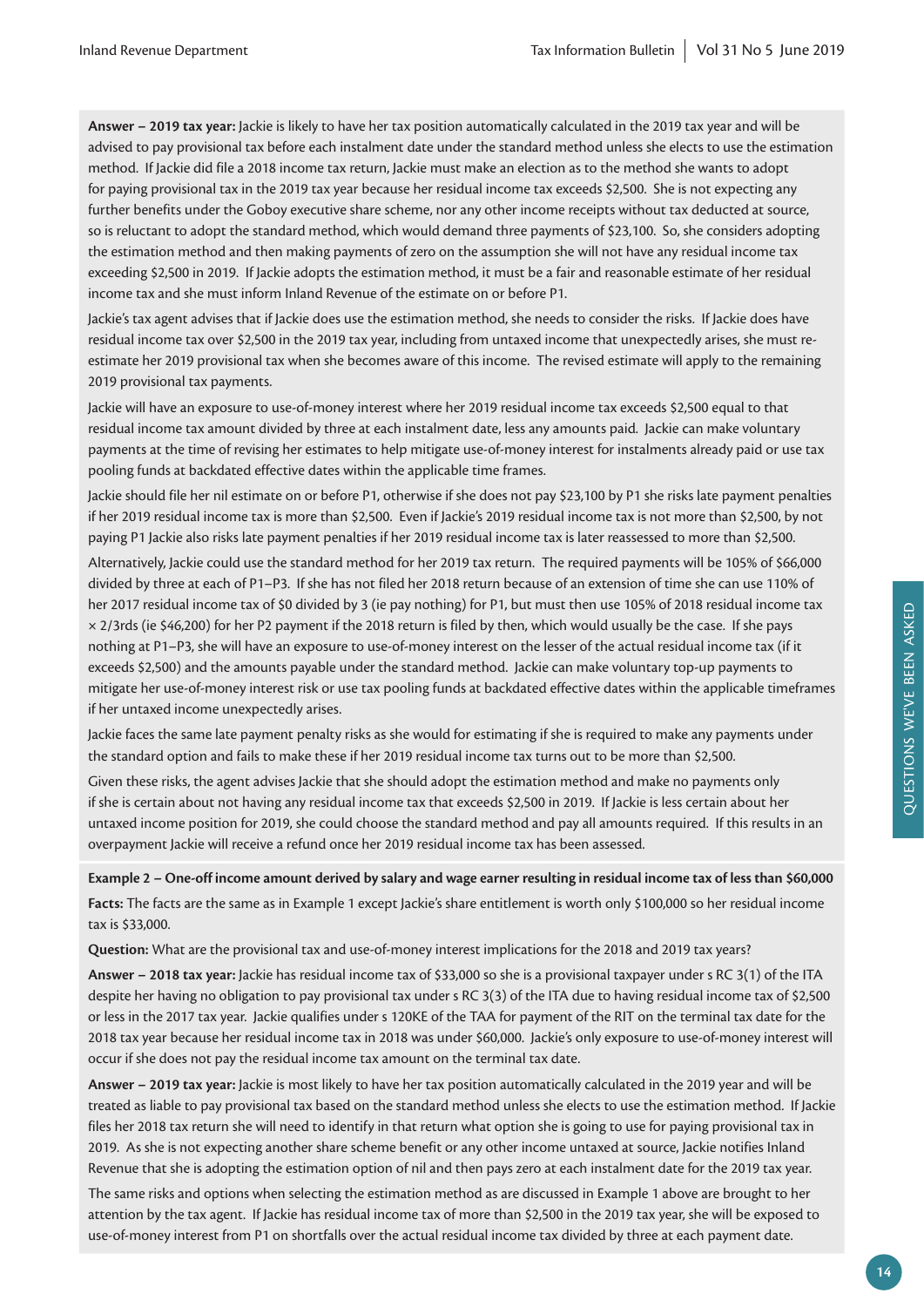# **References**

**Subject references** Credit interest Initial provisional tax liability Interest concession provisional taxpayer Late payment penalties New provisional taxpayer No obligation to pay provisional tax Provisional tax rules Provisional taxpayer Residual income tax Tax pooling funds Use-of-money interest

## **Legislative references**

Income Tax Act 2007, ss RC 2(2), RC 3, RC 4, RC 5, RC 7, RC 9(9), RC 12

Tax Administration Act 1994, ss 3(1), 120KB, 120KBB, 120KE

#### **Other references**

Inland Revenue Department NZ, *Provisional tax, Paying your income tax in instalments (IR289)*

# QB 19/04: Income tax – provisional tax and use of money interest implications for a person in their first year of business

This Question We've Been Asked (QWBA) has arisen because the provisional tax rules in the Income Tax Act 2007 apply to a "taxable activity". Taxable activity is a term borrowed from the Goods and Services Tax Act 1985.

## **Question**

When should a person pay tax in their first year of business to prevent use-of-money interest charges?

#### **Answer**

A person who starts a business and has residual income tax of \$60,000 or more should pay provisional tax in one to three equal instalments (dependent on the start date) to prevent use-of-money interest charges.

A person who starts a business and has residual income tax of less than \$60,000 must pay the residual income tax for their first year of business by the terminal tax date to prevent use-ofmoney interest charges.

## **Key Terms**

**Provisional tax:** income tax paid as instalments

Residual income tax: income tax liability minus tax credits

**Terminal tax date:** the date terminal tax is due

**Use-of-money interest:** 

money charged on late or underpaid tax or paid for overpaid tax

# **Explanation**

- 1. The provisional tax rules apply to a person who is required or chooses to pay provisional tax. A person has no obligation to pay provisional tax for a tax year, if their residual income tax for the preceding tax year is \$2,500 or less. But when a person starts a taxable activity that results in residual income tax of \$60,000 or more in their first year they become a new provisional taxpayer and need to pay provisional tax instalments, or they will be exposed to use-of-money interest. The number of instalments required depends on when the business commenced. Use-of-money interest under s 120KC of the Tax Administration Act 1994 (TAA), is charged on any instalment shortfalls or paid on any instalment overpayments.
- 2. Originally, a "new provisional taxpayer" was a person who was GST registered and starting a taxable activity. However, this first requirement was removed in 2007 to ensure that someone who was not GST registered could also be treated as a new provisional taxpayer. But the requirement to "start a taxable activity" was left in.
- 3. The same term is also used in the resident withholding tax rules where it was thought necessary to use the GST definition of "taxable activity" with its inclusion of the phrase "whether or not for pecuniary profit" to capture the activity of the notfor-profit sector that is liable for income tax when income exceeds \$1,000. The same approach applies to the provisional tax rules.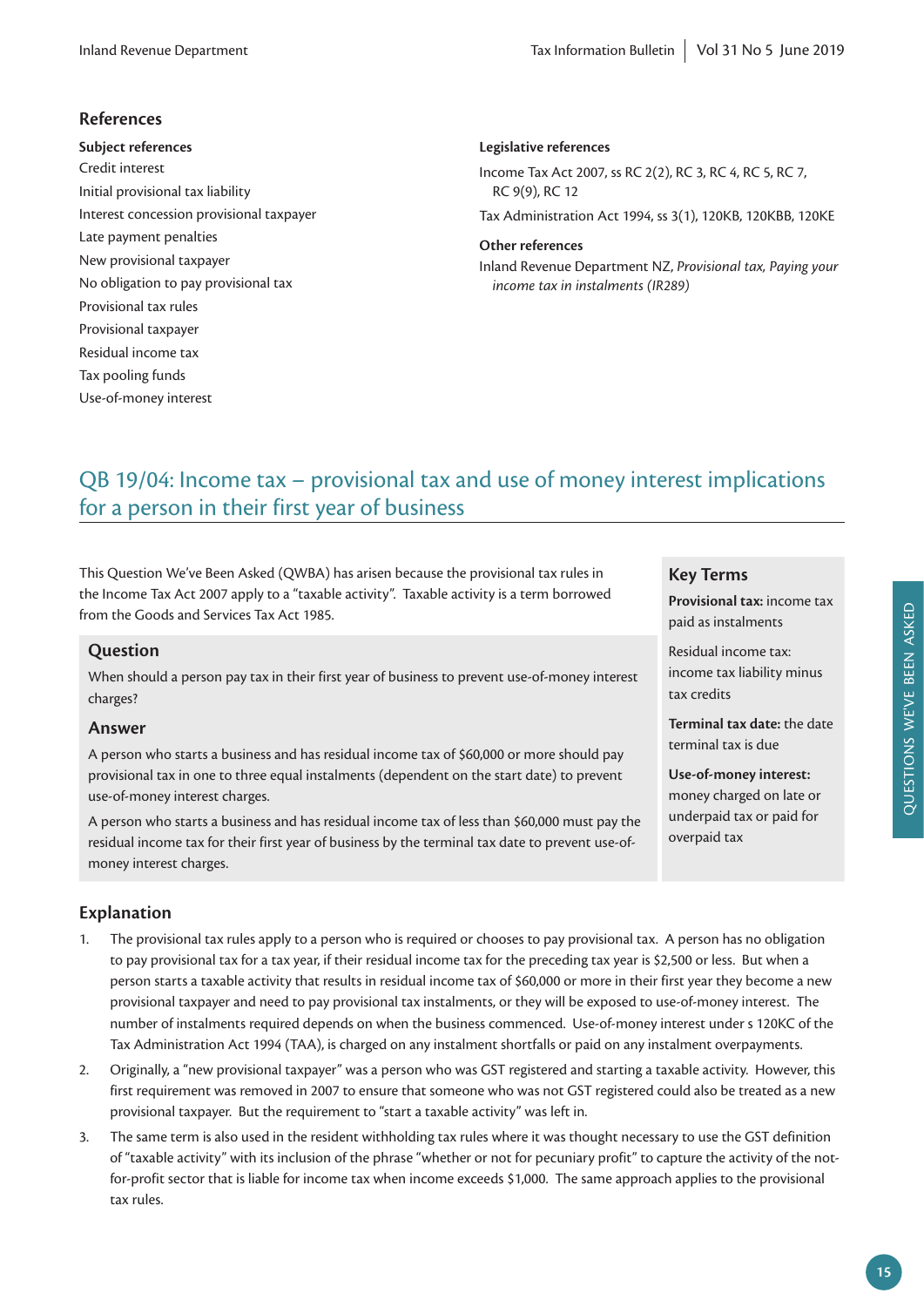- 4. The GST concept of "taxable activity" is used for determining liability to pay provisional tax when starting a business. It includes anything done in connection with the beginning or ending of a taxable activity as well as any activity carried on continuously or regularly, irrespective of profit, involving or intended to involve the supply of goods and services.
- 5. However, unlike for GST, taxable activity also applies to the making of exempt GST supplies, such as financial services or providing residential accommodation. This is because income tax is payable on income arising from such activities but not GST.
- 6. The sort of questions that can arise include the following:
	- **•** What sort of preliminary activities might, or might not, be treated as taxable activities?
	- **•** What happens if an intention exists to carry on a business that then comes to a premature end?
	- **•** If a start-up business has been running at a loss for several years and finally comes into profit will they be treated as starting a taxable activity in that profit year?
- 7. Numerous court decisions have explored what is meant by "taxable activity" in the GST context. These decisions can be equally applied to determine whether a person is starting a taxable activity for the purposes of s RC 9(9) of the Income Tax Act 2007 (ITA). That section applies to a person with an "initial provisional tax liability", an expression defined in s YA 1 of the ITA that also means a "new provisional taxpayer" in the TAA.

# **Meaning of initial provisional tax liability**

- 8. A person with an "initial provisional tax liability" under s RC 9(9) of the ITA is also described as a "new provisional taxpayer" in s 3(1) of the TAA. Section YA 1 defines the term:
	- **initial provisional tax liability**, means—
	- (a) for a person who is not a natural person, a provisional tax liability for a tax year in which the person starts to derive income from a taxable activity when—
		- (i) they did not derive income from a taxable activity in any of the 4 previous tax years; and
		- (ii) they have residual income tax of \$60,000 or more in the tax year; and
	- (b) for a person who is a natural person, a provisional tax liability for a tax year when—
		- (i) they did not have residual income tax of more than \$2,500 in any of the 4 previous tax years; and
		- (ii) they have residual income tax of \$60,000 or more in the tax year; and
		- (iii) in the tax year, they stopped deriving income from employment and then started to derive income from a taxable activity
- 9. This Question We've Been Asked focuses on the meaning of taxable activity and the residual income tax threshold for exposure to use-of-money interest. It, therefore, assumes the remaining requirements for having an initial provisional tax liability, as defined above, have been met. For example, it only applies to an individual who has stopped deriving income from employment and to taxpayers with residual income tax of \$60,000 or more.
- 10. Section RC 9(9) of the ITA exposes new provisional taxpayers to use-of-money interest if they do not pay provisional tax on the number of provisional tax instalment dates determined by the start date of the taxable activity:

*Persons with initial provisional tax liability*

- (9) **A person with a new provisional tax liability** who starts a taxable activity in a tax year is liable to pay interest calculated under section 120KC of the Tax Administration Act 1994 as if they were liable to pay provisional tax for the tax year—
	- (a) in 3 instalments under subsection (3) if they start a taxable activity at some time in the period that starts at the beginning of the corresponding income year and ends 30 days before the date of instalment B:
	- (b) in 2 instalments—
		- (i) in a case to which section RC 13 applies; or
		- (ii) if they pay GST on a 6-monthly basis and start a taxable activity at some time in the period that starts at the beginning of the corresponding income year and ends 30 days before the date of instalment C:
	- (c) in 1 instalment in a case to which section RC 14 applies. [Emphasis added]
- 11. For taxpayers with a standard 31 March balance date, provisional tax instalments are on 28 August (P1), 15 January (P2) and 7 May (P3). The instalments referred to in s RC 9(9)(a) will be on these dates for such a taxpayer.
- 12. The expression "[a] person with a new provisional tax liability" is not defined in the ITA. However, the heading of s RC 9(9), "*Person with initial provisional tax liability*", is an aide to the interpretation of this phrase. Section 5 of the Interpretation Act 1999 indicates that the meaning of an enactment must be ascertained from its text and in the light of its purpose. Headings may be considered as an indicator to the meaning of the provision.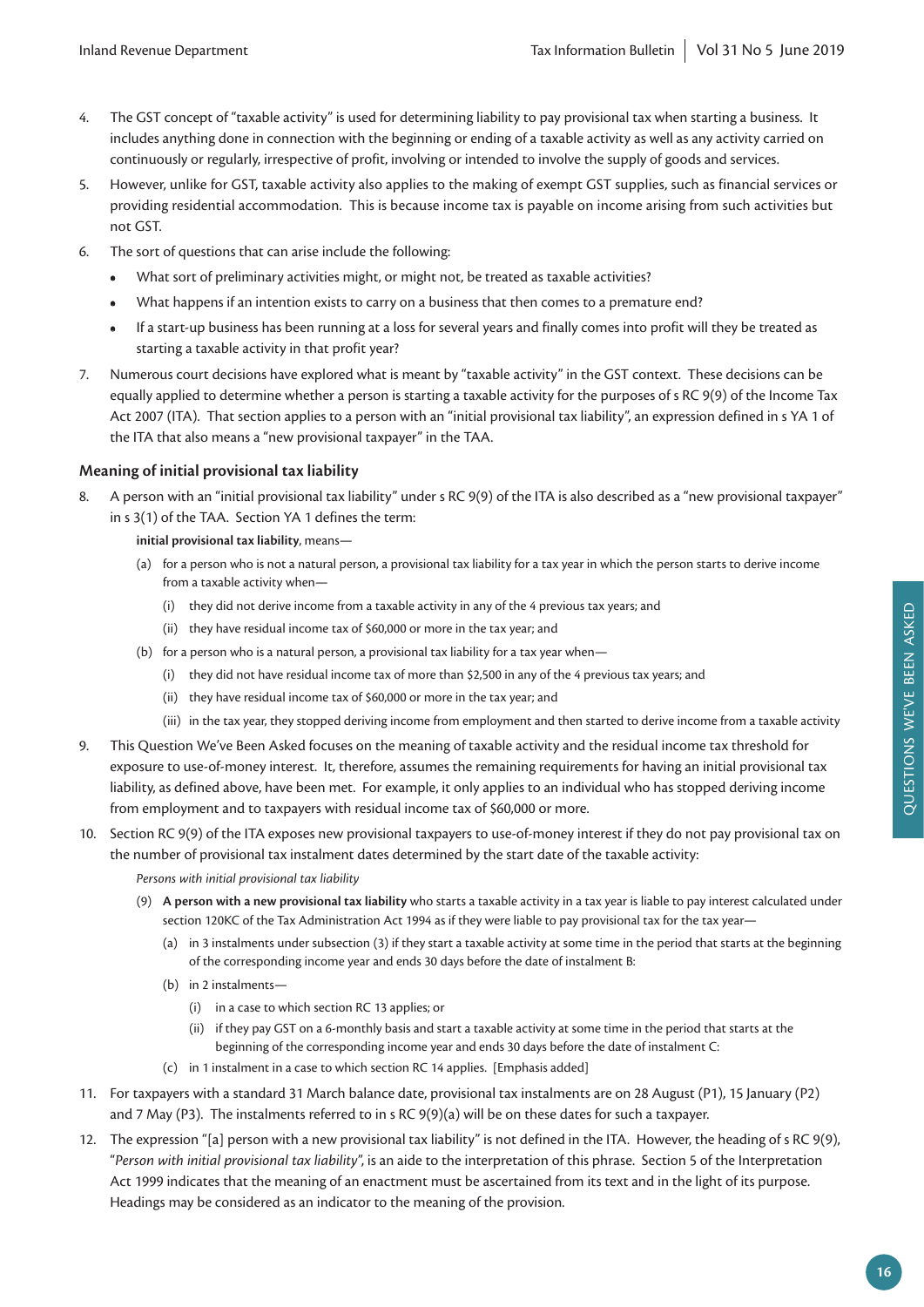- 13. The TAA defines a "new provisional taxpayer" in s 3(1) as a person who has an initial provisional tax liability as described in s YA 1 of the ITA. A person with an initial provisional tax liability is identified in s RC 9(9) as a person with a new provisional tax liability. Consequently, all three terms have the same meaning.
- 14. Section RC 9(9), from the 2018 tax year, treats both individuals and non-natural persons (such as companies) as new provisional taxpayers when they start a new taxable activity and have residual income tax of \$60,000 or more. They usually will have no obligation to pay provisional tax under s RC 3(3), because their prior year's residual income tax was \$2,500 or less. But if they do not make one to three equal instalments of provisional tax (depending on the start date of the taxable activity) as set out in s 120KC of the TAA, they will be exposed to use-of-money interest on any shortfall. Overpayments at these instalment dates will entitle new provisional taxpayers to receive interest.

## **Meaning of taxable activity**

- 15. In the provisional tax rules, "taxable activity" is defined as having the same meaning as it has in s 6 of the Goods and Services Tax Act 1985 (GSTA) except that the exclusion in s 6(3)(d) (the making of exempt supplies) does not apply. GST exempt supplies such as financial services are subject to income tax, so the GST exclusion for these supplies is not relevant for provisional tax purposes.
- 16. Section 6(1)–(3)(d) of the GSTA defines "taxable activity":
	- (1) For the purposes of this Act, the term taxable activity means—
		- (a) **any activity which is carried on continuously or regularly by any person, whether or not for a pecuniary profit, and involves or is intended to involve, in whole or in part, the supply of goods and services** to any other person for a consideration; and includes any such activity carried on in the form of a business, trade, manufacture, profession, vocation, association, or club:
		- (b) without limiting the generality of paragraph (a), the activities of any public authority or any local authority.
	- (2) **Anything done in connection with the beginning or ending, including a premature ending, of a taxable activity is treated as being carried out in the course or furtherance of the taxable activity.**
	- (3) Notwithstanding anything in subsections (1) and (2), for the purposes of this Act the term taxable activity shall not include, in relation to any person, —
		- (a) being a natural person, any activity carried on essentially as a private recreational pursuit or hobby; or
		- (aa) not being a natural person, any activity which, if it were carried on by a natural person, would be carried on essentially as a private recreational pursuit or hobby; or
		- (b) any engagement, occupation, or employment under any contract of service or as a director of a company, subject to subsection (4); or
		- (c) any engagement, occupation, or employment—
			- (i) pursuant to the Members of Parliament (Remuneration and Services) Act 2013 or the Governor-General Act 2010:
			- (ii) as a Judge, Solicitor-General, Controller and Auditor-General, or Ombudsman:
			- (iia) pursuant to an appointment made by the Governor-General or the Governor-General in Council and evidenced by a warrant or by an Order in Council or by a notice published in the Gazette in accordance with section 2(2) of the Official Appointments and Documents Act 1919:
			- (iii) as a Chairman or member of any local authority or any statutory board, council, committee, or other body, subject to subsection (4); or
		- (d) any activity to the extent to which the activity involves the making of exempt supplies.

[Emphasis added]

- 17. The words in bold text are particularly relevant to the question asked. To be a "taxable activity", the activity is described as:
	- **•** being carried on continuously or regularly;
	- **•** whether or not for pecuniary profit;
	- **•** involving or intended to involve, in whole or part, the supply of goods and services; and
	- **•** includes anything done in connection with the beginning or ending (including a premature ending) of the taxable activity.
- 18. The courts have clarified the meaning of "activity" and what is meant by the phrase "carried on continuously or regularly", and these are now well understood. Activity is a broad concept involving a combination of tasks undertaken, or a course of conduct pursued by, the taxpayer: *CIR v Newman* (1995) 17 NZTC 12,097 (CA), per Gault J at [32] and *CIR v Bayly* (1998) 18 NZTC 14,073 (CA), per Richardson P at [23].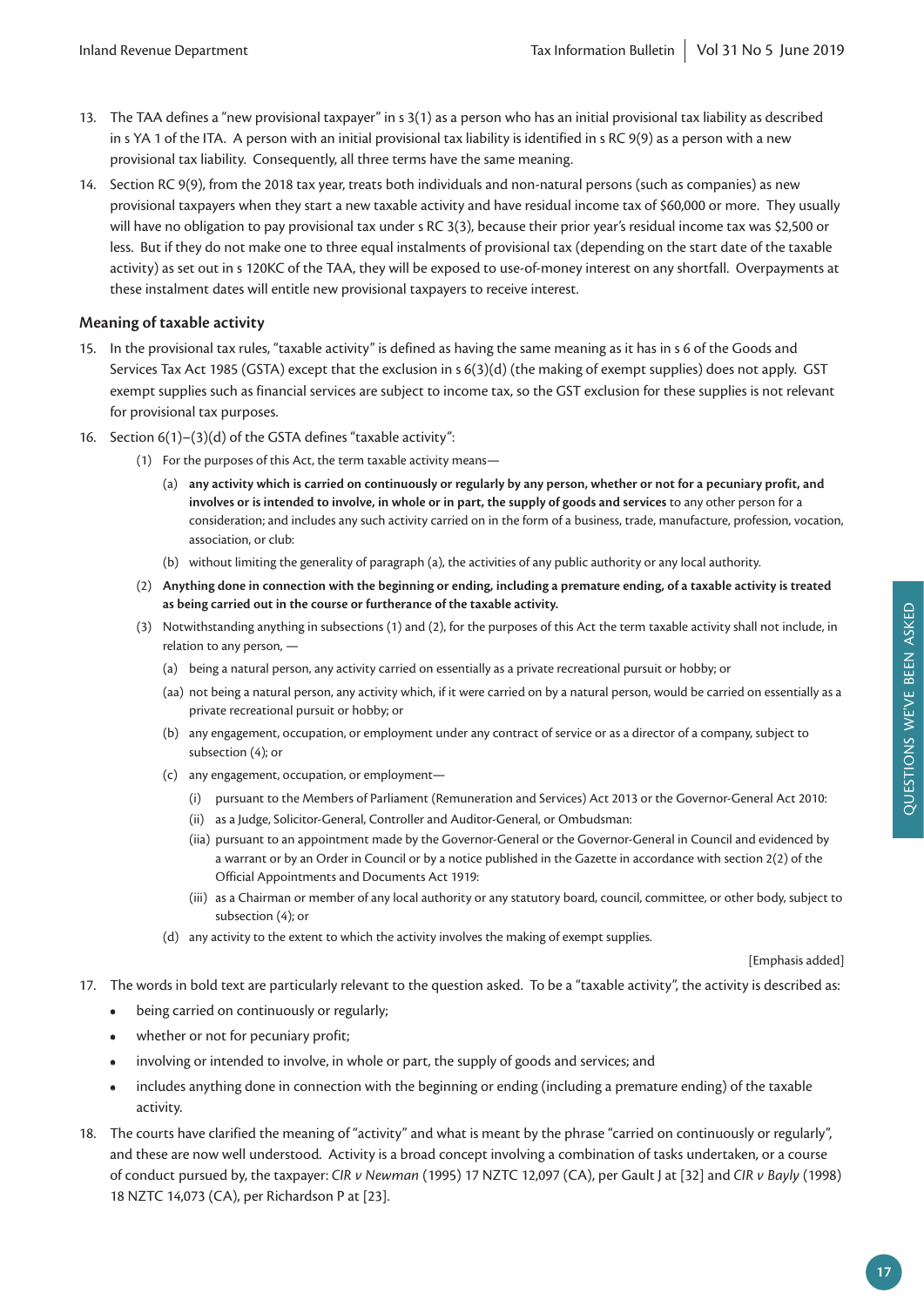- 19. To be carried on "continuously or regularly", the activity must not have ceased in a permanent sense or have been interrupted in a significant way. It must be carried on at reasonably short intervals with a steadiness or uniformity of action so that it recurs or is repeated at fairly fixed times or at generally uniform intervals to be of a habitual nature and character: *Newman* per Richardson J at [20]; *Case N27* (1991) 13 NZTC 3,229 (TRA), Judge Bathgate at [26] and [27]; *Allen Yacht Charters Ltd v CIR* (1994) 16 NZTC 11,270 (HC).
- 20. The activity must involve, or be intended to involve, the supply of goods or services for consideration.
- 21. Judge Bathgate in *Case N27* at [28] noted the actual supply of goods and services is not necessary so long as there is an intention to be involved in that supply. He considered this introduced a subjective element to an otherwise objective provision. It would then be "a matter of fact and degree to be ascertained from all the evidence in a particular case". If no actual supplies are made, there may still be a taxable activity if there is an intention that the activity will involve the making of supplies.
- 22. Judge Barber considered the application of s 6(2) of the GSTA in *Case P73* (1992) 14 NZTC 4,489 (TRA), concluding that commencement work can be only added under that provision to the establishment of a taxable activity. Commencement work cannot by itself amount to a taxable activity. Therefore, if something is done in connection with the beginning of a taxable activity, that beginning activity is treated as part of that taxable activity. However, if no taxable activity is subsequently commenced, the commencement actions are not sufficient on their own to be treated as a taxable activity.

# **Summary**

- 23. The start of a taxable activity is a concept well understood in the GST context and it also applies to the provisional tax rules. It includes anything done in connection with the beginning or ending of a taxable activity as well as any activity carried on continuously or regularly, irrespective of profit, involving or intended to involve the supply of goods and services. Under the provisional tax rules, a taxable activity includes GST-exempt supplies and applies to persons who are not GST registered.
- 24. When a new provisional taxpayer starts a taxable activity, they will have an exposure to use-of-money interest where their residual income tax in that year is \$60,000 or more if they do not pay one to three instalments on the provisional tax instalment dates as set out in s RC 9(9) of the ITA in conjunction with s 120KC of the TAA. Where two or three instalments are required, each payment must be of equal amounts. Where only one payment is required, it must be a lump sum payment on or before the third instalment date. This is despite a new provisional taxpayer not having an obligation to pay provisional tax under s RC 3(3) where their prior year's residual income tax was \$2,500 or less.
- 25. A new provisional taxpayer starting a taxable activity with residual income tax in that first year below \$60,000 will, because of s 120KE of the TAA, be exposed to use-of-money interest only if they do not pay the residual income tax by the terminal tax date. The terminal tax date is on 7 February of the following year for taxpayers with a 31 March balance date whose tax account is not linked to an agent with an extension of time arrangement.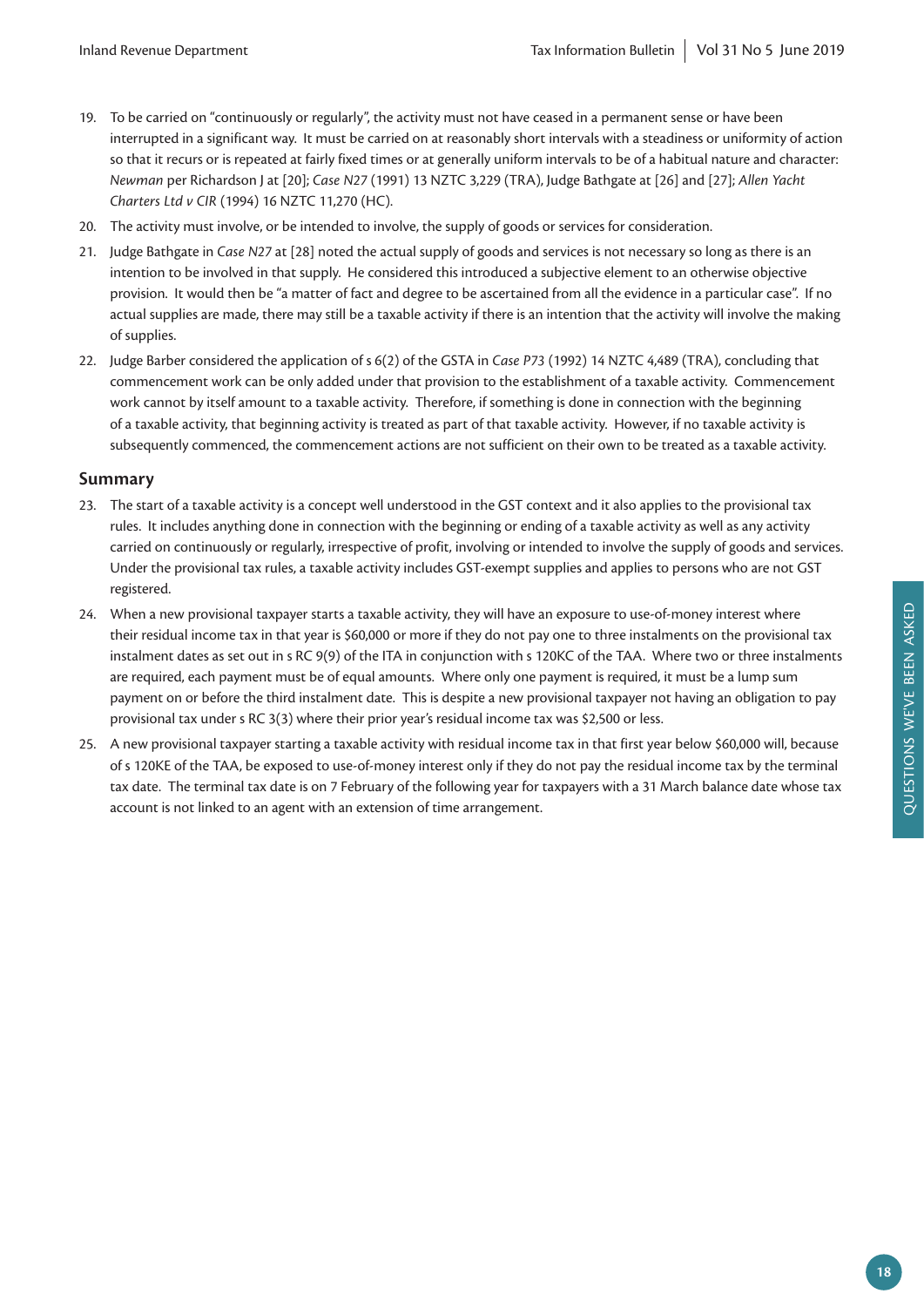26. The following flowcharts and examples illustrate these points:

# **What is a taxable activity for provisional tax purposes?**



# **Exposure to use-of-money interest when starting a new business?**

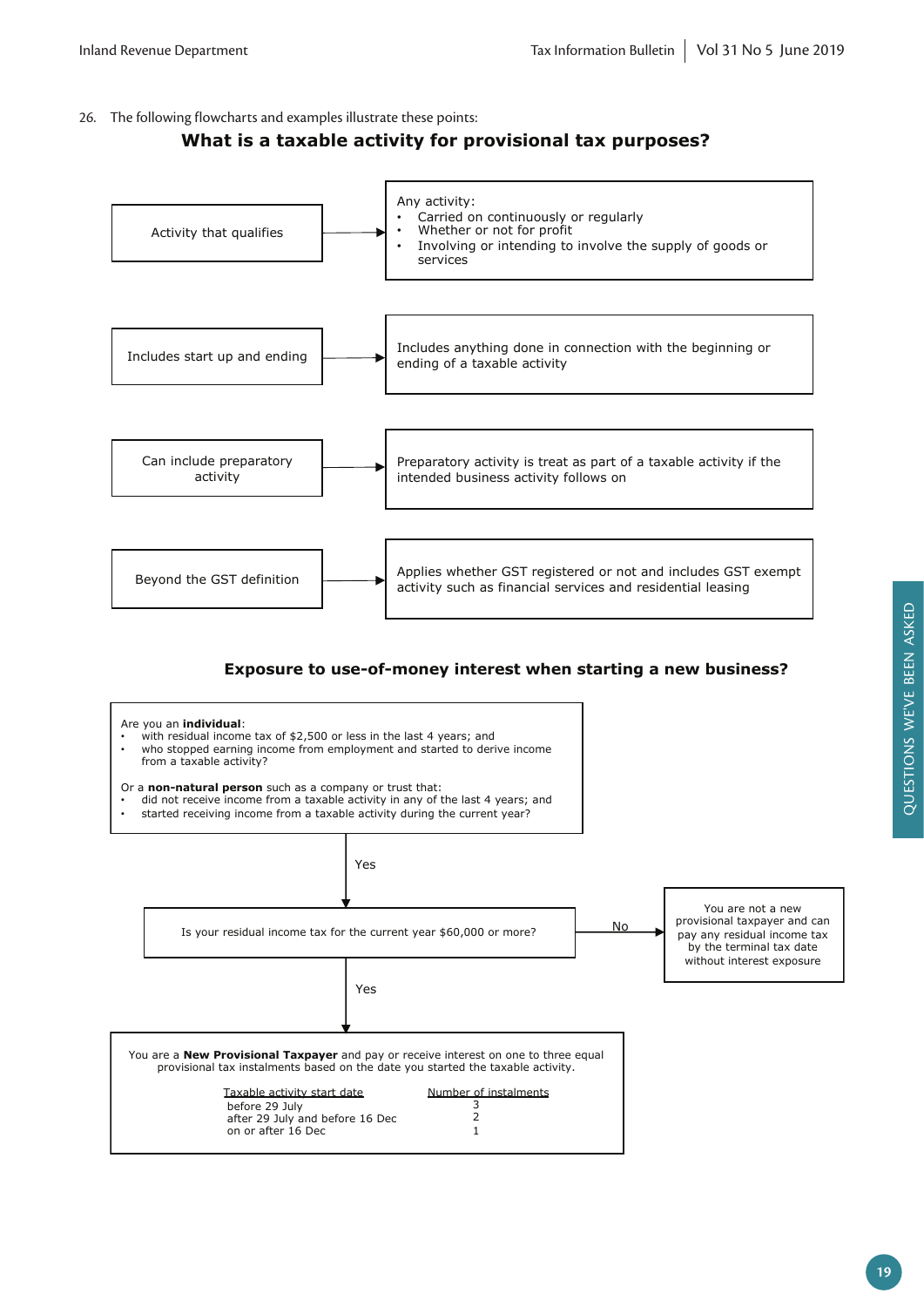# **Examples**

## **Example 1 – New business deriving only passive income with residual income tax of \$60,000 or more**

**Facts:** Marnie Oil Ltd is established on 1 April 2018 and crowd-funds to grow plantation mānuka on the East Cape for mānuka oil production. It raises capital of \$6 million that it invests at 4%, resulting in income of \$240,000 and \$67,200 residual income tax by 31 March 2019 (it holds a resident withholding tax exemption certificate). In the next tax year, it secures a forestry right over a block of land and begins planting with a view to harvesting and pressing leaves in years 4–10. It will also earn a share of income from bee-hives placed on the property by a mānuka honey producer.

**Question:** Did Marnie Oil have an "initial provisional tax liability" for the 2019 tax year?

**Answer:** Yes. Marnie Oil has residual income tax exceeding \$60,000 at 31 March 2019. It has not at that date commenced a taxable activity, but it has raised capital and earned passive income on that capital while preparing to commence the mānuka plantation. This preparatory work in year 1 is treated as being the start of the taxable activity subsequently commenced in year 2, and Marnie Oil also had a firm intention in year 1 to be involved in the mānuka oil business when it sought and raised capital for this purpose.

This is the impact of the meaning of "taxable activity" for the provisional tax rules in the ITA that references to s 6 of the GSTA. Section 6(2) of the GSTA states, "[a]nything done in connection with the beginning or ending of a taxable activity is treated as being carried out in the furtherance of the taxable activity". This approach was confirmed in Case P73.

Furthermore, s 6(1)(a) of the GSTA states that a taxable activity can be an activity that "involves or is intended to involve" the making of taxable supplies. The plain meaning of the provision is that a taxpayer may have a taxable activity before any supplies are ever made. Consistent with this, Judge Bathgate in Case N27 held that the supply of goods and services is not necessary, provided an intention exists to be involved in that supply. Numerous examples of this occur in primary products industries such as establishing kiwifruit orchards, vineyards and forestry ventures where expenses are incurred for long periods before income is derived.

Marnie Oil will have an initial provisional tax liability as it did not have residual income tax of more than \$2,500 in any of the four prior years and it will have residual income tax of \$60,000 or more in the 2019 tax year. Consequently, if it does not voluntarily pay provisional tax in three equal instalments (that is, on P1, P2 and P3) of \$22,400 under s RC 9(9)(a) of the ITA and s 120KC of the TAA, use-of-money interest will be charged on any shortfall from the date of the shortfall until the amount is paid.

# **Example 2 – New business deriving only passive income with residual income tax less than \$60,000**

**Facts:** The same facts as in example 1 apply but the income is invested at 3% so residual income tax is only \$50,400 for the 2019 tax year.

**Question:** Did Marnie Oil have an initial provisional tax liability for the 2019 tax year?

**Answer:** No. Marnie Oil has residual income tax that is under \$60,000 for the 2019 tax year and no residual income tax in the four prior tax years. Consequently, it does not have an "initial provisional tax liability" in that tax year and is not exposed to use of money interest. It will have an obligation to pay the residual income tax on the terminal tax date of 7 February 2020.

# **Example 3 – New business with residual income tax of \$60,000 or more ends prematurely**

Facts: An Australian tea tree oil producer, TTO Pty decides to expand into New Zealand mānuka oil production as it has greater therapeutic benefits than tea tree oil against certain types of bacteria and only small quantities are being produced. It makes an application for Overseas Investment Office approval on 30 September 2018 to buy a large block of land covered in mānuka on the East Cape and has plans to augment this with additional planting of mānuka seedlings. While the application is being processed, TTO hires staff, incurs legal fees and receives a \$2.4 million capital contribution from a mānuka honey producer who wants to have an exclusive right to place hives on the property. The capital contribution is taxable under s CG 8 of the ITA and must be spread equally over 10 years. Consequently, \$240,000 is allocated to the 2019 tax year, and residual income tax exceeds \$60,000.

On 1 October 2019, the Overseas Investment Office turns down the application because all the mānuka leaf is going to be processed in Australia at the company's existing tea tree facilities and there is not enough benefit flowing to New Zealand. TTO is forced to repay the \$2.4 million and abandon its business plans.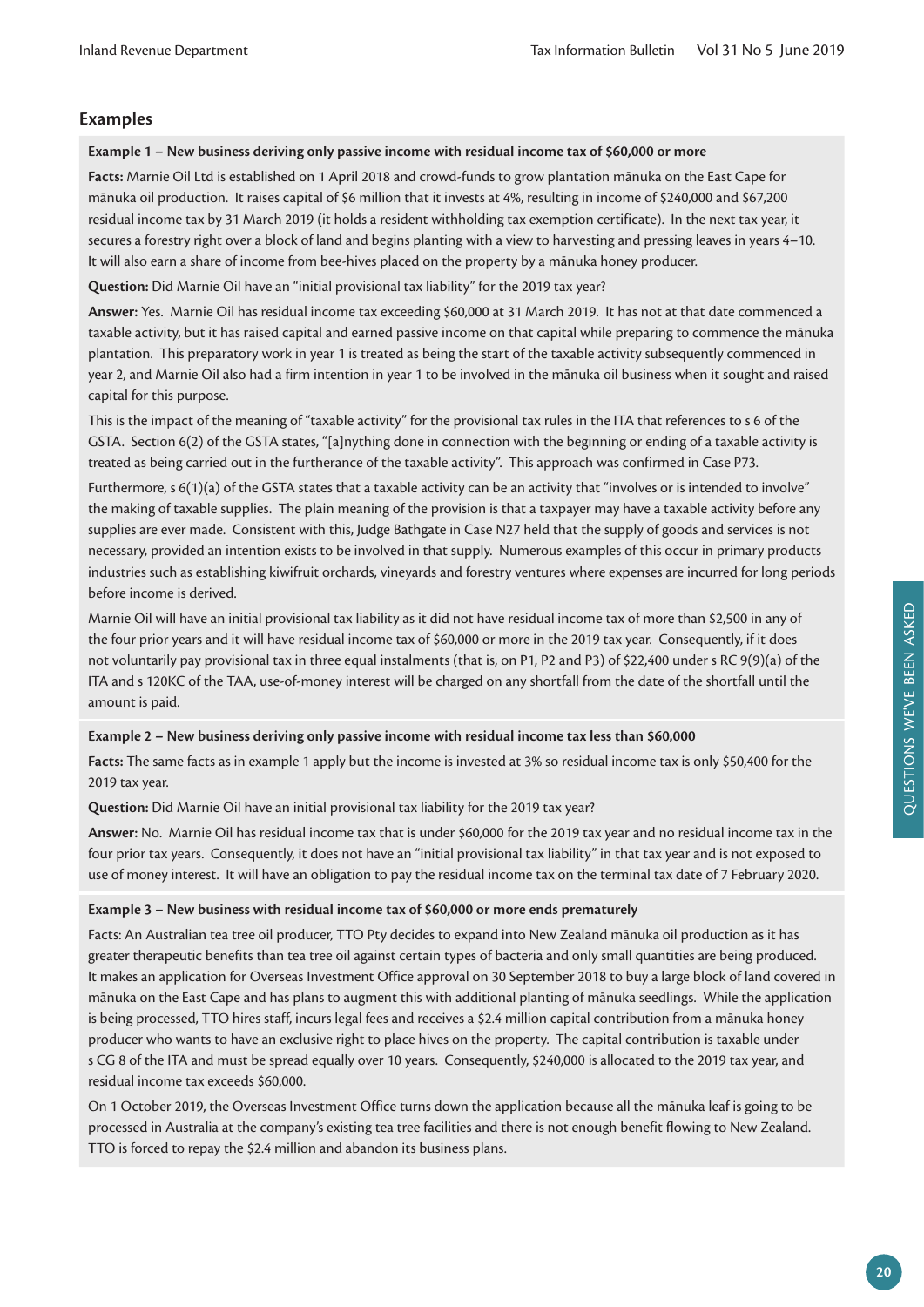**Question:** What are TTO's provisional tax obligations and use-of-money interest exposure for the 2019 and 2020 tax years?

**Answer:** TTO has carried on an activity in the 2019 tax year that is intended to involve the supply of goods. The work undertaken is beyond mere preparation as it has received a significant contractual payment, incurred expenditure and followed up on a detailed land acquisition and harvesting plan. TTO, therefore, had a "taxable activity" in the 2019 tax year in terms of s 6(1)(a) of the GSTA despite the land purchase being subsequently thwarted on 1 October 2019 and the business being terminated in the 2020 tax year. Consequently, TTO has an initial provisional tax liability in the 2019 tax year and is exposed to use-of-money interest if it does not voluntarily make the payments determined under s 120KC of the TAA.

As a new provisional taxpayer commencing a taxable activity on 30 September 2018 (being after 29 July but before 16 December) the number of provisional tax instalments required under s 120KC of the TAA is two in the 2019 tax year, assuming a balance date of 31 March. Anything done in connection with the premature ending of a taxable activity is expressly treated as being carried out in the course of the taxable activity under s 6(2) of the GSTA.

In the 2020 tax year, TTO has only expenditure and deductions to claim and no income, as it has repaid the entire capital contribution made by the honey producer. However, because its residual income tax exceeded \$2,500 in the 2019 tax year it is a provisional taxpayer for the 2020 tax year and opts to use the standard option to pay provisional tax of 105% of 2019 residual income tax divided by three at P1 on 28 August 2019.

Having learnt of the Overseas Investment Office decision on 1 October 2019, TTO decides to swap to the estimation method. It sends a secure email to Inland Revenue advising of this using myIR and estimates zero for P2 on 15 January 2020. The nil estimate is still reasonable at P3 and no revised estimate is required to be filed. TTO also files an IR348 showing each employee's finish date, then it files a final tax return in July 2020 seeking a refund of tax paid on 28 August 2019 and includes a letter to Inland Revenue advising the date it ceased to carry on business and the reason why. TTO also confirms it no longer has any assets and encloses a balance sheet and profit and loss account up to the date it ceased to carry on business.

#### **Example 4 – Start up business with losses comes into profit**

Facts: Sateconnect Ltd is a start-up firm and has incurred tax losses for 5 years while it develops intellectual property that is based on the provision of satellite internet cover to support the Internet of Things connectivity. Following the successful launch of the first satellite it is able to quickly monetarise its IP and in year 6 the residual income tax is over \$60,000 and all carried forward tax losses are used up.

**Question:** Is Sateconnect a new provisional taxpayer starting a taxable activity in year 6?

**Answer:** No. Sateconnect incurred tax losses testing and developing its IP with the full intention of monetarising this when satellite internet became a reality. As a result, it commenced a taxable activity when it was first set up in year 1. As the residual income tax in year 5 was less than \$2,500, Sateconnect has no obligation to pay provisional tax in year 6 under s RC 3(3) of the ITA.

However, because the residual income tax in year 6 exceeds the use-of-money interest terminal tax safe harbour of less than \$60,000, the residual income tax will need to be voluntarily paid by the last instalment date for provisional tax for year 6 if use-of-money interest is to be avoided. If Sateconnect makes no payments on the first and second instalment dates for provisional tax for year 6 this will correctly reflect its default status of adopting the standard method which requires 3 instalment payments of one third of the 5th year's residual income tax multiplied by 105% (or if that year has yet to be filed, the 4th year's residual income tax multiplied by 110%). Both those amounts are nil.

Sateconnect will be a provisional taxpayer in year 7 and needs to choose what method it wishes to adopt for that year or default to the standard method.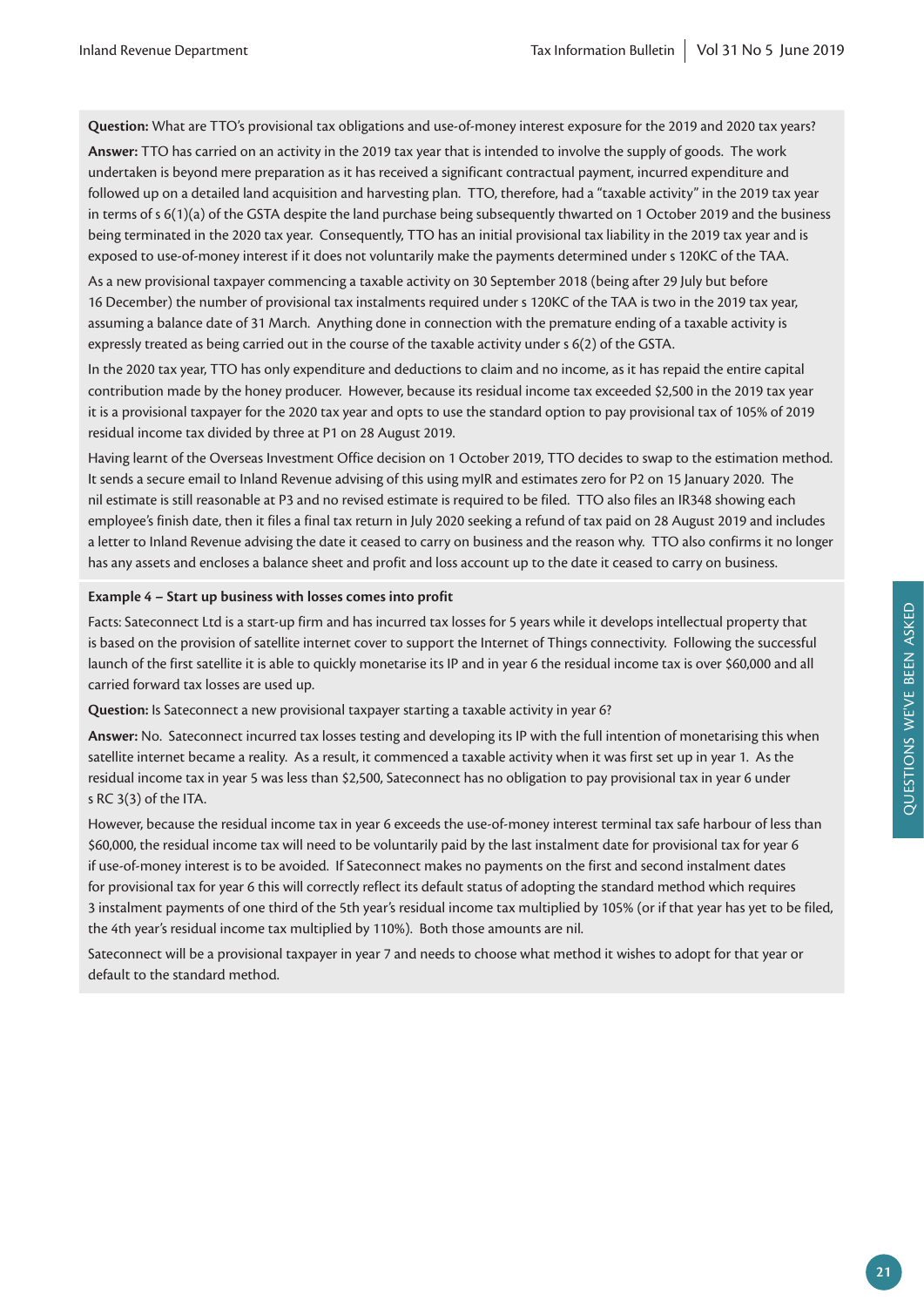# **References**

#### **Subject references**

Initial provisional tax liability New provisional taxpayer Provisional tax rules Residual income tax Starting a taxable activity Taxable activity, meaning in the GST context Use-of-money interest

#### **Legislative references**

Goods and Services Tax Act 1985, s 6 Income Tax Act 2007, ss CG 8, RC 3(3), RC 9(9), YA 1 ("initial provisional tax liability" and "taxable activity") Interpretation Act 1999, s 5 Tax Administration Act 1994, ss 3(1) ("new provisional taxpayer"), 120KC

## **Case references**

*Allen Yacht Charters Ltd v CIR* (1994) 16 NZTC 11,270 (HC) *Case N27* (1991) 13 NZTC 3,229 (TRA) *Case P73* (1992) 14 NZTC 4,489 (TRA) CIR v Bayly (1998) 18 NZTC 14,073 (CA) *CIR v Newman* (1995) 17 NZTC 12,097 (CA)

#### **Other references**

Inland Revenue Department NZ, *Provisional Tax (IR289)*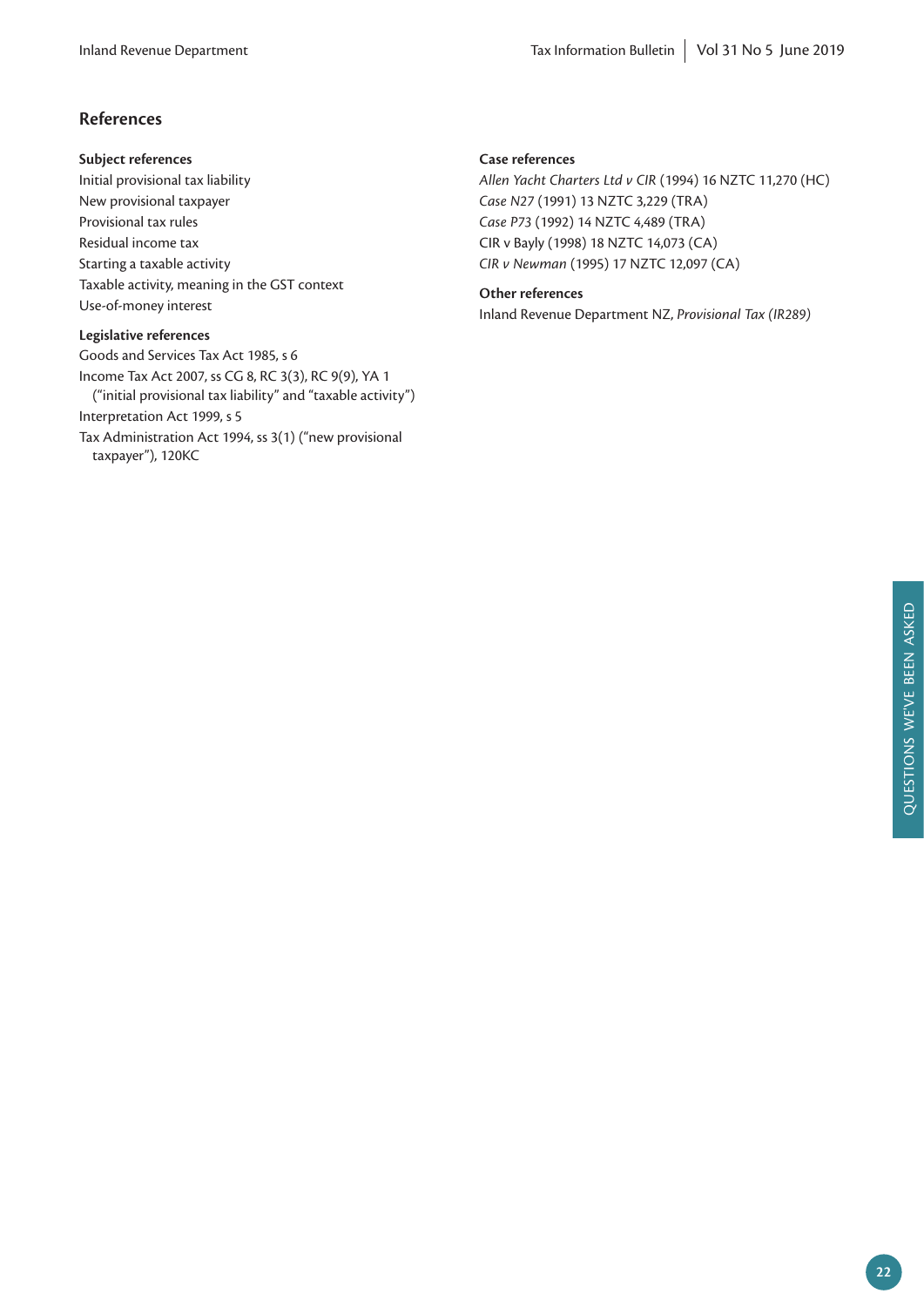# **INTERPRETATION STATEMENTS**

This section of the *TIB* contains interpretation statements issued by the Commissioner of Inland Revenue.

These statements set out the Commissioner's view on how the law applies to a particular set of circumstances when it is either not possible or not appropriate to issue a binding public ruling.

In most cases Inland Revenue will assess taxpayers in line with the following interpretation statements. However, our statutory duty is to make correct assessments, so we may not necessarily assess taxpayers on the basis of earlier advice if at the time of the assessment we consider that the earlier advice is not consistent with the law.

# IS 19/02: Income tax – attribution rule for income from personal services

All legislative references are to the Income Tax Act 2007 (ITA 2007) unless otherwise stated. Relevant legislative provisions are reproduced in the appendix to this Interpretation Statement.

# **Summary**

- 1. This Interpretation Statement provides guidance on when the attribution rule for income from personal services in ss GB 27 to GB 29 will apply. It expands on "Attribution of Income" *Tax Information Bulletin* Vol 12, No 12 (December 2000): 49. It does not discuss or explain the calculation rules contained in s GB 29.
- 2. The attribution rule for income from personal services in ss GB 27 to GB 29 is a specific anti-avoidance rule that prevents an individual avoiding the top personal tax rate by diverting income to an associated entity. Essentially, the income attribution rule applies when an individual (the working person), who performs personal services, is associated with an entity (the associated entity) that provides personal services to a third person (the buyer).
- 3. The income attribution rule only applies where various threshold tests are met and no exemptions apply. This Interpretation Statement provides guidance on the application of each of those threshold tests and exemptions, to assist readers in determining whether the income attribution rule applies to their situation.
- 4. This Interpretation Statement makes minor amendments to and replaces IS 18/03: Income Tax attribution rule for income from personal services, published in *Tax Information Bulletin* Vol 30 No 9 (October 2018).

# **Introduction**

- 5. The income attribution rule applies where (s GB 27(1)):
	- **•** a person (the working person) provides personal services;
	- **•** the working person is associated with an entity (the associated entity);
	- the associated entity is inserted between the working person and the party who acquires the services (the buyer);
	- the working person performs the services, but the associated entity derives the income;
	- **•** various threshold tests in s GB 27(2) are satisfied; and
	- **•** none of the exemptions in s GB 27(3) apply.
- 6. This Interpretation Statement focuses on the application of the threshold tests in s GB 27(2), and the exemptions in s GB 27(3).
- 7. The threshold tests that must be satisfied for the income attribution rule to apply are:
	- **•** 80% or more of the associated entity's income from personal services during the income year is derived from the supply of services to the buyer or an associate of the buyer or a combination of them (s GB 27(2)(a)); and
	- **•** 80% or more of the associated entity's income from personal services during the income year is derived from services that are performed by the working person or a relative of the working person or a combination of them (s GB 27(2)(b)); and
	- **•** the working person's net income for the income year exceeds \$70,000, including any amounts that would be attributed if the rule applied (s GB  $27(2)(c)$ ); and
	- **•** substantial business assets are **not** a necessary part of the business structure used to derive the entity's assessable income (s GB 27(2)(d)).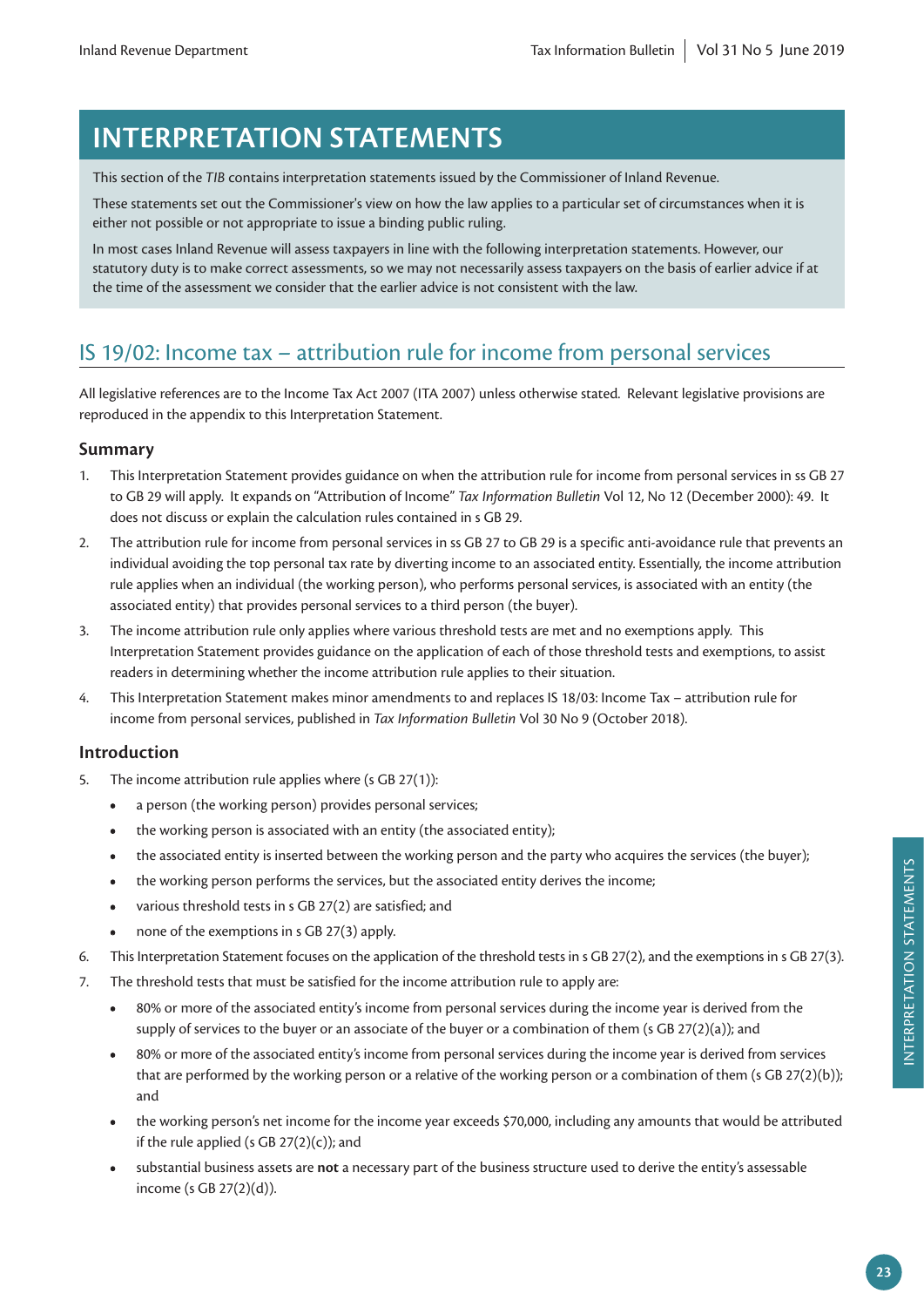- 8. However, even if the threshold tests are satisfied, a working person and an associated entity will be exempt from applying the income attribution rule where:
	- **•** the associated entity and the working person are non-residents;
	- the associated entity is a natural person, and is neither a partner of a partnership nor a trustee of a trust;
	- the services performed by the working person are essential support for a product supplied by the associated entity;
	- **•** the amount to be attributed to the working person is less than \$5,000 (although there are exclusions to this); or
	- **•** in various situations where the associated entity is a controlled foreign company (CFC).
- 9. A process for considering the application of the various thresholds and exemptions is illustrated in Flowchart 1 on the next page.
- 10. The analysis following the flowchart discusses each of the threshold tests and any exclusions in the order that they appear in the flowchart.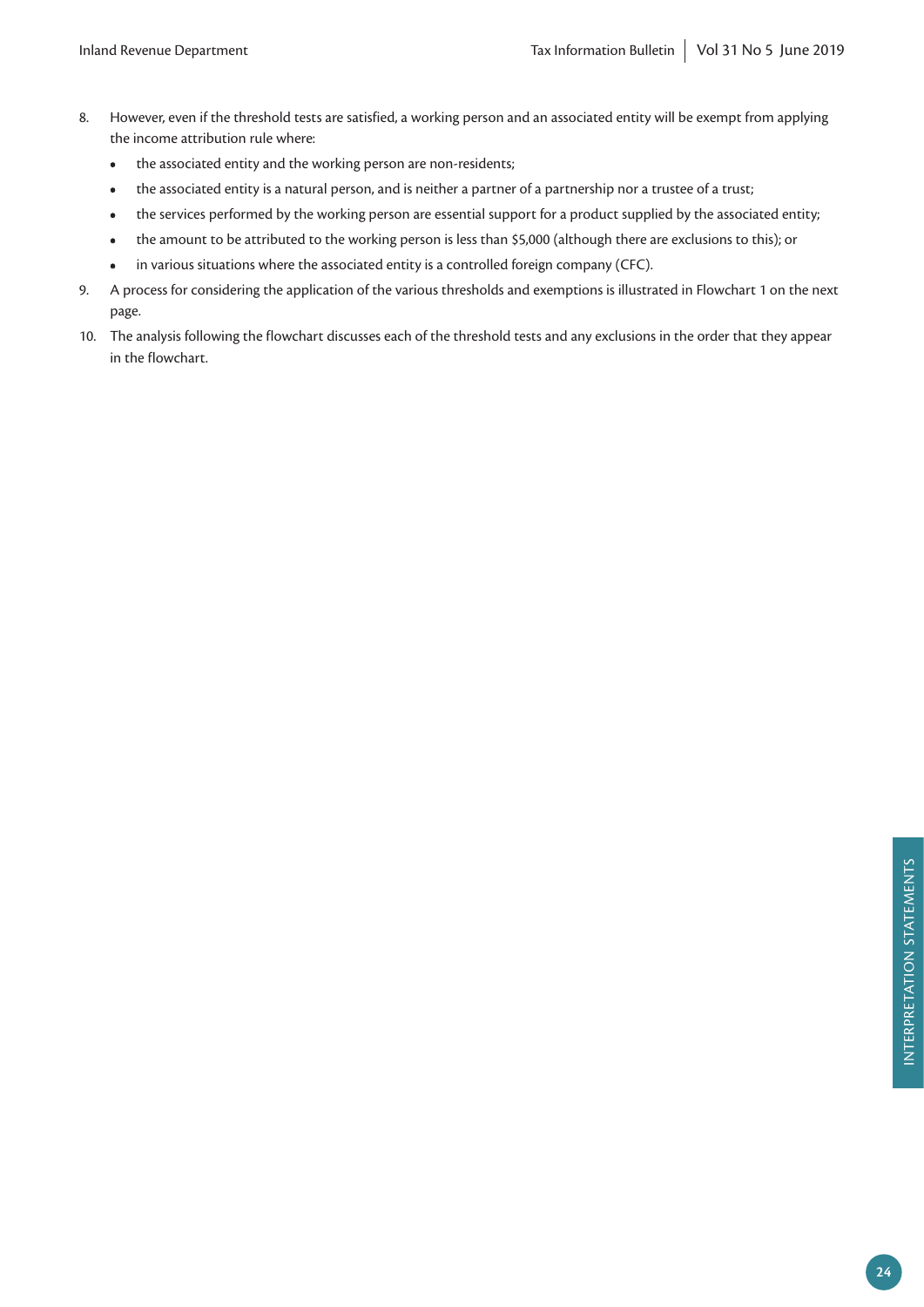

# **Flowchart 1: Does the income attribution rule apply?**

# **Is there an associated entity and working person relationship?**

- 11. The income attribution rule will only apply where the entity is associated with the working person.
- 12. The rules in subpart YB apply to determine whether a working person and an entity are associated persons. A company and a person (other than a company) will be associated if the person has a voting interest in the company of 25% or more (s YB 3).
- 13. If the entity and the working person are not associated, the income attribution rule will not apply.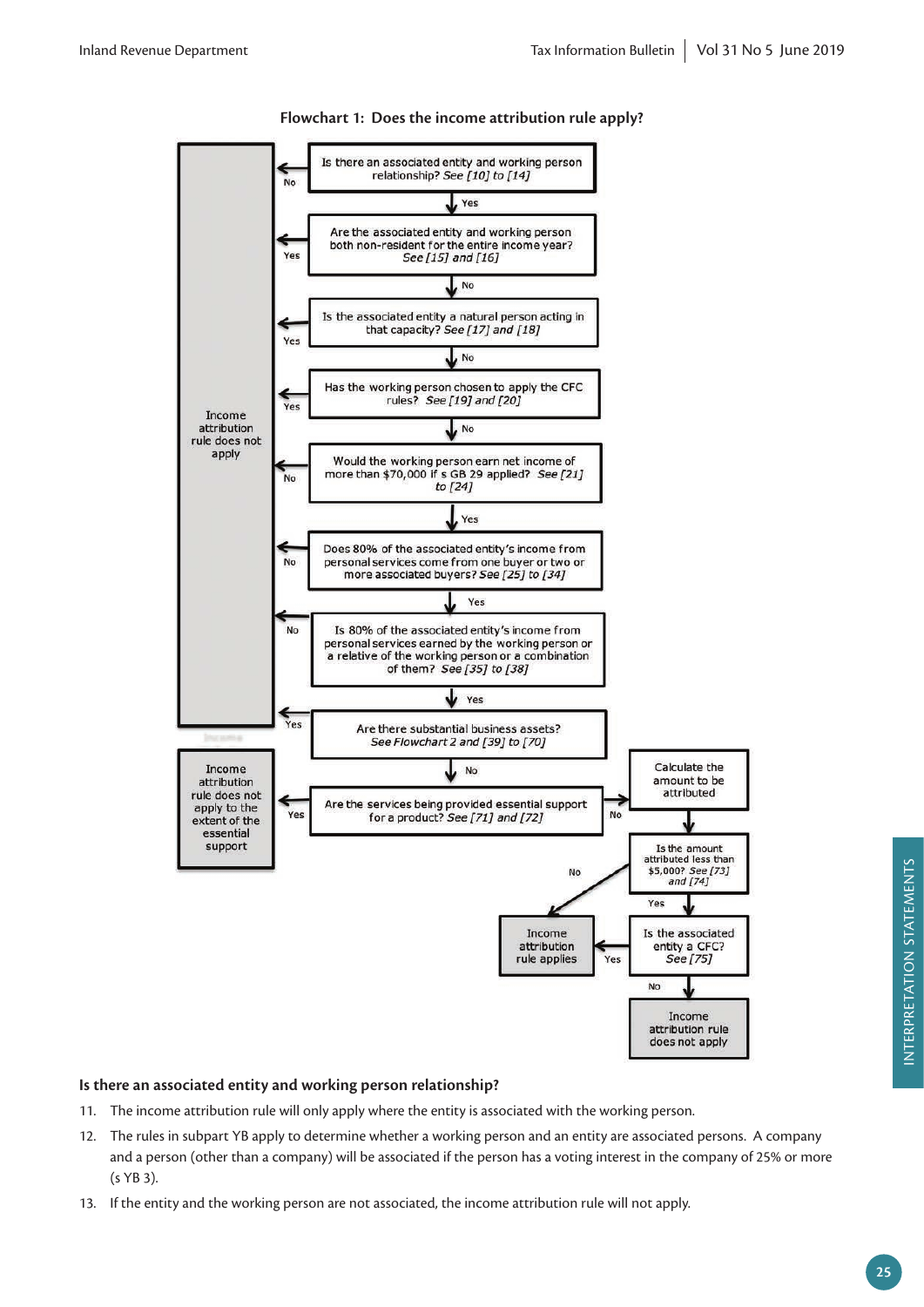# **Example 1. Identifying the parties**

Paul employs Andrea. Andrea is paid a salary of \$150,000.

Andrea incorporates a company called A&M Co Ltd which contracts her services to Paul. Andrea is the sole shareholder of A&M Co Ltd. Paul pays A&M Co Ltd \$150,000 for the services provided. A&M Co Ltd pays Andrea a salary of \$80,000 and retains the remaining \$70,000.

*Question*

Who are the relevant parties under the income attribution rule?

*Answer*

Under the new arrangement, Paul is the buyer, A&M Co Ltd is the associated entity and Andrea is the working person for the purposes of the income attribution rule.

| Who        | <b>Attribution party</b> | Contractual party | Original party |
|------------|--------------------------|-------------------|----------------|
| Paul       | Buver                    | Buver             | Employer       |
| A&M Co Ltd | Associated entity        | Employer          | None           |
| Andrea     | Working person           | Employee          | Employee       |

- 14. The income attribution rule is not restricted to reorganisations of existing situations. It also applies to new structures where the appropriate relationships are created. The income attribution rule is also not confined to a corporate structure. The associated entity could be, for example, a trust or a partnership, and the working person could be a partner, trustee or beneficiary of a trading trust. The rules in subpart YB will also apply to determine whether a working person is associated with a partnership or trust. In particular, a partner and a partnership will be associated persons (s YB 12), and a trustee of a trust will be associated with the beneficiaries (s YB 6) (and people related to the beneficiaries (s YB 5)) and settlors of the trust (s YB 8), and with a person with the power to appoint or remove the trustee (s YB 11).
- 15. Most of the examples given in this item are based on a corporate structure because that is likely to be the most common structure. However, the analysis is equally applicable to other less common business structures where the income attribution rule may apply such as a trading trust or partnership.

#### **Example 2. Identifying the parties**

Jane and Megan have just established the JM Partnership. Jane completes all the work for the partnership while Megan has contributed the capital. The JM Partnership has entered into a substantial contract with Bug Eliminators Ltd which will take almost all of Jane's time.

*Question*

Who are the relevant parties under the income attribution rule?

*Answer*

Under the arrangement Bug Eliminators Ltd is the buyer, JM Partnership is the associated entity and Jane is the working person for the purposes of the income attribution rule.

# **Are the associated entity and working person both non-resident for the entire income year?**

- 16. Under s GB 27(3)(a), the income attribution rule will not apply if the associated person and the working person are **both** non-resident during the relevant income year under the tests in ss YD 1 (Residence of natural persons) and YD 2 (Residence of companies). For more guidance on the application of the residence tests see "IS 16/03: Tax Residence" *Tax Information Bulletin* Vol 28, No 10 (October 2016): 2.
- 17. The residence or non-residence of the working person is the first matter to address when considering this exemption. It will only be necessary to consider the residence of the associated entity if the working person is a non-resident.

#### **Example 3. Non-resident working person and resident associated entity**

John is a non-resident who owns all of the share capital of NZCO which is a New Zealand incorporated company. John is the working person and NZCO is the associated entity. NZCO provides consulting services to one buyer, which is an Australian company. The services are provided to the buyer in Australia and the work is done by John in Australia.

*Question:*

Does the income attribution rule apply?

*Answer:*

Yes, the income attribution rule applies. The exemption in s GB 27(3)(a) provides that **both** the associated entity (NZCO) and working person (John) must be non-residents at all times. While John is not a New Zealand tax resident, NZCO is incorporated in New Zealand so is a company that is a New Zealand resident for tax purposes. There may be some relief for a working person under the Australia/ New Zealand double tax agreement, but this item does not consider the application of any relevant double tax agreements.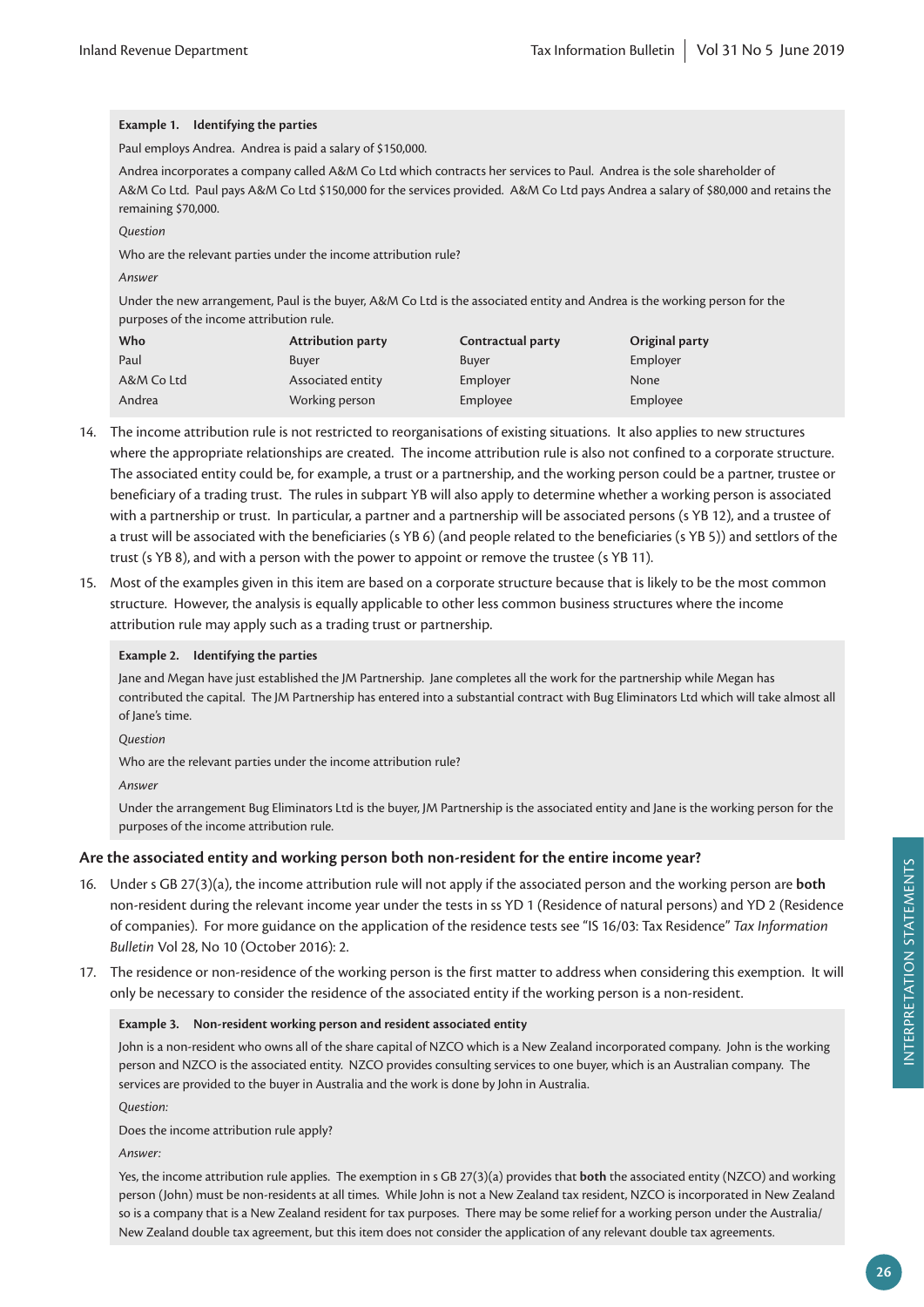#### **Example 4. Tax resident working person**

Michelle is New Zealand tax resident who is living in France. She owns all of the share capital of NZCO which is a New Zealand incorporated company. Michelle is the working person and NZCO is the associated entity. NZCO provides consulting services to FRENCHCO, which is the sole buyer of the services that NZCO provides. Michelle provides the services in France.

#### *Question:*

Does the income attribution rule apply?

#### *Answer:*

Yes, the income attribution rule applies. The exemption in s GB 27(3)(a) provides that **both** the associated entity (NZCO) and the working person (Michelle) must be non-residents at all times. In this example Michelle (the working person) is a New Zealand tax resident. This means the requirements of s GB 27(3)(a) are not met.

#### **Example 5. Non-resident associated entity**

Bryan was a New Zealand tax resident but he currently lives in the United Kingdom and is a non-resident at all relevant times. He owns all of the share capital of BRITCO which is a UK company. Bryan is the working person and BRITCO is the associated entity. BRITCO provides consulting services to UKCO, which is the sole buyer of the services that BRITCO provides. Bryan provides the services in the United Kingdom.

*Question:*

Does the income attribution rule apply?

*Answer:*

No, the income attribution rule does not apply. The exemption in s GB 27(3)(a) provides that **both** the associated entity (BRITCO) and the working person (Bryan) must be non-residents during the relevant income year. In this example the associated entity (BRITCO) is not a New Zealand tax resident and neither is Bryan (for the time being). This means the requirements of s GB 27(3)(a) have been satisfied even though the working person (Bryan) is a New Zealander.

#### **Is the associated entity a natural person acting in that capacity?**

- 18. The income attribution rule will not apply if the associated entity is a natural person and is neither a partner of a partnership nor a trustee of a trust (s GB 27(3)(b)). The income attribution rule is designed to prevent higher income earners from diverting personal services income to associated people by using companies, trusts and look-through companies. Section GB 27(3)(b) was added after the income attribution rule was enacted so that if a sole trader employs relatives to carry out personal services of a type to which the income attribution rule would otherwise apply, all the income from those services is not directed to those relatives. If the income attribution rule did apply the sole trader would have no income from those services.
- 19. However, if the natural person is acting in their capacity as a partner of a partnership, or a trustee of a trust, opportunities may still exist for the natural person to divert personal services income. Accordingly, the exemption does not apply in these situations.

## **Has the working person chosen to apply the controlled foreign company rules?**

- 20. The income attribution rule will not apply (s GB  $27(3)(e)$ ) if:
	- **•** the associated entity is a CFC (that is, a foreign company that is controlled by five or fewer New Zealand residents); and
	- **•** the amount that would be attributed to the working person under the income attribution rules would also be attributed CFC income under s CQ 2(2B) (When attributed CFC income arises) or an attributed CFC loss under s DN 2(2) (When attributed CFC loss arises); and
	- **•** the working person files a return of income in which they return the amount as attributed CFC income.
- 21. This exemption prevents double taxation through the application of multiple regimes by allowing the working person to choose to apply the CFC rules or the income attribution rules.

#### **Would the working person earn net income of more than \$70,000 if s GB 29 applied?**

22. The income attribution rule will only apply if the working person's net income for the income year is more than \$70,000, assuming the income derived by the associated entity is attributed to the working person under the income attribution rule (s GB  $27(2)(c)$ ). The income attributed to the working person must be calculated by applying all of the calculation rules contained in s GB 29 including the loss restriction rules contained in s GB 29(1). The \$70,000 threshold is based on the working person's net income which includes all income including from sources such as income from business, dividends, interest, rent, wages and salary, and attribution income.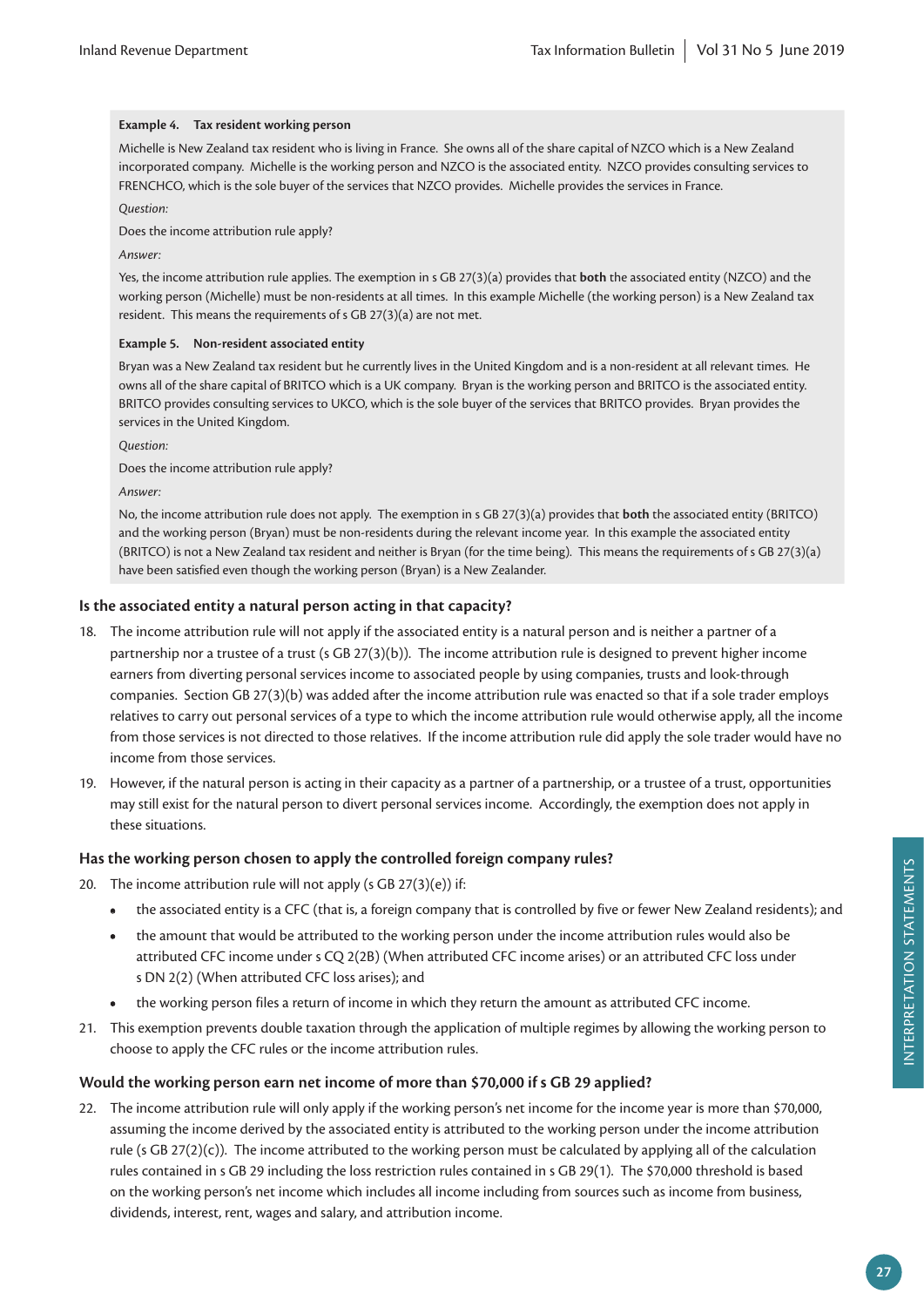- 23. This threshold is designed to ensure the income attribution rule does not apply if the working person's net income for the year, calculated in accordance with all of the rules contained in s GB 29, is less than \$70,000 (which is the income level at which the 33% top marginal rate of tax commences). If the working person's net income from all sources including the amount of attribution income calculated in accordance with all of the rules contained in s GB 29, is less than \$70,000, there are limited tax advantages from interposing the associated entity between the working person and the buyer.
- 24. The working person's income is calculated by reference to income that would have been earned if the income attribution rule applied. This is effectively the income that the working person would have had, if the associated entity had not been interposed.

#### **Example 6. Income earned by working person**

Lauraco (the associated entity) earns \$100,000 this year and pays a salary of \$60,000 to Laura (the working person). *Question*

Has Laura earned more than \$70,000 for the purposes of the attribution rule?

*Answer*

Yes, Laura has earned more than \$70,000 if the income attribution rule applies. As the amount paid as a salary to Laura is under the \$70,000 threshold Laura might argue that the income attribution rule does not apply. However, if the income attribution rule applied a further \$40,000 would be attributed by the associated entity. Accordingly, Laura's net income for the purposes of this threshold requirement is \$100,000, not just the \$60,000 paid.

#### **Example 7. \$70,000 threshold for net income**

Mattco (the associated entity) earns \$50,000 this year and paid a salary of \$30,000 to Matt (the working person). Matt also received \$10,000 of rental income from a rental property he owns.

*Question*

Has Matt earned more than \$70,000 for the purposes of the attribution rule?

*Answer*

No, Matt has only earned \$60,000 net income if the income attribution rule applies. Matt's \$60,000 net income consists of \$10,000 rent, \$30,000 salary and \$20,000 of attribution income.

The answer would be yes if Matt received \$26,000 of rental income. Matt would then earn \$76,000 which would consist of \$26,000 rent, \$30,000 salary and \$20,000 of attribution income.

25. When calculating the amount of income for the working person it is necessary to also consider the taxable value of any fringe benefit the working person receives (s GB 28(5)).

# **Does 80% of the associated entity's income from personal services come from one buyer or two or more associated buyers?**

- 26. The income attribution rule will only apply where 80% of the associated entity's total income from personal services is from one buyer or from two or more buyers if those buyers are associated persons (s GB 27(2)(a)).
- 27. The inclusion of this requirement ensures that contracts are not divided between existing entities associated with the buyer, or that the buyer does not incorporate new companies to ensure the 80% threshold is not met.
- 28. To determine whether two buyers are associated, the general associated persons rules in subpart YB apply. In summary, the associated persons rules treat two people as being associated where they are:
	- **•** two companies, if either a group of persons hold total voting interests in each company of 50% or more, or if the group of persons control both companies by any other means;
	- **•** a company and a person (other than a company) if the person has a voting interest in the company of 25% or more;
	- **•** relatives;
	- **•** a trustee of a trust and:
		- a beneficiary of the trust;
		- the settlor of the trust;
		- a person who is related to a beneficiary;
		- a trustee of another trust with the same settlor; or
		- a person with the power to appoint or remove the trustee;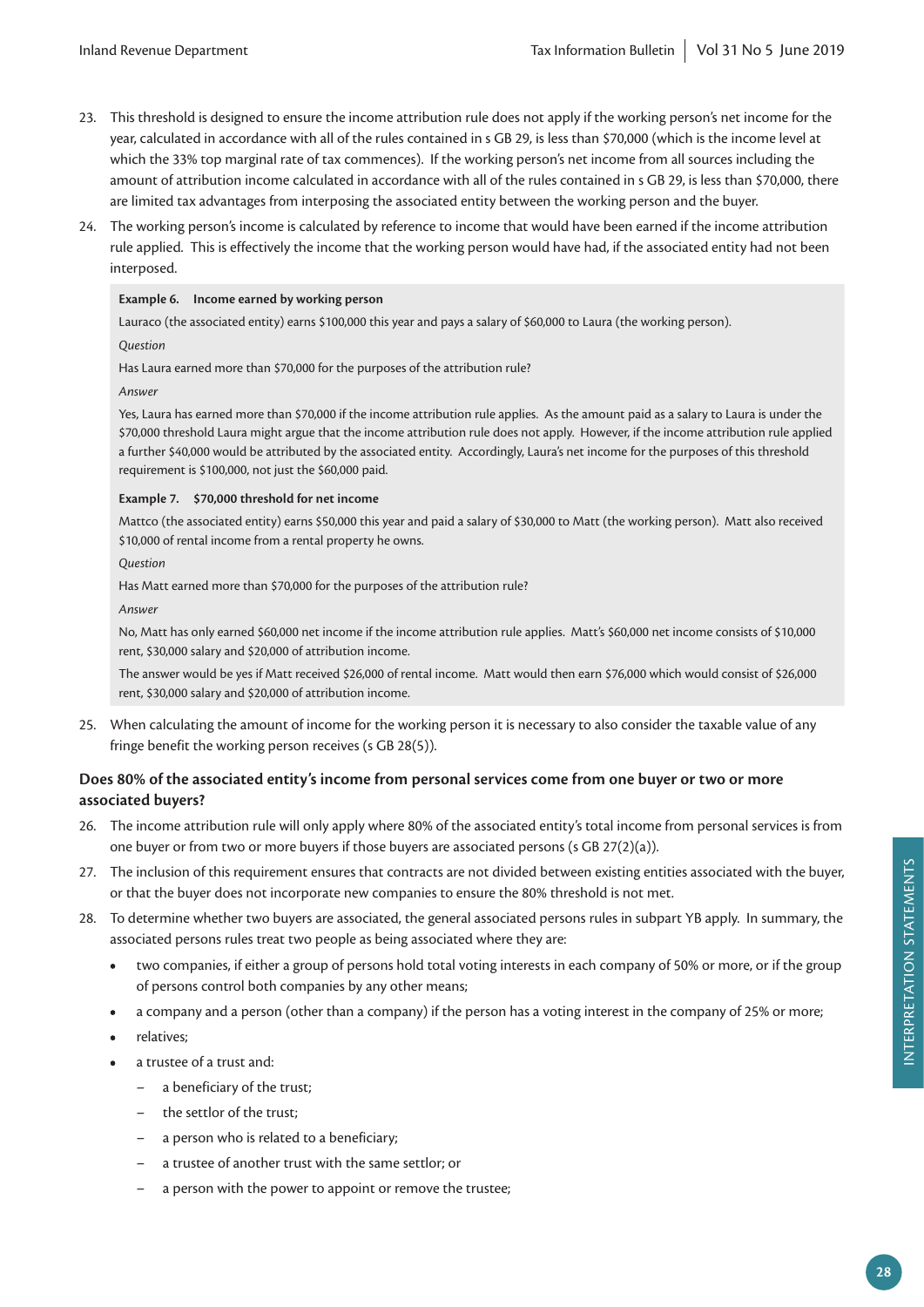- **•** a settlor of a trust and a beneficiary of the trust;
- **•** a partnership and a partner (excluding limited partnerships, which are treated as companies);
- **•** a look-through company and a look through owner who is a director or employee; or
- **•** each associated with a third person.
- 29. This Interpretation Statement does not go into detail about the application of the associated persons provisions. For more information see "New Definitions of 'Associated Persons'" *Tax Information Bulletin* Vol 21, No 8 (October/November 2009): 75.

#### **Example 8. Associated persons – two buyers**

Bob owns all of the share capital of Bobco and is the sole employee of Bobco. Bob is the working person and Bobco is the associated entity. The buyers of Bobco's services are AUSCO and its wholly owned subsidiary NZCO. Both of the buyer companies have entered into **separate** contracts with Bobco which will each provide 40% of Bobco's total income. Bobco is aware that NZCO is a wholly owned subsidiary of AUSCO.

#### *Question:*

Does Bob earn 80% of his income from the buyer and a person associated with the buyer?

*Answer:*

Yes, Bob does earn 80% of his income from the buyer and a person associated with that buyer. AUSCO and NZCO are associated with each other, which means 80% of Bobco's total income is derived from the supply of services to a combination of the buyer and a person associated with the buyer (that is, AUSCO and NZCO).

#### **Example 9. Associated persons – buyer with multiple customers**

Ann owns all of the share capital of Service Ltd and is the sole employee of Service Ltd. The buyer of Service Ltd's services is Computersupport Ltd which provides a wide variety of computer services to 15 third party clients. Service Ltd has no clients apart from Computersupport Ltd. The contract between Service Ltd and Computersupport Ltd requires Service Ltd to provide direct "helpdesk" services as and when required to all of the 15 third party clients of Computersupport Ltd.

*Question*

Is Ann providing her services to one buyer?

#### *Answer:*

Yes, Ann is providing her services to one buyer. Ann is the working person and Service Ltd is the associated entity. The associated entity Service Ltd has only one client, Computersupport Ltd, which is the buyer. It is irrelevant that Service Ltd is providing computer helpdesk services to Computersupport Ltd's 15 clients. There are no contracts between Service Ltd and the 15 third party clients of Computersupport Ltd.

#### **Example 10. Associated persons – buyer and associated entity associated**

Alan owns all of the share capital of Parent Ltd, Manufacturing Ltd, Distribution Ltd and Retail Ltd. Alan is the sole employee of Parent Ltd and is the working person. Parent Ltd is the associated entity that provides services to the three sister companies Manufacturing Ltd, Distribution Ltd and Retail Ltd, which are the buyers. Parent Ltd does not provide services to any other taxpayers.

*Question:*

Is Alan providing all his services to one buyer?

*Answer:*

Yes, Alan is providing all his services to one buyer. Parent Ltd, Manufacturing Ltd, Distribution Ltd and Retail Ltd are associated with each other which means all of Parent Ltd's income is derived from the supply of services to a combination of the buyer and persons associated with the buyer (that is, Manufacturing Ltd, Distribution Ltd and Retail Ltd).

- 30. The income attribution rule may apply one year to an associated entity and cease to apply the next year. This could happen where an associated entity is working for one buyer but changes its contract midway through the year to a different, unassociated buyer.
- 31. This situation was considered when the income attribution rule was enacted and the decision was that although the rule may be arbitrary in this regard, the preference was to keep the rule simple to understand and apply.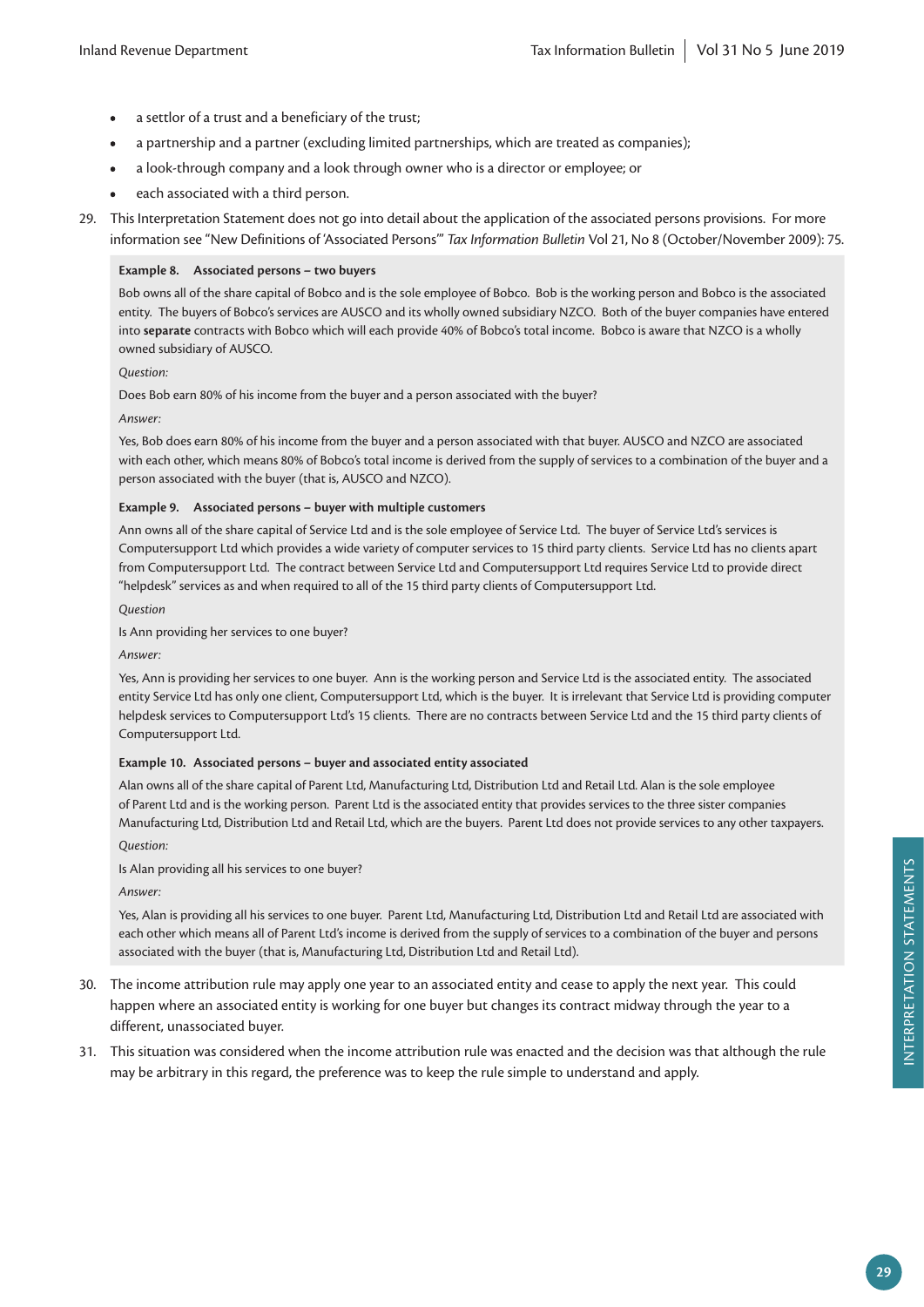#### **Example 11. Change of buyers**

Fiona (the working person) has been providing 100% management services, through her associated entity FJH Ltd, to a payroll company for years. Six months into the current income year, that contract ends and Fiona and the associated entity contracts for six months with a different, unassociated, independent payroll company. The new contract is on the same terms and for the same amount as the previous contract.

*Question:*

Will the income attribution rule apply to FJH Ltd for the current income year?

*Answer:*

No, the income attribution rule will not apply to FJH Ltd for the current income year. Because Fiona is earning the same amount in relation to each unassociated buyer, she can only be earning 50% from one buyer and the income attribution rule will not apply.

There was only one buyer in the year before the change, so the income attribution rule does apply to that year. It is also possible that the income attribution rule may apply to the year after the change (if there are no other buyers).

- 32. Section GB 28 also contains rules relating to associated persons that are relevant when determining whether two buyers are associated. A person is only treated as being associated with another person for the income attribution rule if they are associated at the time the working person performs the services (s GB 28(2)). Also, no association exists between two buyers where both of them are public authorities (s GB 28(3)(a)).
- 33. Finally, there will be no association between two buyers where the working person cannot reasonably be expected to know that the two buyers are associated, other than by making a specific inquiry (s GB 28(3)(b)). An example of this would be if the working person were providing services to a company (an arm's length third party) that is part of a large group, and that company had several related companies (also arm's length) that were also contracting with the working person.
- 34. There is a difference between a person "knowing" that parties are associated (which would be subjective) and being "reasonably expected to know". The use of the words "reasonably expected to know" rather than just "know" indicates that it is an objective test. Accordingly, the question is whether a reasonable person should know.
- 35. The Commissioner considers that the working person should reasonably be able to know that two buyers may be associated where the associated buyers have similar names, where the working person was contracting with the same person on behalf of two buyers, where there is obvious and immediately accessible public information available to the working person about the buyers, or where there is local or regional knowledge of the association. The requirement that the person should be "reasonably expected to know" will depend on the facts and circumstances of each case.

#### **Example 12. Associated persons - knowledge**

Clare owns all of the share capital of Clareco and is the sole employee of Clareco. Clare is the working person and Clareco is the associated entity. The buyers of Clareco services are AUSCO and its wholly owned subsidiary NZCO. Both buyer companies have entered into **separate** contracts with the associated entity that will each provide 50% of Clareco's total income. Clare is not aware that NZCO is a wholly owned subsidiary of AUSCO. The buyers have different company names, and different employees entered into the contracts with the associated entity.

#### *Question:*

Can Clare be reasonably expected to know that AUSCO and NZCO are associated buyers?

*Answer:*

No, Clare cannot be reasonably expected to know that a particular buyer (NZCO) is associated with another buyer (AUSCO) without making specific enquires. The working person (Clare) is not aware of the 100% common shareholding between AUSCO and NZCO and would not reasonably be expected to know they are associated because:

- The two buyers have different company names.
- The two contracts were negotiated and entered into with different employees of NZCO and AUSCO.

However, the answer might be different if AUSCO and NZCO were in the same industry and the services Clare provided were very similar with overlap between the first and the second contract in terms of timeframes, price and so on.

# **Is 80% of the associated entity's income from personal services earned by the working person or a relative of the working person or a combination of them?**

36. The income attribution rules will only apply where 80% or more of the associated entity's income from personal services during the income year is derived through services personally performed by the working person, a relative of the working person, or a combination of both of them (s GB 27(2)(b)). The inclusion of personal services performed by a relative of the working person is designed to ensure personal services cannot be split between relatives to make them appear to fall outside the income attribution rules. A common example would be where the services are provided by spouses or by a parent and an adult child.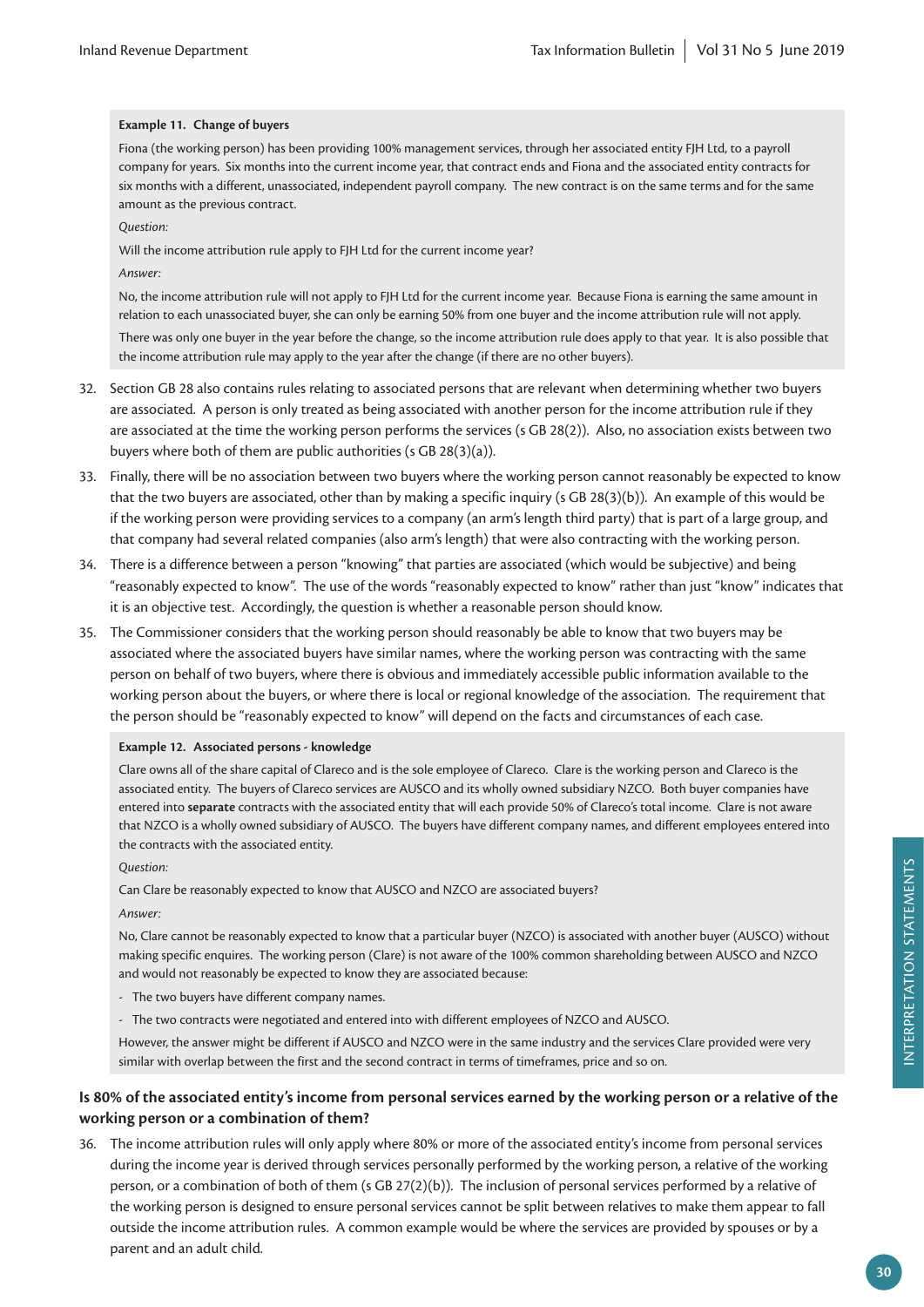- 37. "Relative" is defined in s YA 1 as a person connected with another person by being:
	- **•** within the second degree of blood relationship to the other;
	- **•** in a marriage, civil union, or de facto relationship with the other;
	- **•** in a marriage, civil union, or de facto relationship with a person who is within the second degree of blood relationship to the other;
	- **•** adopted as a child of the other or as a child of a person who is within the first degree of relationship to the other; or
	- **•** the trustee of a trust under which a relative has benefited or is eligible to benefit.
- 38. This definition is consistent with the meaning of "relative" in the associated persons provisions, and covers parents, siblings and children.
- 39. The definition of "relative" is, however, limited by s GB 28(4) for the purposes of the income attribution rules. Section GB 28(4) states that a person is a relative of the working person only if the person is a relative at the beginning of the relevant income year. As an example, if during an income year two persons who each provide services to the entity begin a de facto relationship, they will not be caught within the provision until the next income year. However, if two people are in a de facto relationship, but split up during the year, they will be treated as being associated for the purposes of the income attribution rule for that income year.

#### **Example 13. Relatives of working person**

Dawn and her spouse Richard own all of the share capital of D&Dco. Dawn is the only full time employee of D&Dco. Richard and their adult children Diana and David are equally capable of providing the same services that would otherwise have been provided by Dawn. D&Dco is the associated entity. There is a single buyer of D&Dco services. The contract between D&Dco *and the buyer* provides that 50% of the services will be provided by Dawn and 50% of the services will be provided by Richard. The contract also provides that Richard can arrange for all or a proportion of his services to be provided by Diana or David or both.

*Question:*

Are Dawn and her relatives providing more than 80% of their services to a buyer?

*Answer:*

Yes, Dawn and her relatives are providing more than 80% of their services to a buyer. More than 80% (in this case 100%) of the services provided by D&Dco will be provided by a combination of the working person (Dawn) and the relatives of Dawn (Richard, Diana or David).

#### **Are there substantial business assets?**

40. The income attribution rules will not apply if the associated entity:

- **•** has "substantial business assets"; and
- **•** those assets are a necessary part of the business structure that is used to derive the associated entity's income from the provision of personal services to the buyer.
- 41. If the associated entity does not have substantial business assets, or those assets are not a necessary part of the business structure that is used to derive gross income from the provision of personal services, then income attribution may be required (subject to the application of the other thresholds and exemptions discussed in this Interpretation Statement)  $(s GB 27(2)(d)).$
- 42. The substantial business assets test is designed to recognise that when substantial business assets are used in the associated entity's business of providing personal services there should also be a return on that capital. For example, the owner-driver of a petrol tanker should receive a return based on both the asset employed and the labour provided.
- 43. The expression "substantial business assets" is defined in s GB 28(6) as depreciable property that:
	- **•** has a total cost of more than:
		- \$75,000; or
		- 25% or more of the associated entity's total income from services for the income year; and
	- **•** is not for "private use", which will not apply where the private use of the depreciable property is 20% or less of its total use (s GB 28(8)).
- 44. "Substantial business assets" can comprise a single asset or multiple assets.
- 45. The questions that need to be considered to determine whether an associated entity has substantial business assets are summarised in Flowchart 2.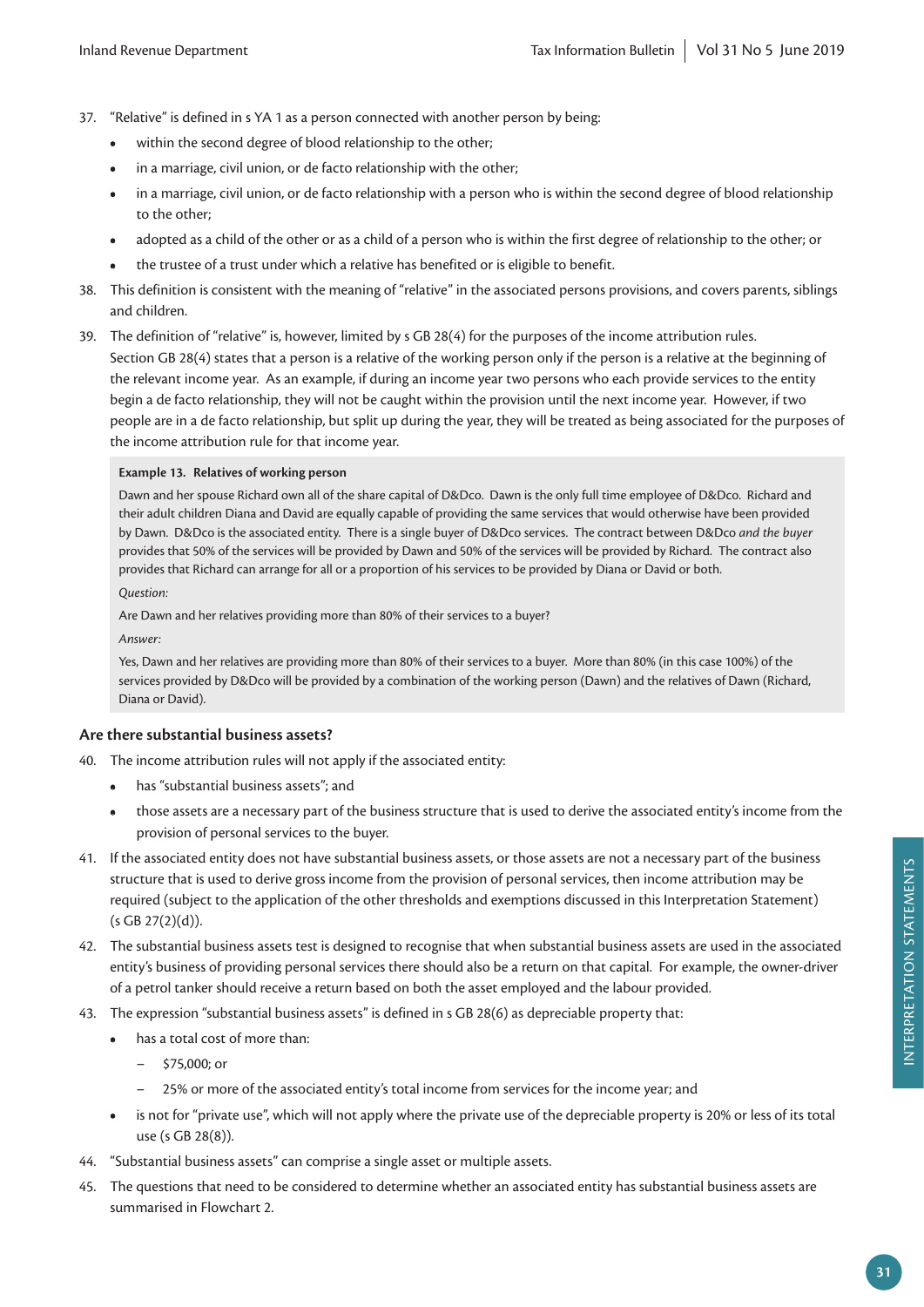46. The text following the flowchart to [85] considers each question in the order that it appears in the flowchart.



# **Flowchart 2: Are there substantial business assets?**

# **Does the associated entity have depreciable property?**

- 47. As stated above, to have a "substantial business asset", an associated entity must have property that is "depreciable property".
- 48. "Depreciable property" is, generally, defined as being property that, in normal circumstances, might reasonably be expected to decline in value while it is used or available for use in deriving assessable income, or in carrying on a business for the purpose of deriving assessable income (s EE 6). Depreciable property includes items that are "depreciable intangible property" (listed in sch 14). These items include property such as a patent or the right to use a patent, and the right to use a copyright. However, "depreciable property" does not include items of property that are listed in s EE 7, such as land, trading stock, and financial arrangements.
- 49. To be depreciable property, the substantial business assets must be used, or available for use, to derive the associated entity's assessable income from the provision of personal services. Not all property will automatically satisfy this requirement. Property that is used for private use is unlikely to satisfy this test. This is consistent with the definition of "substantial business assets".

# **Is the depreciable property a necessary part of the associated entity's business structure for the provision of personal services?**

50. As discussed above, it is a requirement that the depreciable property be a necessary part of the associated entity's business structure that is used to provide personal services to the buyer. The first step is to identify the business that the associated entity is undertaking and then the structure that is being used. In most cases the business being undertaken by the associated entity will be self-evident. It can then be considered whether the particular assets being considered (to be substantial business assets) are a necessary part of the business structure.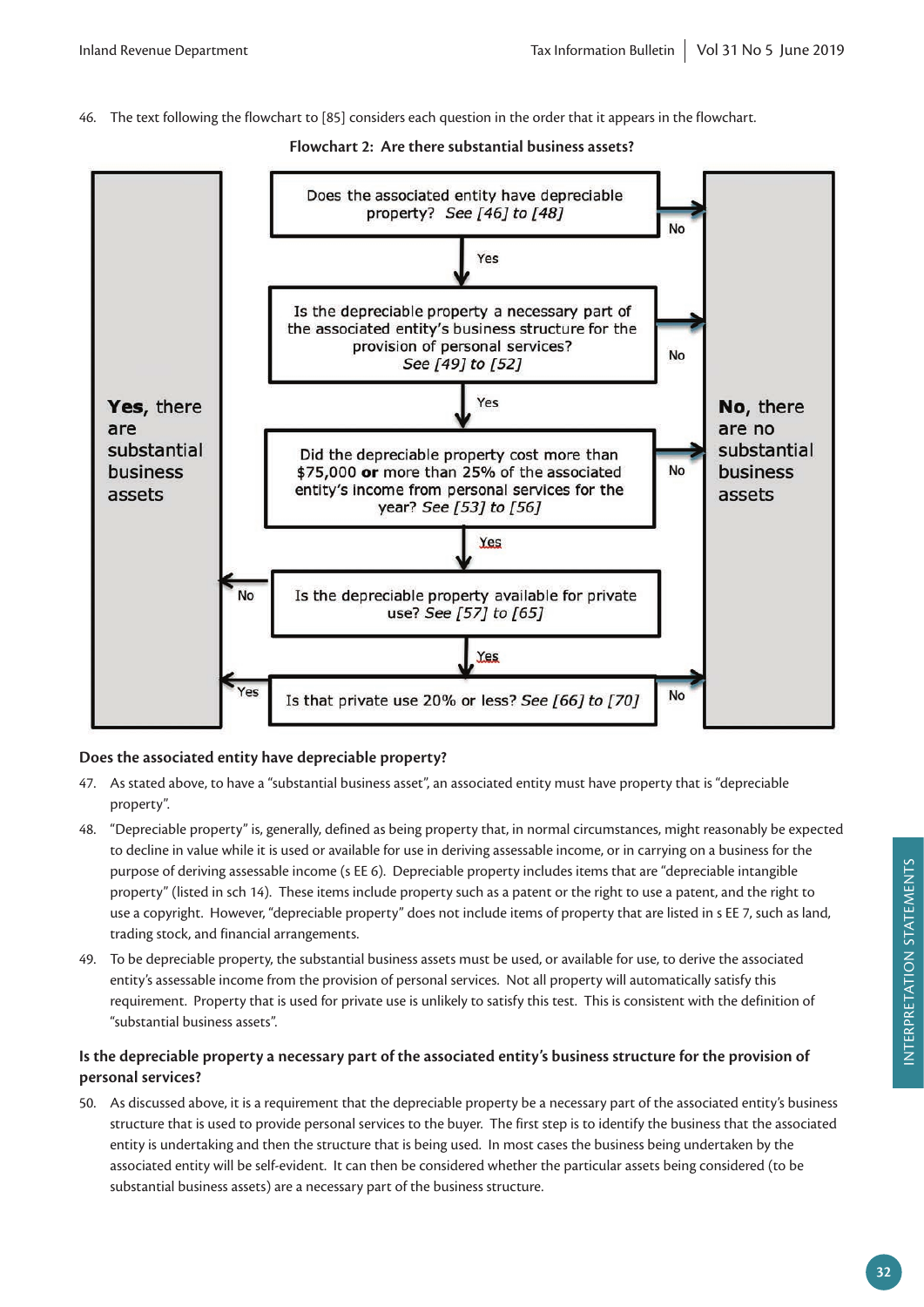- 51. An associated entity's "business structure" is the structure or organisation that has been established to carry out the associated entity's contractual obligations to the buyer of the working person's services (*CIR v Trustpower Ltd* (2016) 27 NZTC 22-010 (CA); *Sun Newspapers Ltd v FCT* (1938) 5 ATD 87 (HCA)).
- 52. The dictionary definitions of "necessary" indicate that the depreciable property must be essential, vital, indispensable or imperative to the success of the activity being performed. Case law indicates that the word "necessary" can have a narrow or a wide interpretation depending on the statutory context. In the context of the income attribution rule, which is a specific anti-avoidance rule, the Commissioner's view is that the word "necessary" should be narrowly interpreted (*Pabari v Secretary of State for Work and Pensions* [2005] 1 All ER 287).
- 53. Therefore, it is the Commissioner's view that business assets must be indispensable or essential to the provision of the particular services provided by the working person to the buyer of those services. Tools and equipment that are only infrequently (if at all) used by a working person to perform the personal services provided to a buyer of the personal services may not satisfy the narrow test of indispensability.

#### **Example 14. Necessary business tools**

Wendy the plumber is the working person. She is a very experienced plumber and is employed by her associated entity. The associated entity's business is providing plumbing services. The associated entity owns all of the plumbing equipment that Wendy needs to carry out her work and a van to carry that equipment. The buyer is constructing a large commercial building that will take at least three years to build.

*Question*

Are the plumbing equipment and van a necessary part of the business structure?

*Answer*

Yes the plumbing equipment and the van owned by the associated entity are a necessary part of the associated entity's business structure.

#### **Example 15. Necessary business tools**

Barry the builder is the working person. Barry is employed by his associated entity which runs a business providing building services. All of the income of the associated entity is from a single buyer. The buyer owns all of the building equipment that Barry needs to carry out the buyer's building contract. The buyer also provides a vehicle to transport Barry from the buyer's premises to the construction site.

The associated entity owns some equipment that is not used for building and it is stored at Barry's private residence. Barry uses a motor vehicle owned by the associated entity to drive from his private residence to the buyer's premises. Barry then uses the buyers building equipment and motor vehicle to travel to the construction site.

*Question*

Are the associated entity's equipment and motor vehicle a necessary part of the business structure?

*Answer*

No, based on the facts provided the associated entity's equipment and motor vehicle are not necessary parts of the business structure (while the motor vehicle may be a necessary part of the business structure more information would be needed before this could be decided). The equipment owned by the associated entity is not a necessary part of the business structure because it does not relate to the business of the associated entity and the buyer provides Barry with all of the building equipment necessary.

## **Did the depreciable property cost more than \$75,000 or more than 25% of the associated entity's income from personal services for the year?**

54. Depreciable property will only be a "substantial business asset" if it has a total cost of more than (s GB 28(6)(a)):

- **•** \$75,000; or
- **•** 5% or more of the associated entity's total income from personal services for the income year.
- 55. These are alternative tests, **either** of which must be satisfied.
- 56. This test requires the taxpayer to correctly ascertain the relationship between the cost of their depreciable property and the two statutory thresholds. It is "cost" and not market value that is relevant. The "cost" will be the same as the cost the associated entity uses for depreciation purposes.
- 57. The most common categories of business assets owned by associated entities include motor vehicles, tools and equipment, computers and communication equipment.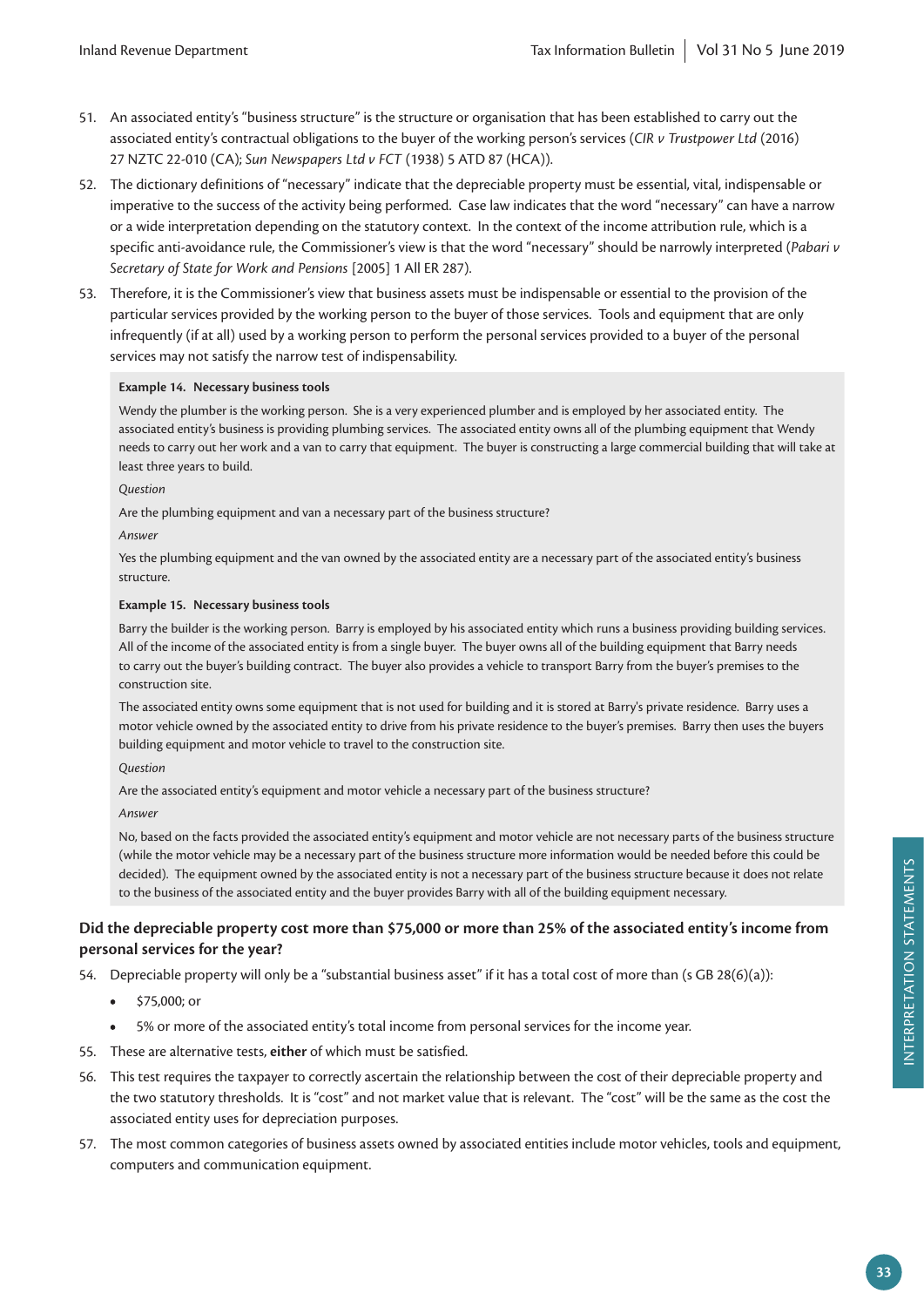#### **Example 16. Substantial business assets – monetary thresholds**

| Cost of depreciable property      | \$40,000  |
|-----------------------------------|-----------|
| Total income from services        | \$120,000 |
| 25% of total income from services | \$30,000  |
| Statutory amount                  | \$75,000  |
| Question                          |           |

Does the asset meet the monetary threshold?

#### *Answer*

Yes, the asset meets the monetary threshold. The cost of the depreciable property is \$40,000 which is **less** than the statutory amount of \$75,000. The first limb of the test is not satisfied. However, the cost of \$40,000 is **more** than 25% of income from personal services which is \$30,000. The second limb of the test is satisfied.

#### **Example 17. Substantial business assets – monetary thresholds**

| Cost of depreciable property      | \$50,000  |
|-----------------------------------|-----------|
| Total income from services        | \$240,000 |
| 25% of total income from services | \$60,000  |
| Statutory amount                  | \$75,000  |

*Question*

Does the asset meet the monetary threshold?

#### *Answer*

No, the asset does not meet the monetary threshold. The cost of the depreciable property is \$50,000 which is **less** that the statutory amount of \$75,000. The cost is also **less** than 25% of income from personal services which is \$60,000. The test has **not** been satisfied because the taxpayer has failed both of the alternative tests.

#### **Example 18. Substantial business assets – monetary thresholds**

| Cost of depreciable property      | \$80,000  |
|-----------------------------------|-----------|
| Total income from services        | \$280,000 |
| 25% of total income from services | \$70,000  |
| Statutory amount                  | \$75,000  |

*Question*

Does the asset meet the monetary threshold?

#### *Answer*

Yes. The asset meets the monetary threshold. The cost of the depreciable property is \$80,000 which is **more** than the statutory amount of \$75,000. The cost is also **more** than 25% of income from personal services which is \$70,000. The test is satisfied because the taxpayer has satisfied both of the alternative tests (and only one test needs to be satisfied).

#### **Example 19. Substantial business assets – monetary thresholds**

| Cost of depreciable property                | \$80,000  |  |  |  |  |  |  |  |  |
|---------------------------------------------|-----------|--|--|--|--|--|--|--|--|
| Total income from services                  | \$360,000 |  |  |  |  |  |  |  |  |
| 25% of total income from services           | \$90,000  |  |  |  |  |  |  |  |  |
| Statutory amount                            | \$75,000  |  |  |  |  |  |  |  |  |
| Question                                    |           |  |  |  |  |  |  |  |  |
| Does the asset meet the monetary threshold? |           |  |  |  |  |  |  |  |  |
| $A \rightarrow -$                           |           |  |  |  |  |  |  |  |  |

*Answer*

Yes, the asset meets the monetary threshold. The cost of the depreciable property is \$80,000 which is **more** than the statutory amount of \$75,000. The first of the alternative tests has been satisfied. It does not matter that the cost of \$80,000 is **less** than 25% of income from personal services which is \$90,000. The test is satisfied because the taxpayer is required to satisfy only one of the alternative tests.

#### **Is the depreciable property used for private use?**

- 58. Depreciable property may not be a "substantial business asset" if it is used for private use (subject to the 20% test discussed from [67]).
- 59. The Act does not contain a general definition of "private use". The dictionary definitions relevantly indicate that "private" refers to the part of a person's life that is concerned with situations or activities in a person's personal relationships and activities rather than with the person's work or business relationships (*CIR v Haenga* (1985) 7 NZTC 5, 198 (CA)).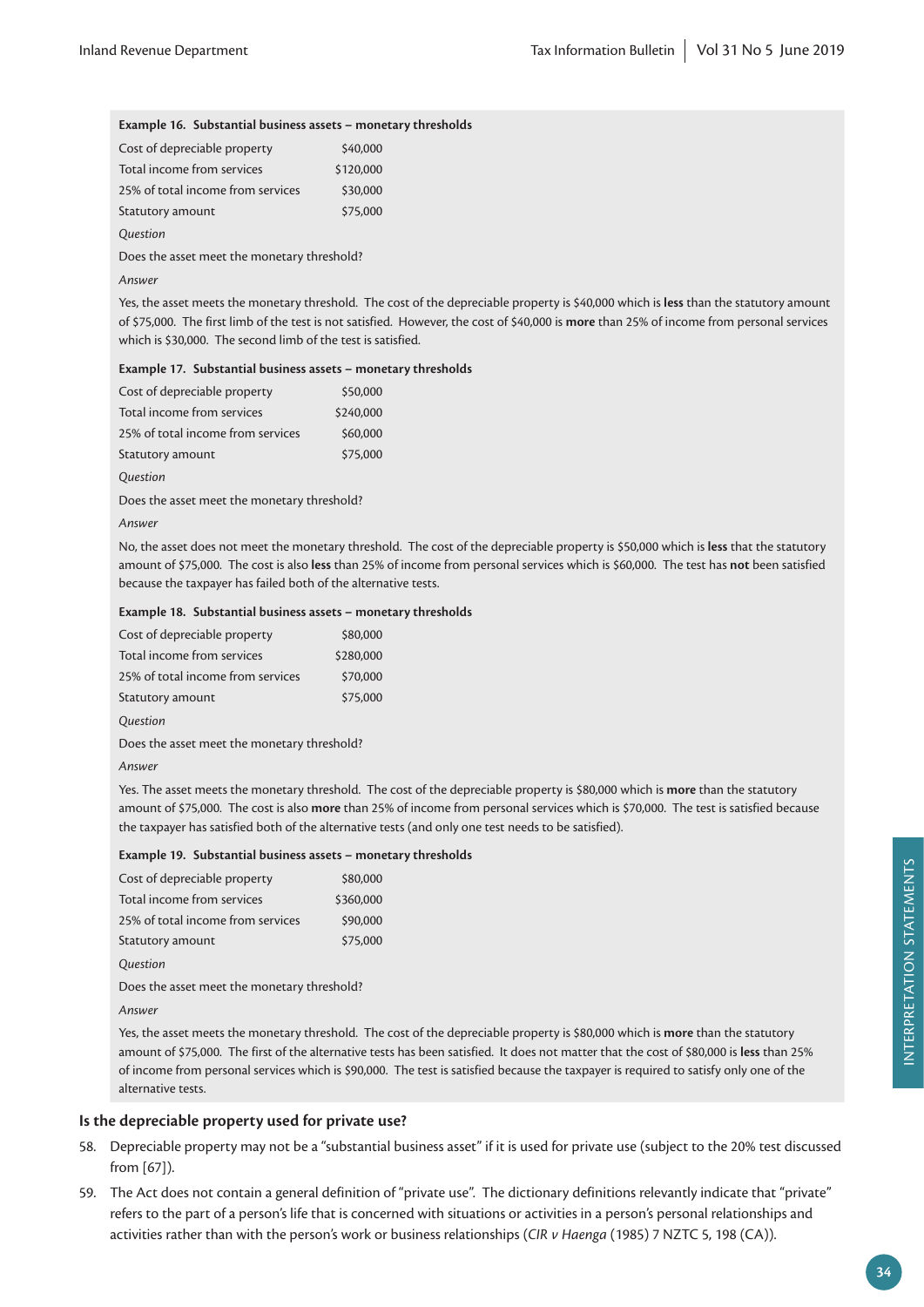60. Many business assets, such as computers, printers, tablets, smart phones tools and equipment, are capable of being used for both business and non-business activities. In relation to the use of such assets, the Commissioner considers that any use that is not in the course of undertaking specific income earning activities should be classified as private use.

## *Private use of motor vehicles*

- 61. The Act contains a specific definition of "private use" for motor vehicles. Under s CX 36, private use for a motor vehicle includes:
	- **•** the employee's use of the vehicle for travel between home and work; and
	- **•** any other travel that confers a private benefit on the employee (for example, use after hours, during the weekend or when the working person is on leave).
- 62. Section GB 28(9), which sets out how to calculate the percentage of private use of a substantial business asset (discussed from [67]), refers to the number of days for which fringe benefit tax (FBT) is payable for the property. Because FBT is payable for motor vehicles depending on their private use, this definition is also relevant when determining the private use of a motor vehicle for the purposes of the substantial business asset test.
- 63. This Interpretation Statement briefly discusses where there will be private use of a motor vehicle. For more information on this topic see "Travel by Motor Vehicle Between Home and Work – Deductibility of Expenditure and FBT Implications" *Tax Information Bulletin* Vol 16, No 10 (November 2004): 31 (IS 3448), and IS 17/07 "Fringe Benefit Tax – Motor Vehicles" *Tax Information Bulletin* Vol 29, No 9 (October 2017): 12.

## *Travel between home and work*

- 64. In most cases, the Commissioner considers that travel between home and work in a vehicle owned by an associated entity will confer a private advantage and be considered private use of that vehicle. However, where a **home is also a workplace** and an employee is **required for sound business reasons** to travel to perform employment duties partly at the home workplace and partly at another workplace, then no private benefit will be conferred by that travel (*CIR v Schick* (1998) 18 NZTC 13,738 (HC)).
- 65. If the working person's home is also the associated entity's premises, and sound business reasons exist for this arrangement, travel in a motor vehicle from the home to the buyer's premises will be considered work-to-work travel. This travel will not be considered private use for s GB 28(6)(b).
- 66. If the associated entity's premises are separate from the working person's home, the standard rules relating to FBT and motor vehicles as set out in IS 17/07 and IS3448 apply. It is likely that any travel between home and those premises in a motor vehicle will be considered private use under s GB 28(6)(b).

# **Is the private use 20% or less?**

- 67. The phrase "private use" is limited for the purposes of the income attribution rule so that where the private use of the depreciable property is 20% or less of its total use it will not be considered private use (s GB 28(8)).
- 68. This limitation means depreciable property may satisfy the test for substantial business assets even if there is an element of private use or enjoyment, provided the level of private use is not more than 20% of the total use. Or, to put it another way, the classification of an asset as a substantial business asset will not change in cases where the business use of that asset is at least 80%.
- 69. Section GB 28(9) provides guidance on calculating the percentage of private use of a business asset.
- 70. In the case of property that is subject to the FBT rules, the percentage of private use must be calculated by comparing the number of days for which FBT is payable with the total days in the tax year in which the property is owned or is subject to a specified lease, a finance lease or a hire purchase agreement.
- 71. In the case of all other property (including any property that is excluded from FBT under s CX 21), the percentage of private use must be calculated by comparing the expenditure relating to the property that is non-deductible as a result of the private use with the total expenditure relating to the property incurred in the tax year.

# **Are the services being provided essential support for a product?**

72. The income attribution rule will not apply to the extent that the services provided by a working person are essential support for a product supplied by the working person's associated entity (s GB  $27(3)(c)$ ).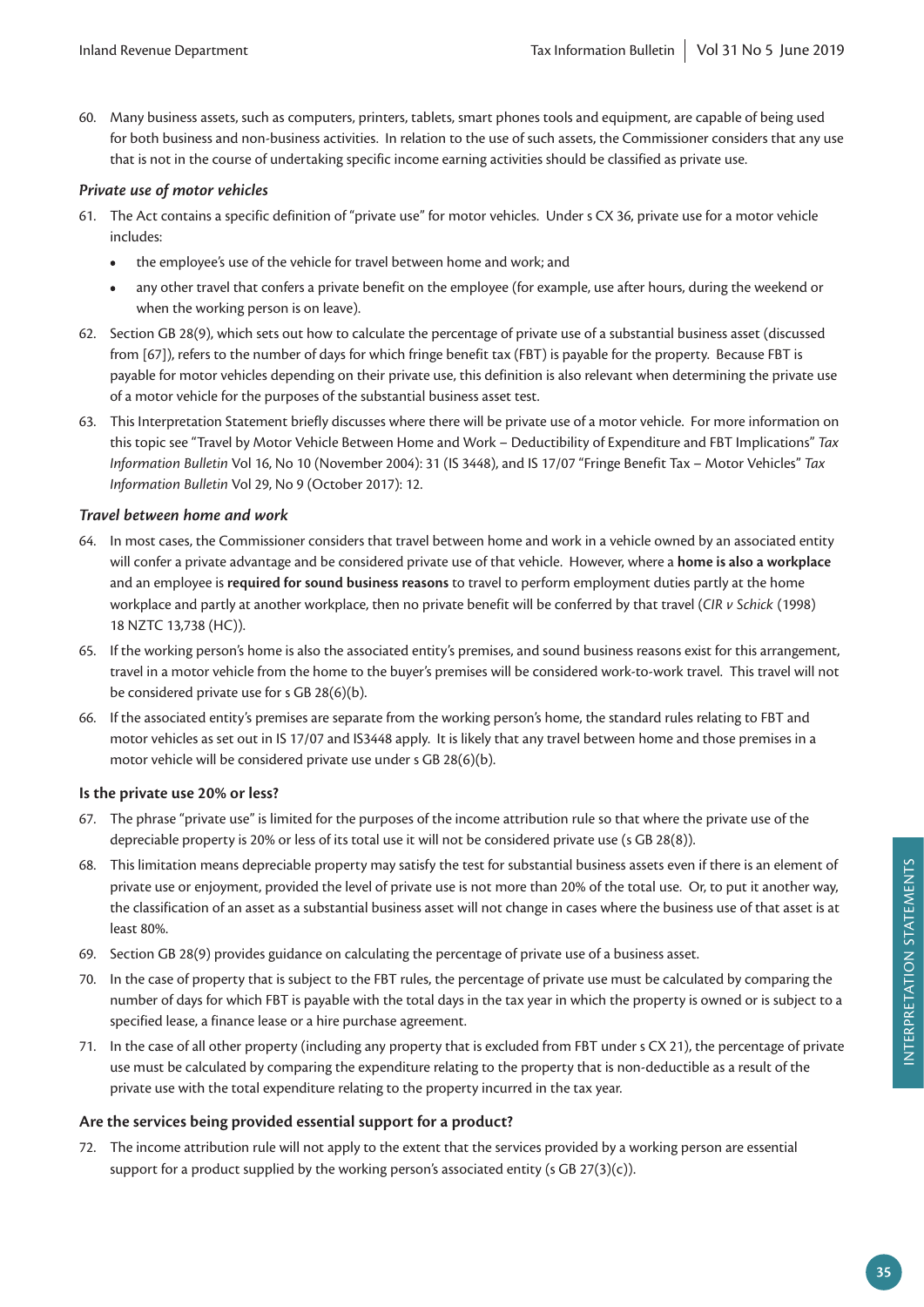73. Various dictionary definitions suggest that the word "product", when read in this context, describes the sale of something that has been produced or acquired by the associated entity that is sold to the buyer.

#### **Example 20. Essential support for a product**

Computer Comprehensive Service Ltd is the associated entity that has entered into a contract with its only customer, a government department (the buyer). The contract requires Computer Comprehensive Service Ltd to install a new computer system, provide software and hardware support and provide "hands on" training to the buyer's staff. All of the staff training will be undertaken by the working person at the buyer's premises.

*Question:*

Does the income attribution rule apply?

*Answer:*

No, the income attribution rule does not apply. Computer Comprehensive Service Ltd (the associated entity) has agreed to provide the government department (the buyer) with a computer system, software and hardware support, and comprehensive hands on training. The training services the working person provides are essential support for the hardware and software (the product) that Computer Comprehensive Service Ltd sold to the government department.

# **Is the amount being attributed less than \$5,000?**

- 74. The income attribution rule will not apply where the total amount to be attributed to the working person by the associated entity is less than \$5,000. This means that if the amount attributed under s GB 29 is less than \$5,000, no attribution need be made (s GB 27(3)(d)).
- 75. However, if the working person has more than one associated entity, this exemption can apply only once (s GB 27(3)(d)(i)). This means the second entity must attribute income regardless of the level of that income.

## **Is the associated entity a controlled foreign company?**

76. The \$5,000 exemption will not apply if the associated entity is a CFC. This is to ensure that all income from CFCs is returned regardless of the amount. A separate exemption that may apply for CFCs is discussed at [20] and [21].

# **References**

**Subject references**

associated persons attribution of income from personal services controlled foreign companies income tax

#### **Legislative references**

Income Tax Act 2007 – ss CQ 2, CX 21, CX 36, CX 38, DN 2, EE 6, EE 7, EX 1, GB 27 to GB 29, in s YA 1 ("associated persons", " car", "motor vehicle", "relative"), subpart YB, ss YD 1, YD 2, sch 14

Land Transport Act 1998, s 2 ("motor vehicle)

#### **Case references**

*Case P26* (1992) 14 NZTC 4,196 (TRA) *Case R37* (1994) 16 NZTC 6,208 (TRA) *Case S26* (1994) 17 NZTC 7,182 (TRA) *Case T38* (1997) 18 NZTC 8,255 (TRA) *CIR v Haenga* (1985) 7 NZTC 5,198 (CA) *CIR v Schick* (1998) 18 NZTC 13,738 (HC) *CIR v Trustpower Ltd* (2016) 27 NZTC 22-010 (CA) *Pabari v Secretary of State for Work and Pensions* [2005] 1 All ER 287 (EWCA Civ) *Sun Newspapers Ltd v FCT* (1938) 5 ATD 87 (HCA)

# **Other references**

- "Attribution of Income" *Tax Information Bulletin* Vol 12, No 12 (December 2000): 49
- "IS 16/03: Tax Residence" T*ax Information Bulletin* Vol 28, No 10 (October 2016): 2
- "IS 17/07: Fringe Benefit Tax Motor Vehicles" *Tax Information Bulletin* Vol 29, No 9 (October 2017): 12
- "New Definitions of 'Associated Persons'" *Tax Information Bulletin* Vol 21, No 8 (October/November 2009): 75
- "Travel by Motor Vehicle between Home and Work Deductibility of Expenditure and FBT Implications" *Tax Information Bulletin* Vol 16, No 10 (November 2004): 31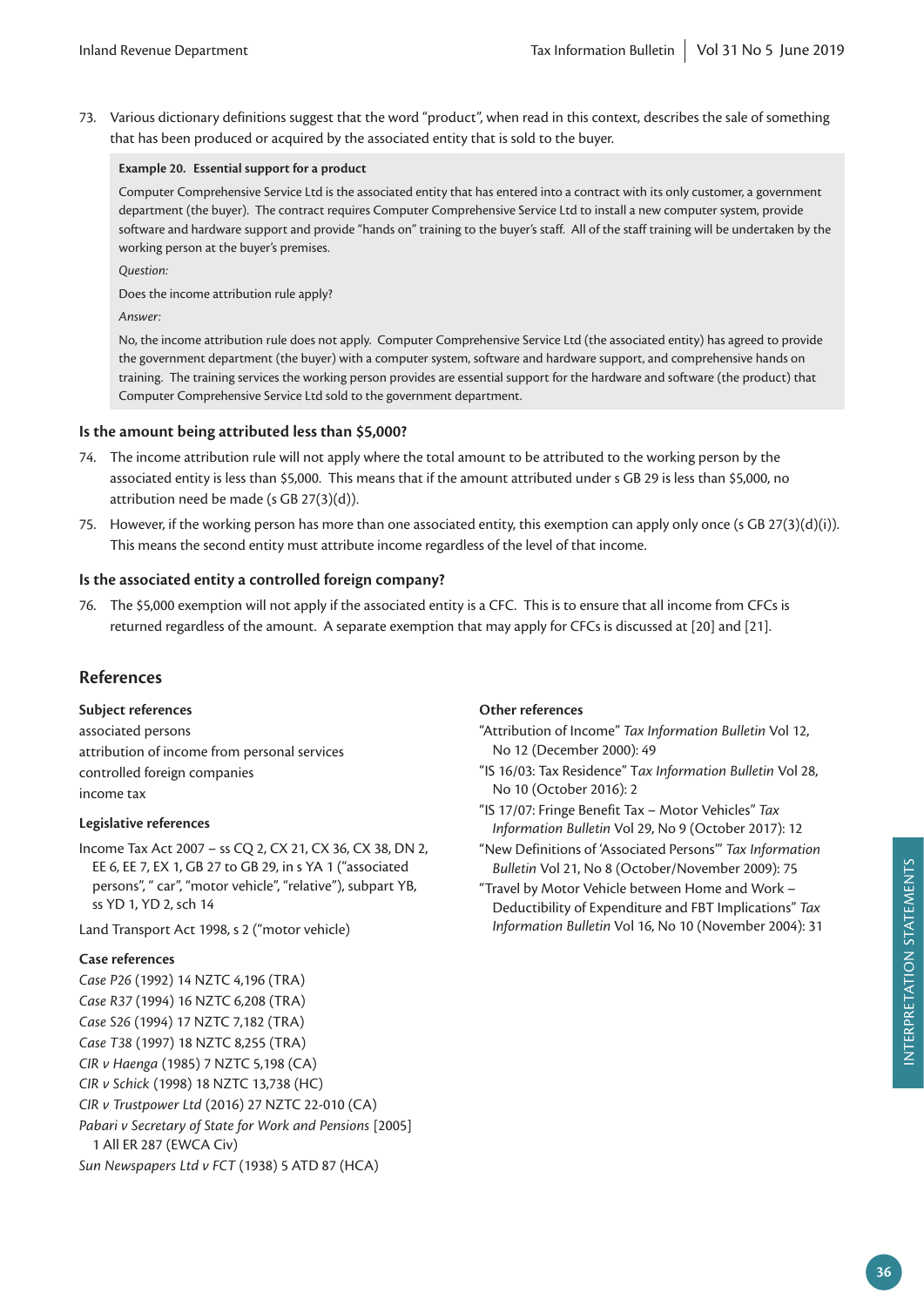# **Appendix – Legislation**

Sections GB 27 to GB 29 provide:

#### **GB 27 Attribution rule for income from personal services**

*Application of section GB 29*

- (1) An amount of income in an income year of a person (the associated entity) is attributed to another person (the working person) under section GB 29 for the working person's corresponding tax year if,—
	- (a) during the income year, a third person (the buyer) acquires services from the associated entity, and the services are personally performed by the working person; and
	- (b) the working person is associated with the associated entity; and
	- (c) the threshold test in subsection (2) is met; and
	- (d) none of the exemptions in subsection (3) applies.

*Threshold for application of attribution rule*

(2) The attribution occurs only if—

- (a) 80% or more of the associated entity's total income from personal services during the income year is derived from the supply of services to the buyer, a person associated with the buyer, or a combination of them; and
- (b) 80% or more of the associated entity's income from personal services during the income year is derived through services personally performed by the working person, a relative of the working person, or a combination of them; and
- (c) the working person's net income for the income year, assuming section GB 29 applies in relation to the associated entity and working person, is more than \$70,000; and
- (d) substantial business assets are not a necessary part of the business structure that is used to derive the total income referred to in paragraph (a).

#### *Exemptions*

- (3) The attribution does not occur—
	- (a) if both the associated entity and the working person are non-residents at all times during the associated entity's income year:
	- (b) if the associated entity is a natural person and is neither a partner of a partnership nor a trustee of a trust:
	- (c) to the extent to which the services personally performed by the working person are essential support for a product supplied by the associated entity:
	- (d) if the total amount to be attributed to the working person, for the associated entity and the income year, is less than \$5,000, unless—
		- (i) the application of this paragraph would prevent income being attributed to the working person for the income year in relation to another associated entity:
		- (ii) the associated entity is a CFC and a person who holds an attributing interest in the CFC files, after the date (the Royal assent date) on which the Taxation (Annual Rates for 2015–16, Research and Development, and Remedial Matters) Act 2016 receives the Royal assent, a return of income in which the amount of income attributed to the working person is determined under this section:
	- (e) if the associated entity is a CFC and—
		- (i) the amount gives rise to attributed CFC income under section CQ 2(2B) (When attributed CFC income arises) or attributed CFC loss under section DN 2(2) (When attributed CFC loss arises) for a person who holds an attributing interest in the CFC; and
		- (ii) the person who holds the attributing interest in the CFC files, after the Royal assent date, a return of income in which the amount attributed to the working person is determined under section EX 20B (Attributable CFC amount).

#### *Treatment of certain dividends*

- (4) If a company that is required to attribute an amount to the working person under this section pays a dividend, sections HA 14 to HA 19 (which relate to qualifying companies) are treated as applying to the company and the dividend if the company-
	- (a) has no net income for the tax year in which it pays the dividend other than income attributed under this section, ignoring interest income that is incidental to the company's business; and
	- (b) is not a qualifying company; and
	- (c) chooses to have the dividend treated as if it were paid by a qualifying company.

*Cancellation of notional imputation credits*

(5) For the purposes of subsection (4), to the extent to which the dividend paid by the company would have had an imputation credit attached that arose under section OB 16 (ICA attribution for personal services) in the absence of the election made under subsection (4)(c), the credit is treated as cancelled immediately before it would have been attached under sections HA 14 to HA 19 (which relate to dividends paid by qualifying companies).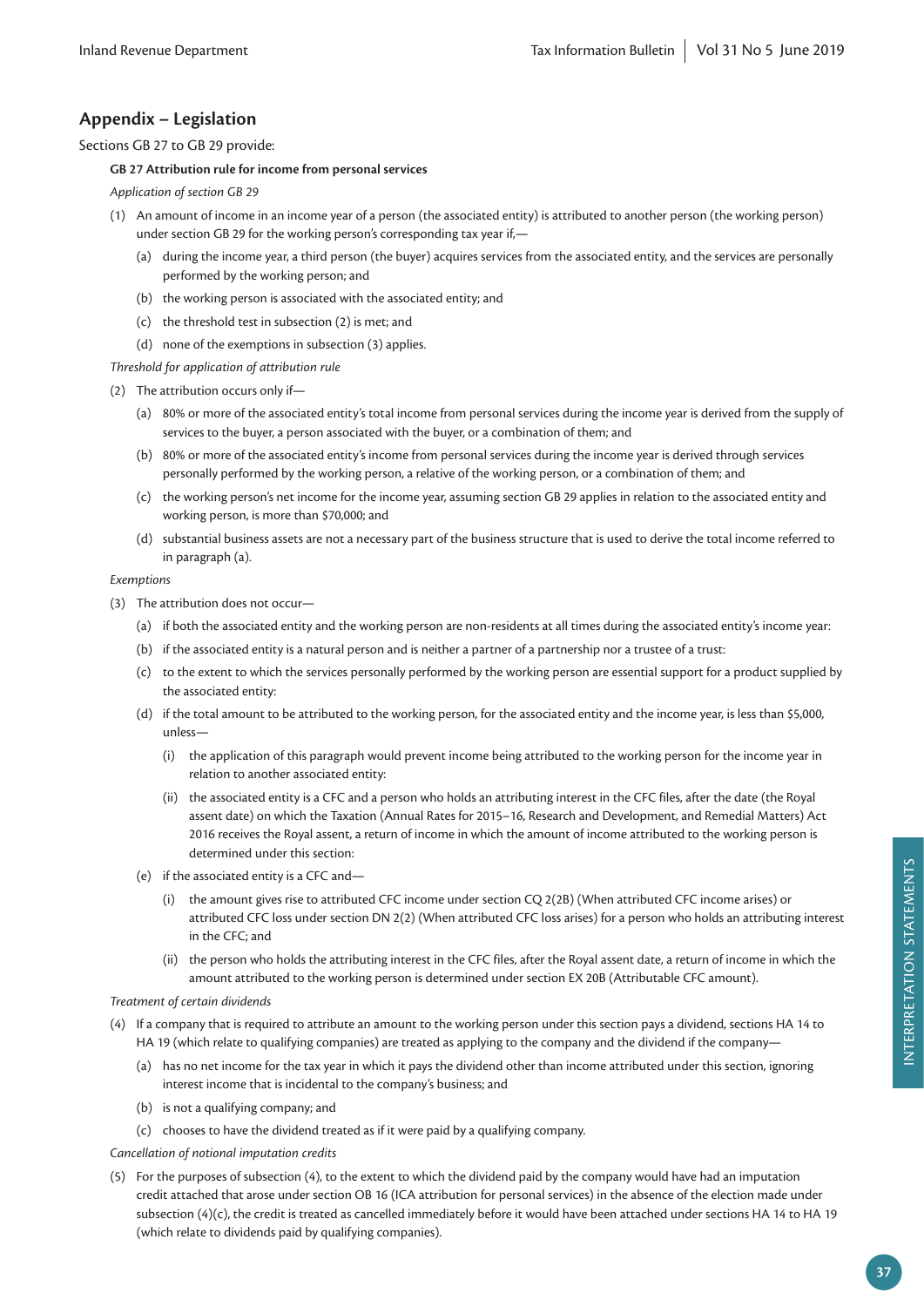#### **GB 28 Interpretation of terms used in section GB 27**

*When this section applies*

- (1) This section applies for the purposes of section GB 27.
- *Associated persons*
- (2) A person is treated as being associated with another person if they are associated at the time the services are personally performed by the working person.
- *Non-associated buyers*
- (3) For the purposes of section GB 27(2)(a), a buyer is not treated as being associated with another buyer if either—
	- (a) both buyers are public authorities; or
	- (b) the working person cannot be reasonably expected to know that a particular buyer is associated with another buyer, other than by making a specific enquiry.

#### *Relatives*

(4) For the purposes of section GB 27(2)(b), a person is a relative of the working person only if the person is a relative at the beginning of the relevant income year of the working person.

*Fringe benefits included*

(5) For the purposes of section GB 27(2)(c), the working person's annual gross income includes the taxable value of a fringe benefit, as determined under sections RD 25 to RD 63 (which relate to fringe benefit tax), provided or granted by a person associated with the working person.

*Meaning of substantial business assets*

- (6) Substantial business assets means depreciable property that—
	- (a) at the end of the associated entity's corresponding income year, has a total cost of more than either—
		- (i) \$75,000; or
		- (ii) 25% or more of the associated entity's total income from services for the income year; and
	- (b) is not for private use.

#### *Assets subject to finance lease, hire purchase agreement, or specified lease*

- (7) For the purposes of subsection (6)(a), the cost of depreciable property includes—
	- (a) the consideration provided to the lessee in the case of property subject to a finance lease or a hire purchase agreement, including expenditure or loss incurred by the lessee in preparing and installing the finance lease asset for use, unless the lessee is allowed a deduction for the expenditure or loss, other than a deduction for an amount of depreciation loss:
	- (b) the cost price, in the case of property subject to a specified lease.

#### *Private use of assets*

- (8) Subsection (6)(b) does not apply to depreciable property if 20% or less of the property's use is for private use.
- *Calculation of private proportion of use*
- (9) For the purposes of subsection (8), the percentage of a property's use for private purposes for an income year is calculated according  $t_0$ —
	- (a) the proportion that the number of days for which fringe benefit tax is payable by the associated entity in relation to the property bears to the total number of days in the income year in which the property is owned by or is subject to a finance lease, hire purchase agreement, or specified lease, involving the associated entity, if the property is subject to the FBT rules:
	- (b) the proportion that the expenditure incurred in relation to the property, for which a deduction is denied to the associated entity, bears to all expenditure incurred by the associated entity in relation to the property in the income year, if the property is not subject to the FBT rules.

#### **GB 29 Attribution rule: calculation**

*Amount attributed*

- (1) A working person is treated as deriving income in an income year equal to the least of the following amounts:
	- (a) the associated entity's net income for the corresponding tax year, calculated as if their only income were derived from personal services:
	- (b) the associated entity's net income for the corresponding tax year:
	- (c) if and to the extent to which the associated entity is a company or a trust that has a loss balance to be carried forward under section IA 4 (Using loss balances carried forward to tax year) arising from a business or a trading activity of supplying personal services, the associated entity's net income for the corresponding tax year after subtracting the loss balance carried forward from an earlier corresponding tax year.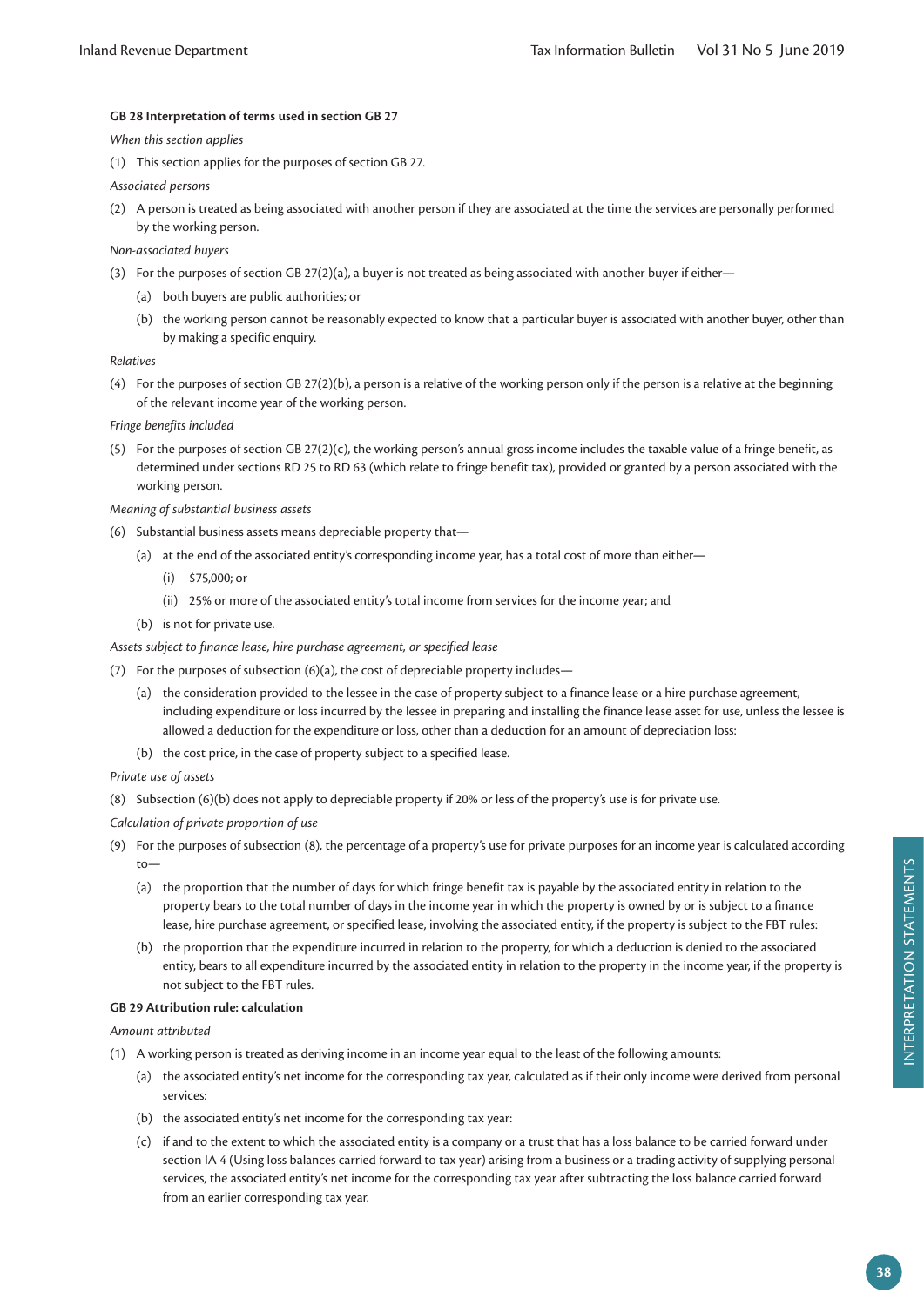*Calculation for trustee or partnership*

- (2) For the purposes of calculating the associated entity's net income for the corresponding tax year in the application of subsection (1),—
	- (a) if the associated entity is a trustee of a trust, the trustees are treated as not having made a distribution of beneficiary income out of the year's income:
	- (b) if the associated entity is a partnership, the associated entity is treated as a taxpayer and section HG 2 (Partnerships are transparent) does not apply:
	- (c) if the associated entity is a look-through company, the associated entity is treated as a taxpayer and section HB 1 (Lookthrough companies are transparent) does not apply.

*Salary paid or fringe benefits treated as deductions*

- (3) For the purposes of calculating the associated entity's net income for the corresponding tax year in the application of subsection  $(1)$ , $-$ 
	- (a) the associated entity is allowed a deduction for employment income paid to the working person during the income year:
	- (b) the associated entity is allowed a deduction for the taxable value of a fringe benefit provided or granted by the associated entity to the working person during the income year, and for the fringe benefit tax payable on the fringe benefit.

*Reduction of attributable income for distributions*

- (4) For the purposes of calculating the associated entity's net income for the corresponding tax year in the application of subsection (1), the amount of net income of the associated entity for the corresponding tax year is reduced by—
	- (a) in the case of a trustee of a trust, the amount of beneficiary income derived by the working person from the trust in the income year:
	- (b) in the case of a partnership, the share of profits allocated by the partnership to the working person:
	- (c) in the case of a company, a dividend paid—
		- (i) by the associated entity to the working person during the income year or before the end of 6 months after the end of the income year; and
		- (ii) from income derived in the income year.

*Attribution reduced by market value of administrative services*

(5) If the associated entity is a partnership that receives administrative services from another person related to their income from personal services and has not paid for the administrative services, the amount to be attributed to the working person is reduced by the market value of the administrative services provided by the other person.

*Reduction of beneficiary income when rule results in trust having tax loss*

- (6) If the associated entity is a trustee and the amount attributable would cause the associated entity to have a tax loss for the corresponding tax year, for the purposes of this Act,—
	- (a) beneficiary income from the trust for the income year must be reduced to the extent to which the associated entity's taxable income for the corresponding tax year is zero; and
	- (b) the reduction in beneficiary income must be divided among the beneficiaries other than the working person—
		- (i) according to proportions determined by the trust's trustees:
		- (ii) if the trustees do not make the determination, according to the proportion that each beneficiary's beneficiary income bears to the total beneficiary income from the trust for the income year.

*Attribution to more than 1 working person*

(7) If the amount attributable is to be attributed to more than 1 working person, the share attributed to each working person must reflect the respective value of the services personally performed by each working person.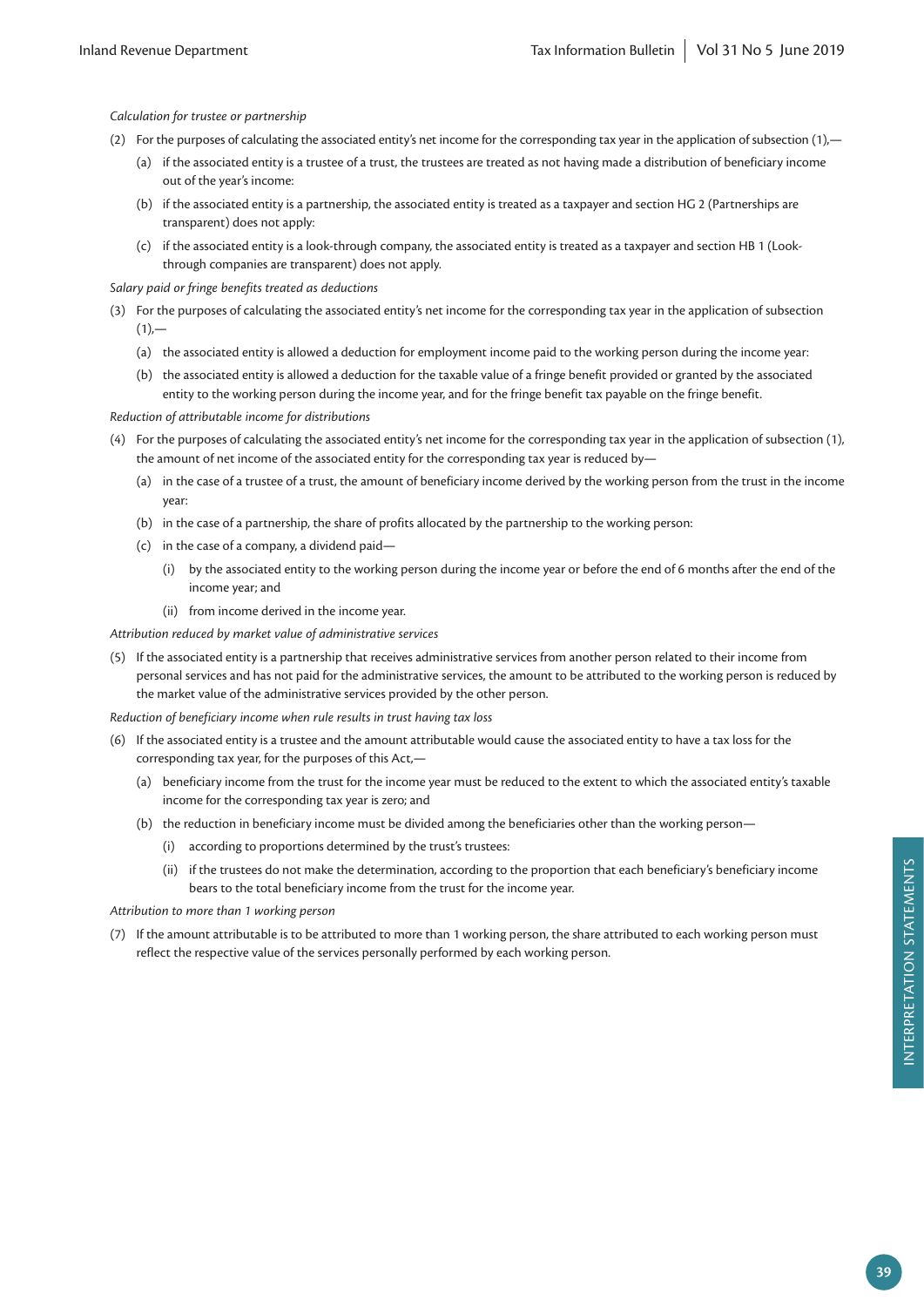# **LEGISLATION AND DETERMINATIONS**

This section of the *TIB* covers items such as recent tax legislation and depreciation determinations, livestock values and changes in FBT and GST interest rates.

# Foreign currency amounts – conversion to New Zealand dollars (for the 12 months ending 31 March 2019)

This article provides the exchange rates acceptable to Inland Revenue for converting foreign currency amounts to New Zealand dollars under the controlled foreign company ("CFC") and foreign investment fund ("FIF") rules for the 12 months ending 31 March 2019.

The Income Tax Act 2007 ("2007 Act") requires foreign currency amounts to be converted into New Zealand dollars applying one of the following methods:

- **•** actual rate for the day for each transaction (including close of trading spot exchange rate on the day), or
- **•** rolling 12-month average rate for a 12-month accounting period or income year (see the table **Currency rates 12 months ending 31 March 2019 – rolling 12-month average**), or
- **•** mid-month actual rate as the basis of the rolling average for accounting periods or income years greater or lesser than 12 months (see the table **Currency rates 12 months ending 31 March 2019 – mid-month actual**).

Legislation enacted in September 2010 with effect from 1 April 2008 permits the Commissioner to set currency rates and approve methods of calculating exchange rates. The Commissioner can set rates for general use by taxpayers or for specific taxpayers. The Commissioner's ability to set rates and approve methods applies in circumstances where the 2007 Act does not contain a specific currency conversion rule (sections YF 1(5) and (6)), or in circumstances where the 2007 Act provides a rate or method for currency conversion (section YF 2).

Inland Revenue uses wholesale rates from Bloomberg for rolling 12-month average, mid-month actual and end of month. These rates are provided in three tables.

You must apply the chosen conversion method to all interests for which you use the FIF or CFC calculation method in that and each later income year.

To convert foreign currency amounts to New Zealand dollars for any country listed, divide the foreign currency amount by the exchange rate shown. Round the exchange rate calculations to four decimal places wherever possible.

If you need an exchange rate for a country or a day not listed in the tables, please contact one of New Zealand's major trading banks.

**Note:** All section references relate to the 2007 Act.

# **Actual rate for the day for each transaction**

The actual rate for the day for a transaction can be used in the following circumstances:

- **•** where the 2007 Act does not provide a specific currency conversion rule, then foreign currency amounts can be converted by applying the close of trading spot exchange rate on the date the transaction is required to be measured or calculated (section YF 1(2))
- **•** where a person chooses to use the actual rate for the day of the transaction when calculating their FIF income or loss by applying the comparative value method, fair dividend rate method, deemed rate of return method or the cost method (section EX 57(2)(a))
- **•** where a person chooses to use the close of trading spot exchange rate to convert foreign income tax paid by a CFC (section LK 3(a)) or by a FIF where the attributable FIF income method is used (sections EX 50(8)–(9) and LK 3(a)).

Unless the actual rate is the rate for the 15th or the last day of the month, these rates are not supplied by Inland Revenue.

The table **Currency rates 12 months ending 31 March 2019 – month end** provides exchange rates for the last day of the month. These are provided for convenience to assist taxpayers who may need exchange rates on those days.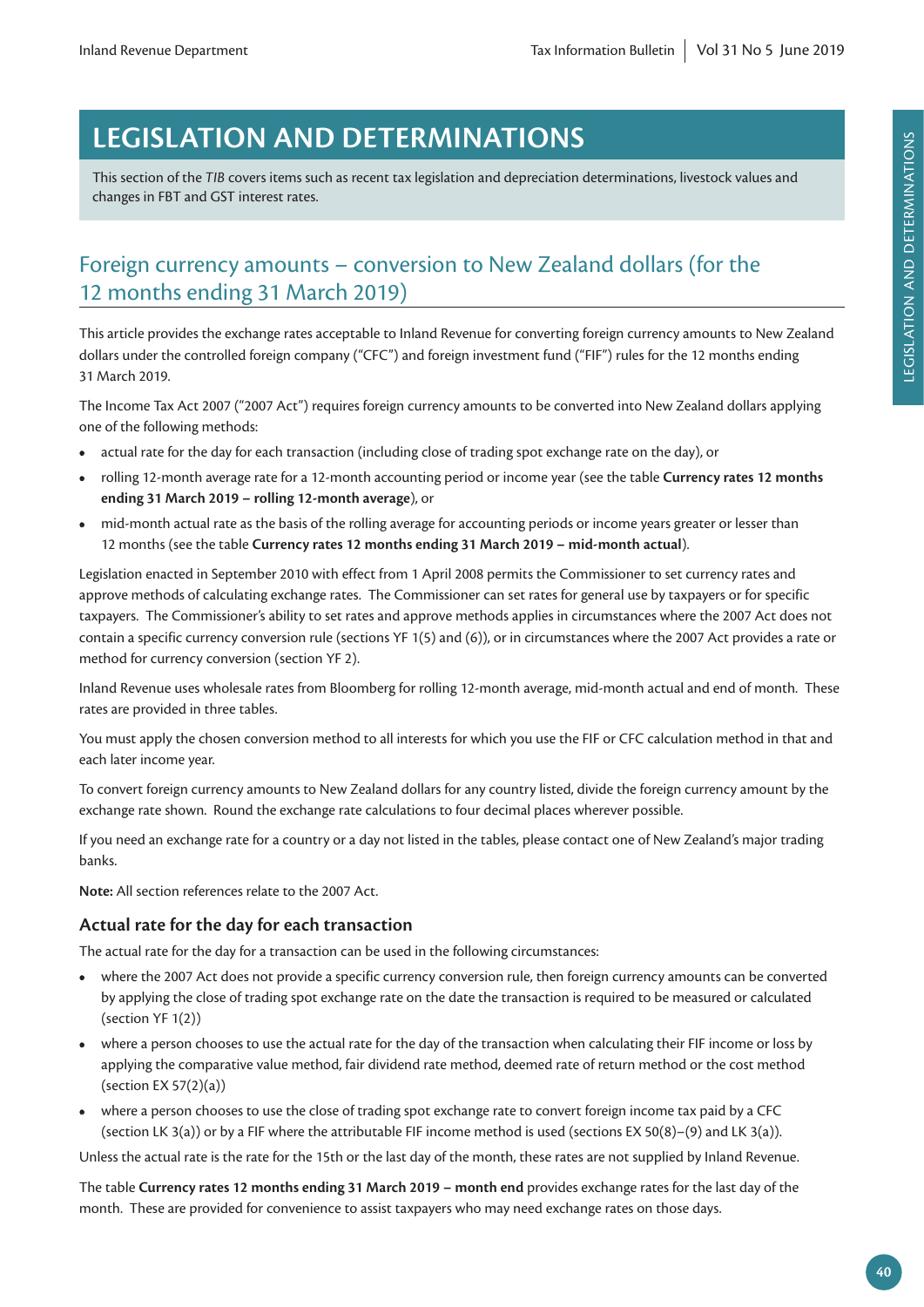# **Currency rates 12 months ending 31 March 2019 – rolling 12-month average table**

This table is the average of the mid-month exchange rate for that month and the previous 11 months, ie, the 12-month average. This table should be used where the accounting period or income year encompasses 12 complete months.

This table can be used to convert foreign currency amounts to New Zealand dollars for:

- **•** FIF income or loss calculated under the comparative value method, the fair dividend rate method, the deemed rate of return method or cost method (section EX 57(2)(b)) for accounting periods of 12 months
- **•** FIF income or loss calculated under the attributable FIF income method (section EX 50(3)(a)) for accounting periods of 12 months
- **•** attributed CFC income or loss calculated under the CFC rules (section EX 21(4)(b)) for accounting periods of 12 months
- **•** calculating the New Zealand dollar amount of foreign income tax under the CFC rules (section LK 3(b)) or under the FIF rules where the attributable FIF income method is used (sections EX 50(8)–(9) and LK 3(b)) for accounting periods of 12 months.

# **Currency rates 12 months ending 31 March 2019 – mid-month actual table**

This table sets out the exchange rate on the 15th day of the month, or if no exchange rates were quoted on that day, on the preceding working day on which they were quoted. This table can be used as the basis of the rolling average where the accounting period or income year is less than or greater than 12 months (see Example 4). You can also use the rates from this table as the actual rate for any transactions arising on the 15th of the month.

This table can be used as the basis of the rolling average for calculating:

- **•** FIF income or loss under the comparative value method, the fair dividend rate method, the deemed rate of return method or cost method (section EX 57(2)(b)) for accounting periods or income years of less than or greater than 12 months
- **•** FIF income or loss calculated under the attributable FIF income method (section EX 50(3)(a)) for accounting periods of less than or greater than 12 months
- **•** attributed CFC income or loss calculated under the CFC rules (section EX 21(4)(b)) for accounting periods of less than or greater than 12 months
- **•** the New Zealand dollar amount of foreign income tax under the CFC rules (section LK 3(b)) or under the FIF rules where the attributable FIF income method is used (sections EX 50(8)–(9) and LK 3(b)) for accounting periods of less than or greater than 12 months.

# **Example 1**

A taxpayer with a 30 September balance date purchases shares in a Philippine company (which is a FIF but does produce a guaranteed yield) on 6 September 2018. Its opening market value on 1 October 2018 or its closing market value on 30 September 2018 is PHP 350,000. Using the comparative value method and applying the actual rate for the day (section EX 57(2)(a)), the opening market value is converted as follows:

#### PHP 350,000  $\div$  35.7208 = \$9,798.21

(In this example, the rate selected is the month-end rate for September 2018 for PHP. Refer to the table "**Currency rates 12 months ending 31 March 2019 – month end**".)

#### **Example 2**

A CFC resident in Hong Kong has an accounting period ending on 31 December 2018. Attributed CFC income for the period 1 January 2018 to 31 December 2018 is 200,000 Hong Kong dollars (HKD), which converts to:

HKD 200,000  $\div$  5.4341 = \$36,804.62

(In this example, the rate selected is the rolling 12-month average rate for December 2018 for HKD. Refer to the table "**Currency rates 12 months ending 31 March 2019 – rolling 12-month average**".)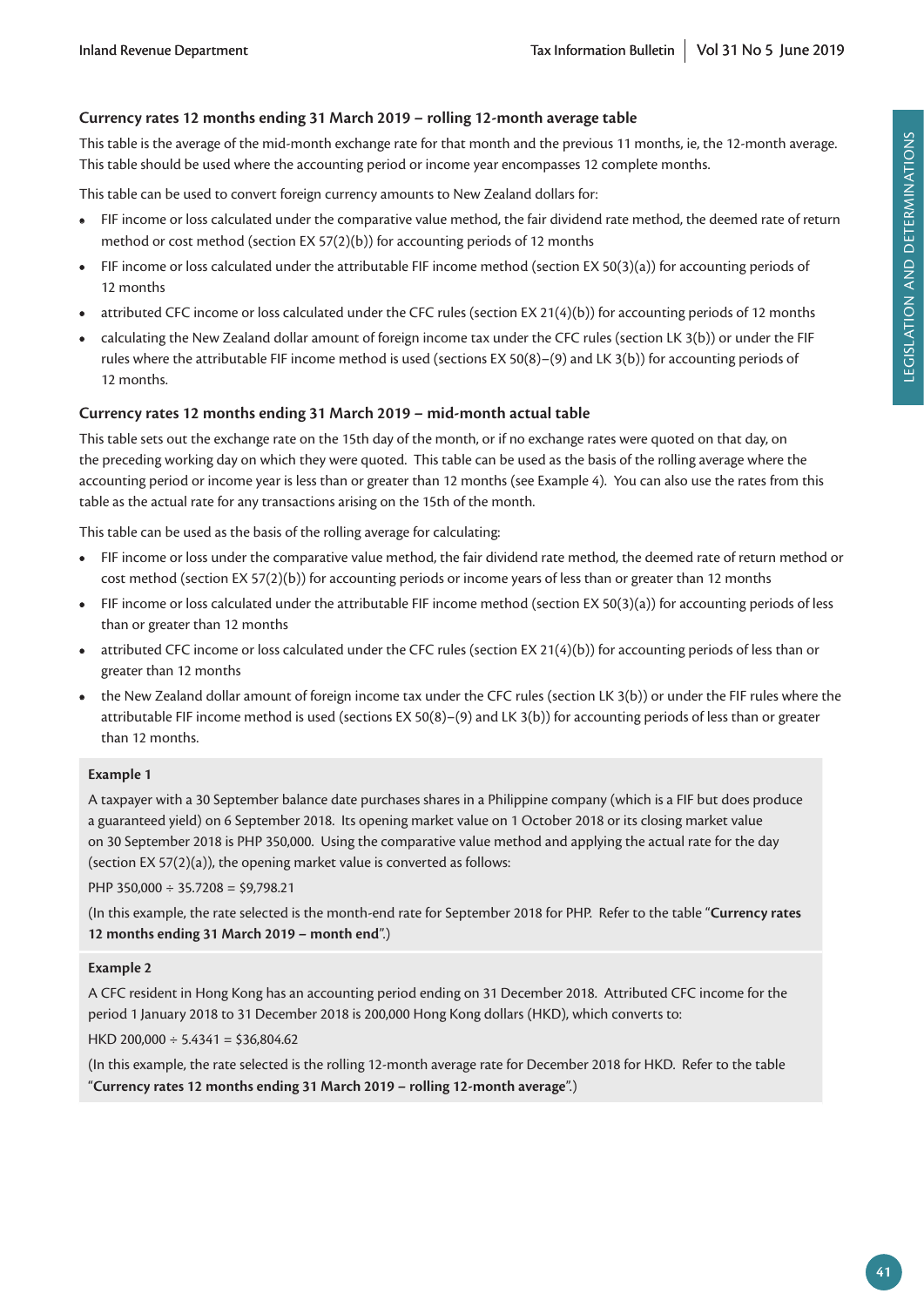# **Example 3**

A resident individual with a 31 October 2018 accounting period acquired a FIF interest in a Japanese company on 1 November 2017 for 10,500,000 yen. The interest is sold in October 2018 for 10,000,000 yen. Using the comparative value method and applying section EX 57(2)(b), these amounts are converted as:

JPY 10,500,000 ÷ 76.6840 = \$136,925.57

JPY 10,000,000 ÷ 76.6840 = \$130,405.30

(In this example, the rolling 12-month rate for October 2018 for JPY has been applied to both calculations. Refer to the table "**Currency rates 12 months ending 31 March 2019 – rolling 12-month average**".)

#### **Example 4**

A CFC resident in Singapore was formed on 19 April 2018 and has a balance date of 30 September 2018. During the period 1 May 2018 to 30 September 2018, attributed CFC income of 500,000 Singaporean dollars was derived. For the conversion to New Zealand dollars the taxpayer chooses the method set out in section EX 21(4)(b).

1. Calculating the average monthly exchange rate for the complete months May–September 2018:

 $0.9227 + 0.9385 + 0.9221 + 0.9061 + 0.9000 = 4.5894$ 

 $4.5894 \div 5 = 0.91788$ 

- 2. Round exchange rate to four decimal places: 0.9179
- 3. Conversion to New Zealand currency:

 $SGD 500,000 \div 0.9179 = $544,721.65$ 

(In this example, the rates are from the table "**Currency rates 12 months ending 31 March 2019 – mid-month actual**", from May to September 2018 inclusive for SGD.)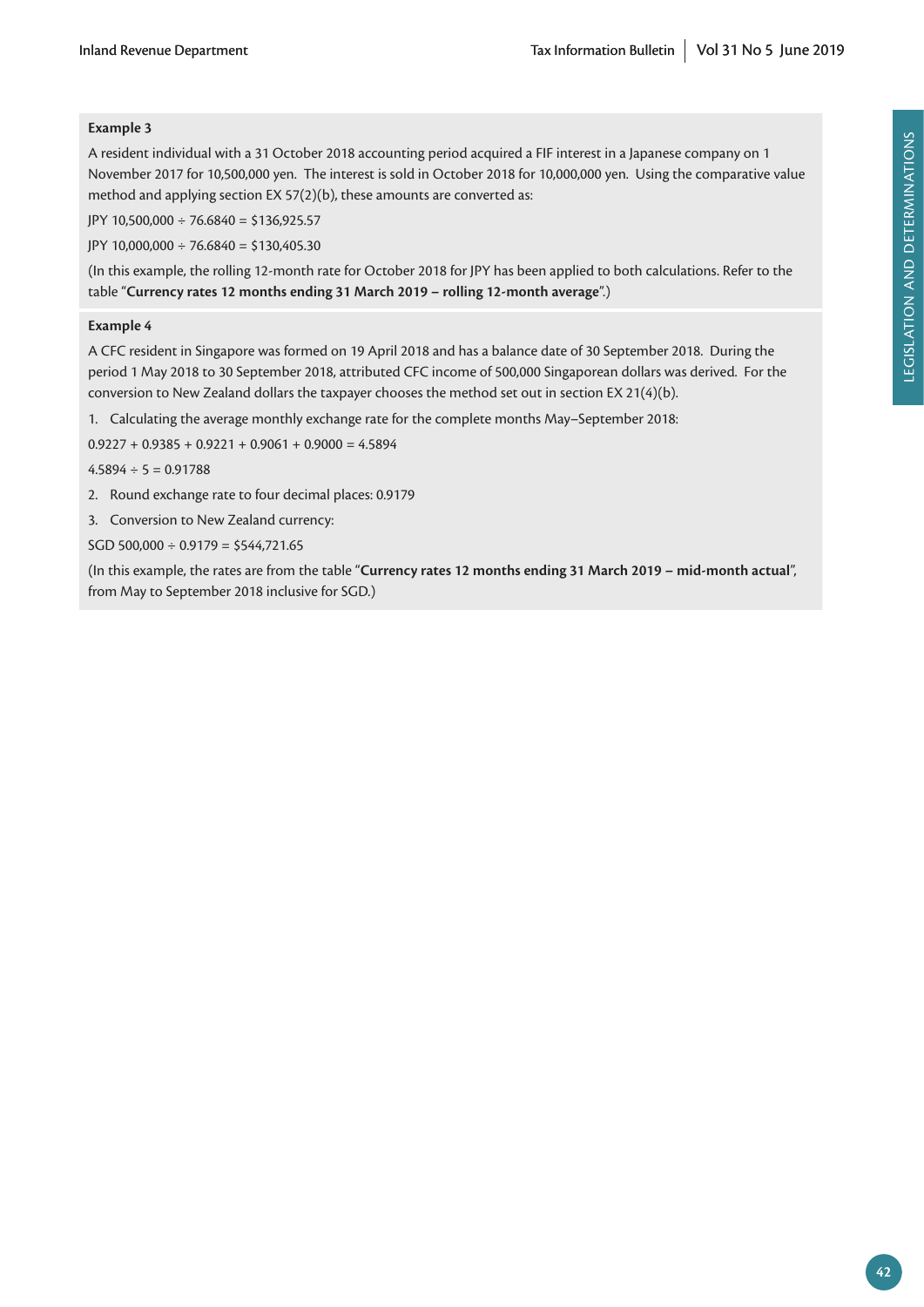#### **Currency rates 12 months ending 31 March 2019 – rolling 12-month average**

| Currency                       | Code       | 15/04/18   | 15/05/18   | 15/06/18   | 15/07/18   | 15/08/18   | 15/09/18   | 15/10/18   | 15/11/18   | 15/12/18   | 15/01/19   | 15/02/19   | 15/03/19   |
|--------------------------------|------------|------------|------------|------------|------------|------------|------------|------------|------------|------------|------------|------------|------------|
| Australia Dollar               | <b>AUD</b> | 0.9262     | 0.9254     | 0.9239     | 0.9216     | 0.9201     | 0.9204     | 0.9211     | 0.9238     | 0.9265     | 0.9290     | 0.9314     | 0.9341     |
| <b>Bahrain Dinar</b>           | <b>BHD</b> | 0.2713     | 0.2713     | 0.2705     | 0.2688     | 0.2667     | 0.2643     | 0.2623     | 0.2621     | 0.2615     | 0.2600     | 0.2583     | 0.2570     |
| <b>Britain Pound</b>           | <b>GBP</b> | 0.5366     | 0.5345     | 0.5309     | 0.5268     | 0.5230     | 0.5200     | 0.5165     | 0.5176     | 0.5188     | 0.5189     | 0.5195     | 0.5189     |
| Canada Dollar                  | CAD        | 0.9182     | 0.9136     | 0.9103     | 0.9069     | 0.9019     | 0.8989     | 0.8953     | 0.8971     | 0.8979     | 0.8977     | 0.8964     | 0.8933     |
| China Yuan                     | <b>CNY</b> | 4.7262     | 4.6958     | 4.6595     | 4.6229     | 4.5997     | 4.5767     | 4.5616     | 4.5768     | 4.5834     | 4.5758     | 4.5714     | 4.5710     |
| Denmark Kroner                 | <b>DKK</b> | 4.5289     | 4.5001     | 4.4707     | 4.4333     | 4.4108     | 4.3823     | 4.3577     | 4.3708     | 4.3756     | 4.3776     | 4.3879     | 4.3966     |
| <b>Euporean Community Euro</b> | <b>EUR</b> | 0.6086     | 0.6046     | 0.6005     | 0.5954     | 0.5922     | 0.5883     | 0.5848     | 0.5865     | 0.5870     | 0.5872     | 0.5884     | 0.5895     |
| Fiji Dollar                    | <b>FJD</b> | 1.4725     | 1.4704     | 1.4671     | 1.4604     | 1.4543     | 1.4478     | 1.4428     | 1.4439     | 1.4437     | 1.4413     | 1.4391     | 1.4384     |
| French Polynesia Franc         | <b>XPF</b> | 72.5984    | 72.1281    | 71.6418    | 71.0321    | 70.6594    | 70.1909    | 69.7812    | 69.9739    | 70.0401    | 70.0621    | 70.2107    | 70.3400    |
| Hong Kong Dollar               | <b>HKD</b> | 5.6246     | 5.6269     | 5.6126     | 5.5772     | 5.5350     | 5.4878     | 5.4484     | 5.4466     | 5.4341     | 5.4037     | 5.3697     | 5.3420     |
| India Rupee                    | <b>INR</b> | 46.3764    | 46.6052    | 46.6717    | 46.5907    | 46.5368    | 46.5918    | 46.7473    | 47.0783    | 47.3972    | 47.5823    | 47.7173    | 47.7105    |
| Indonesia Rupiah               | <b>IDR</b> | 9,697.4133 | 9,742.4808 | 9,759.3800 | 9,752.9825 | 9,737.0467 | 9,748.0250 | 9,772.9000 | 9,829.5700 | 9,858.7833 | 9,851.8967 | 9,820.0425 | 9,795.8767 |
| Japan Yen                      | <b>IPY</b> | 79.5268    | 79.3112    | 79.0557    | 78.4923    | 77.8769    | 77.2760    | 76.6840    | 76.6840    | 76.5437    | 75.9922    | 75.7630    | 75.6731    |
| Korea Won                      | <b>KOR</b> | 793.8149   | 791.4535   | 787.3266   | 781.8825   | 775.3853   | 767.7109   | 762.1395   | 762.9716   | 763.6715   | 762.7554   | 761.5272   | 761.4336   |
| Kuwait Dinar                   | <b>KWD</b> | 0.2171     | 0.2169     | 0.2161     | 0.2147     | 0.2131     | 0.2113     | 0.2098     | 0.2098     | 0.2094     | 0.2084     | 0.2073     | 0.2064     |
| Malaysia Ringit                | <b>MYR</b> | 2.9713     | 2.9507     | 2.9243     | 2.8899     | 2.8528     | 2.8262     | 2.8011     | 2.7992     | 2.7964     | 2.7896     | 2.7819     | 2.7763     |
| Norway Krone                   | <b>NOK</b> | 5.7959     | 5.7699     | 5.7298     | 5.6862     | 5.6687     | 5.6419     | 5.6150     | 5.6258     | 5.6256     | 5.6312     | 5.6456     | 5.6643     |
| Pakistan Rupee                 | <b>PKR</b> | 77.6355    | 78.2541    | 78.8854    | 79.2560    | 79.6151    | 79.9799    | 80.9132    | 82.5198    | 83.9712    | 85.1124    | 86.2183    | 87.4344    |
| Phillipines Peso               | PHP        | 36.7417    | 36.9119    | 37.0028    | 36.9240    | 36.7239    | 36.5817    | 36.4670    | 36.5413    | 36.5884    | 36.4961    | 36.2575    | 36.0979    |
| PNG Kina                       | <b>PGK</b> | 2.3090     | 2.3132     | 2.3107     | 2.3021     | 2.2919     | 2.2789     | 2.2712     | 2.2791     | 2.2824     | 2.2771     | 2.2702     | 2.2653     |
| Singapore Dollar               | SGD        | 0.9698     | 0.9666     | 0.9616     | 0.9545     | 0.9476     | 0.9408     | 0.9352     | 0.9358     | 0.9351     | 0.9318     | 0.9286     | 0.9261     |
| Solomon Islands Dollar*        | SBD        | 0.0927     | 0.0928     | 0.0927     | 0.0920     | 0.0911     | 0.0903     | 0.0894     | 0.0892     | 0.0888     | 0.0880     | 0.0871     | 0.0864     |
| South Africa Rand              | ZAR        | 9.2394     | 9.2021     | 9.2061     | 9.1572     | 9.1515     | 9.1650     | 9.1568     | 9.1385     | 9.1908     | 9.2225     | 9.3101     | 9.4100     |
| Sri Lanka Rupee                | <b>LKR</b> | 110.6913   | 110.9774   | 111.0791   | 110.6764   | 110.1891   | 109.8904   | 109.9922   | 111.2604   | 112.4624   | 113.5158   | 114.0998   | 114.7927   |
| Sweden Krona                   | <b>SEK</b> | 5.9676     | 5.9579     | 5.9401     | 5.9322     | 5.9492     | 5.9586     | 5.9620     | 5.9949     | 6.0129     | 6.0347     | 6.0758     | 6.1063     |
| Swiss Franc                    | <b>CHF</b> | 0.6966     | 0.6967     | 0.6959     | 0.6933     | 0.6890     | 0.6835     | 0.6791     | 0.6797     | 0.6785     | 0.6760     | 0.6766     | 0.6761     |
| Taiwan Dollar                  | <b>TAI</b> | 21.4724    | 21.4599    | 21.3853    | 21.2558    | 21.1178    | 20.9667    | 20.8554    | 20.8854    | 20.8868    | 20.8414    | 20.8164    | 20.8093    |
| <b>Thailand Baht</b>           | THB        | 23.5463    | 23.4022    | 23.2523    | 23.0638    | 22.8797    | 22.6497    | 22.4543    | 22.4387    | 22.4044    | 22.2747    | 22.1329    | 22.0477    |
| Tonga Pa'anga*                 | <b>TOP</b> | 1.5683     | 1.5664     | 1.5627     | 1.5549     | 1.5513     | 1.5456     | 1.5394     | 1.5406     | 1.5377     | 1.5323     | 1.5274     | 1.5245     |
| United States Dollar           | <b>USD</b> | 0.7198     | 0.7196     | 0.7175     | 0.7125     | 0.7069     | 0.7007     | 0.6954     | 0.6950     | 0.6934     | 0.6894     | 0.6849     | 0.6813     |
| Vanuatu Vatu                   | <b>VUV</b> | 76.8478    | 76.5251    | 76.1926    | 75.7063    | 75.4235    | 75.1449    | 74.8621    | 75.0506    | 75.0981    | 75.0981    | 74.9467    | 74.9963    |
| West Samoan Tala*              | <b>WST</b> | 1.7977     | 1.7963     | 1.7923     | 1.7832     | 1.7811     | 1.7735     | 1.7681     | 1.7757     | 1.7733     | 1.7692     | 1.7654     | 1.7615     |

#### **Notes to table:**

All currencies are expressed in NZD terms, ie, 1NZD per unit(s) of foreign currency.

The currencies marked with an asterisk \* are not published on Bloomberg in NZD terms. However, these currencies are expressed in USD terms and therefore the equivalent NZD terms have been generated as a function of the foreign currency USD cross-rate converted to NZD terms at the NZDUSD rate provided.

The rates provided represent the Bloomberg generic rate (BGN) based on the last price (mid rate) at which the currency was traded at the close of the New York trading day. Where the date specified was not a trading day, then the rate reflects the last price on the preceding business day.

*Source: Bloomberg CMPN BGN*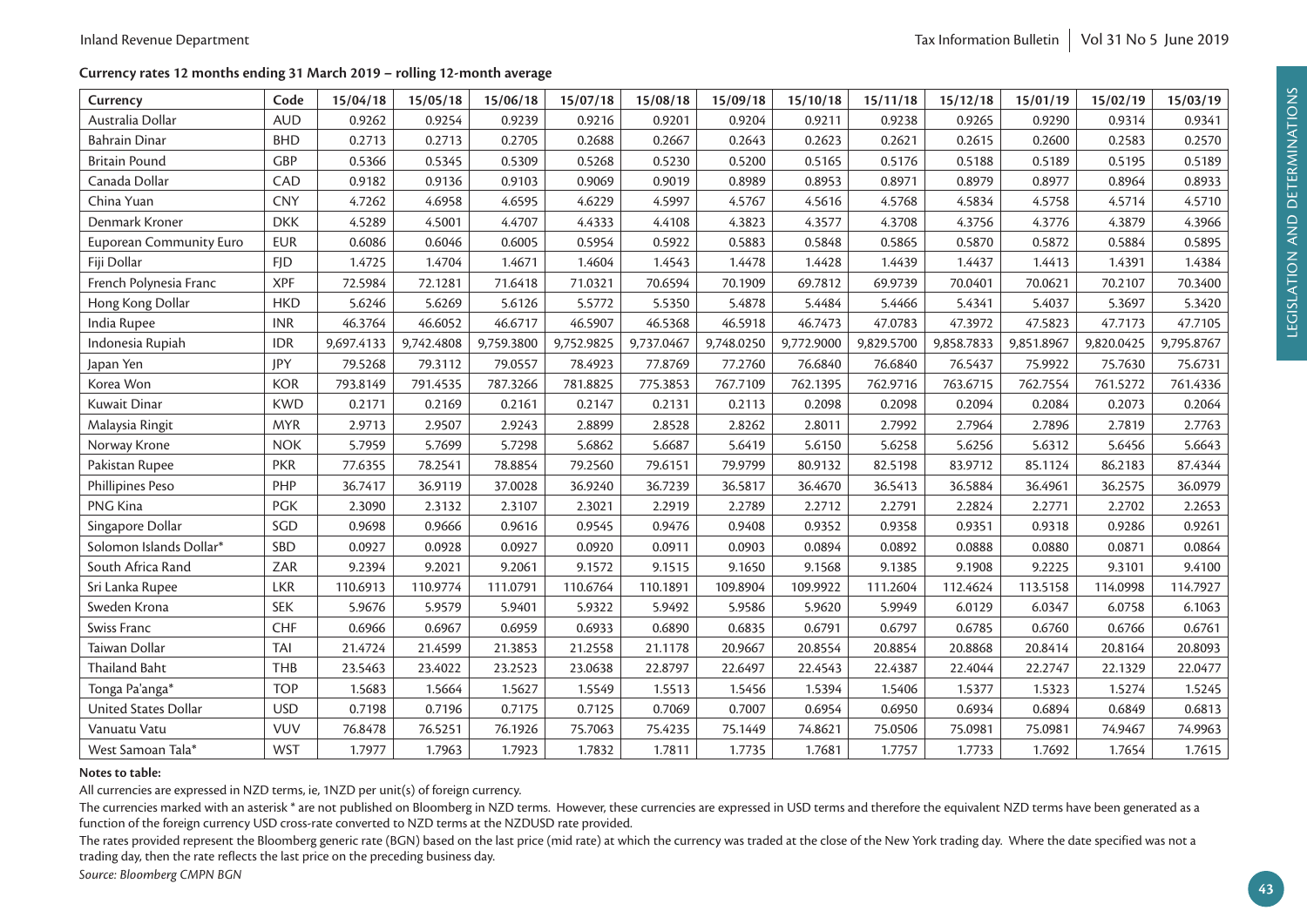#### **Currency rates 12 months ending 31 March 2019 – mid-month actual**

| Currency                       | Code       | 15/04/18   | 15/05/18  | 15/06/18  | 15/07/18  | 15/08/18  | 15/09/18  | 15/10/18  | 15/11/18  | 15/12/18  | 15/01/19  | 15/02/19  | 31/03/19 |
|--------------------------------|------------|------------|-----------|-----------|-----------|-----------|-----------|-----------|-----------|-----------|-----------|-----------|----------|
| Australia Dollar               | <b>AUD</b> | 0.9473     | 0.9184    | 0.9332    | 0.9110    | 0.9071    | 0.9149    | 0.9189    | 0.9386    | 0.9466    | 0.9466    | 0.9609    | 0.9592   |
| <b>Bahrain Dinar</b>           | <b>BHD</b> | 0.2772     | 0.2588    | 0.2623    | 0.2564    | 0.2476    | 0.2467    | 0.2470    | 0.2575    | 0.2562    | 0.2570    | 0.2586    | 0.2566   |
| <b>Britain Pound</b>           | <b>GBP</b> | 0.5165     | 0.5081    | 0.5227    | 0.5113    | 0.5171    | 0.5007    | 0.4981    | 0.5346    | 0.5401    | 0.5301    | 0.5324    | 0.5222   |
| Canada Dollar                  | CAD        | 0.9271     | 0.8836    | 0.9168    | 0.8883    | 0.8628    | 0.8541    | 0.8511    | 0.9000    | 0.9097    | 0.9044    | 0.9092    | 0.9082   |
| China Yuan                     | <b>CNY</b> | 4.6165     | 4.3710    | 4.4685    | 4.5266    | 4.5534    | 4.4960    | 4.5324    | 4.7386    | 4.6953    | 4.6090    | 4.6494    | 4.5682   |
| Denmark Kroner                 | <b>DKK</b> | 4.4404     | 4.3185    | 4.4573    | 4.3151    | 4.3149    | 4.2015    | 4.2216    | 4.4979    | 4.4882    | 4.4582    | 4.5350    | 4.5297   |
| <b>Euporean Community Euro</b> | <b>EUR</b> | 0.5966     | 0.5797    | 0.5979    | 0.5789    | 0.5788    | 0.5632    | 0.5658    | 0.6029    | 0.6011    | 0.5973    | 0.6076    | 0.6068   |
| Fiji Dollar                    | <b>FJD</b> | 1.4925     | 1.4280    | 1.4474    | 1.4243    | 1.4021    | 1.3996    | 1.4094    | 1.4451    | 1.4420    | 1.4457    | 1.4624    | 1.4545   |
| French Polynesia Franc         | <b>XPF</b> | 71.1246    | 69.1395   | 71.3323   | 69.1062   | 69.0793   | 67.2136   | 67.5304   | 71.8997   | 71.7553   | 71.2739   | 72.4824   | 72.4432  |
| Hong Kong Dollar               | <b>HKD</b> | 5.7734     | 5.3871    | 5.4489    | 5.3088    | 5.1546    | 5.1360    | 5.1327    | 5.3468    | 5.3100    | 5.3468    | 5.3849    | 5.3433   |
| India Rupee                    | <b>INR</b> | 48.1482    | 46.9939   | 47.2908   | 46.1069   | 46.0272   | 47.2776   | 48.2435   | 49.0272   | 48.8298   | 48.4792   | 48.8228   | 47.0048  |
| Indonesia Rupiah               | <b>IDR</b> | 10163.4800 | 9703.3200 | 9806.8400 | 9682.5100 | 9548.0400 | 9758.1500 | 9943.2300 | 9994.3500 | 9884.5600 | 9631.9900 | 9661.0300 | 9678.78  |
| Japan Yen                      | JPY        | 79.0270    | 75.7200   | 76.8980   | 75.9130   | 72.6950   | 73.6690   | 73.2070   | 77.6180   | 77.0710   | 74.0750   | 75.8680   | 75.4280  |
| Korea Won                      | <b>KOR</b> | 788.2948   | 741.6451  | 765.7613  | 764.6012  | 744.3127  | 734.3763  | 741.6187  | 770.3753  | 769.8764  | 765.4724  | 773.5384  | 774.1489 |
| Kuwait Dinar                   | <b>KWD</b> | 0.2206     | 0.2071    | 0.2101    | 0.2051    | 0.1993    | 0.1981    | 0.1987    | 0.2078    | 0.2070    | 0.2066    | 0.2087    | 0.2070   |
| Malaysia Ringit                | <b>MYR</b> | 2.8668     | 2.7354    | 2.7665    | 2.7280    | 2.6874    | 2.7273    | 2.7154    | 2.8548    | 2.8373    | 2.8024    | 2.7929    | 2.7751   |
| Norway Krone                   | <b>NOK</b> | 5.7199     | 5.5734    | 5.6526    | 5.4893    | 5.5510    | 5.4033    | 5.3412    | 5.7983    | 5.8553    | 5.8223    | 5.9268    | 5.8709   |
| Pakistan Rupee                 | <b>PKR</b> | 84.7458    | 79.3651   | 83.3333   | 81.9672   | 80.6452   | 81.3008   | 86.9565   | 91.7431   | 94.3396   | 94.3396   | 95.2381   | 96.1538  |
| Phillipines Peso               | PHP        | 38.4202    | 36.2604   | 37.0358   | 36.0631   | 35.0731   | 35.5542   | 35.3610   | 35.9607   | 36.0145   | 35.5726   | 35.7520   | 35.7315  |
| PNG Kina                       | <b>PGK</b> | 2.3917     | 2.2395    | 2.2648    | 2.2335    | 2.1748    | 2.1746    | 2.1995    | 2.3002    | 2.2892    | 2.2960    | 2.3109    | 2.2961   |
| Singapore Dollar               | SGD        | 0.9649     | 0.9227    | 0.9385    | 0.9221    | 0.9061    | 0.9000    | 0.9019    | 0.9394    | 0.9358    | 0.9248    | 0.9310    | 0.9233   |
| Solomon Islands Dollar*        | SBD        | 0.0947     | 0.0892    | 0.0907    | 0.0864    | 0.0818    | 0.0838    | 0.0820    | 0.0856    | 0.0855    | 0.0851    | 0.0861    | 5.4581   |
| South Africa Rand              | ZAR        | 8.8851     | 8.6248    | 9.3322    | 8.9766    | 9.5654    | 9.7728    | 9.4126    | 9.6813    | 9.7872    | 9.3653    | 9.6583    | 9.8742   |
| Sri Lanka Rupee                | <b>LKR</b> | 114.9425   | 108.6957  | 111.1111  | 107.5269  | 105.2632  | 107.5269  | 111.1111  | 120.4819  | 121.9512  | 125.0000  | 121.9512  | 119.0476 |
| Sweden Krona                   | <b>SEK</b> | 6.2335     | 5.9592    | 6.0929    | 6.0104    | 6.0441    | 5.9228    | 5.8652    | 6.1913    | 6.1587    | 6.1119    | 6.3675    | 6.3279   |
| Swiss Franc                    | CHF        | 0.7080     | 0.6870    | 0.6931    | 0.6763    | 0.6523    | 0.6343    | 0.6468    | 0.6875    | 0.6783    | 0.6733    | 0.6902    | 0.6773   |
| Taiwan Dollar                  | TAI        | 21.5781    | 20.5297   | 20.9272   | 20.6958   | 20.2707   | 20.1412   | 20.2404   | 21.0443   | 20.9744   | 21.0217   | 21.1555   | 21.0026  |
| Thailand Baht                  | THB        | 22.9285    | 22.0474   | 22.6786   | 22.5377   | 21.8855   | 21.3868   | 21.3862   | 22.5090   | 22.3140   | 21.7531   | 21.4625   | 21.5943  |
| Tonga Pa'anga*                 | <b>TOP</b> | 1.5914     | 1.5273    | 1.5365    | 1.5135    | 1.4912    | 1.4954    | 1.4860    | 1.5281    | 1.5166    | 1.5231    | 1.5421    | 1.5274   |
| United States Dollar           | <b>USD</b> | 0.7365     | 0.6862    | 0.6949    | 0.6753    | 0.6565    | 0.6549    | 0.6551    | 0.6830    | 0.6797    | 0.6817    | 0.6868    | 0.6804   |
| Vanuatu Vatu                   | <b>VUV</b> | 76.9231    | 72.4638   | 73.5294   | 73.5294   | 73.5294   | 72.9927   | 73.5294   | 76.3359   | 75.7576   | 76.9231   | 76.9231   | 76.9231  |
| West Samoan Tala*              | <b>WST</b> | 1.8703     | 1.7489    | 1.7580    | 1.7307    | 1.7150    | 1.7230    | 1.7217    | 1.7897    | 1.7527    | 1.7629    | 1.7832    | 1.7687   |

#### **Notes to table:**

All currencies are expressed in NZD terms, ie, 1NZD per unit(s) of foreign currency.

The currencies marked with an asterisk \* are not published on Bloomberg in NZD terms. However, these currencies are expressed in USD terms and therefore the equivalent NZD terms have been generated as a function of the foreign currency USD cross-rate converted to NZD terms at the NZDUSD rate provided.

The rates provided represent the Bloomberg generic rate (BGN) based on the last price (mid rate) at which the currency was traded at the close of the New York trading day. Where the date specified was not a trading day, then the rate reflects the last price on the preceding business day.

*Source: Bloomberg CMPN BGN*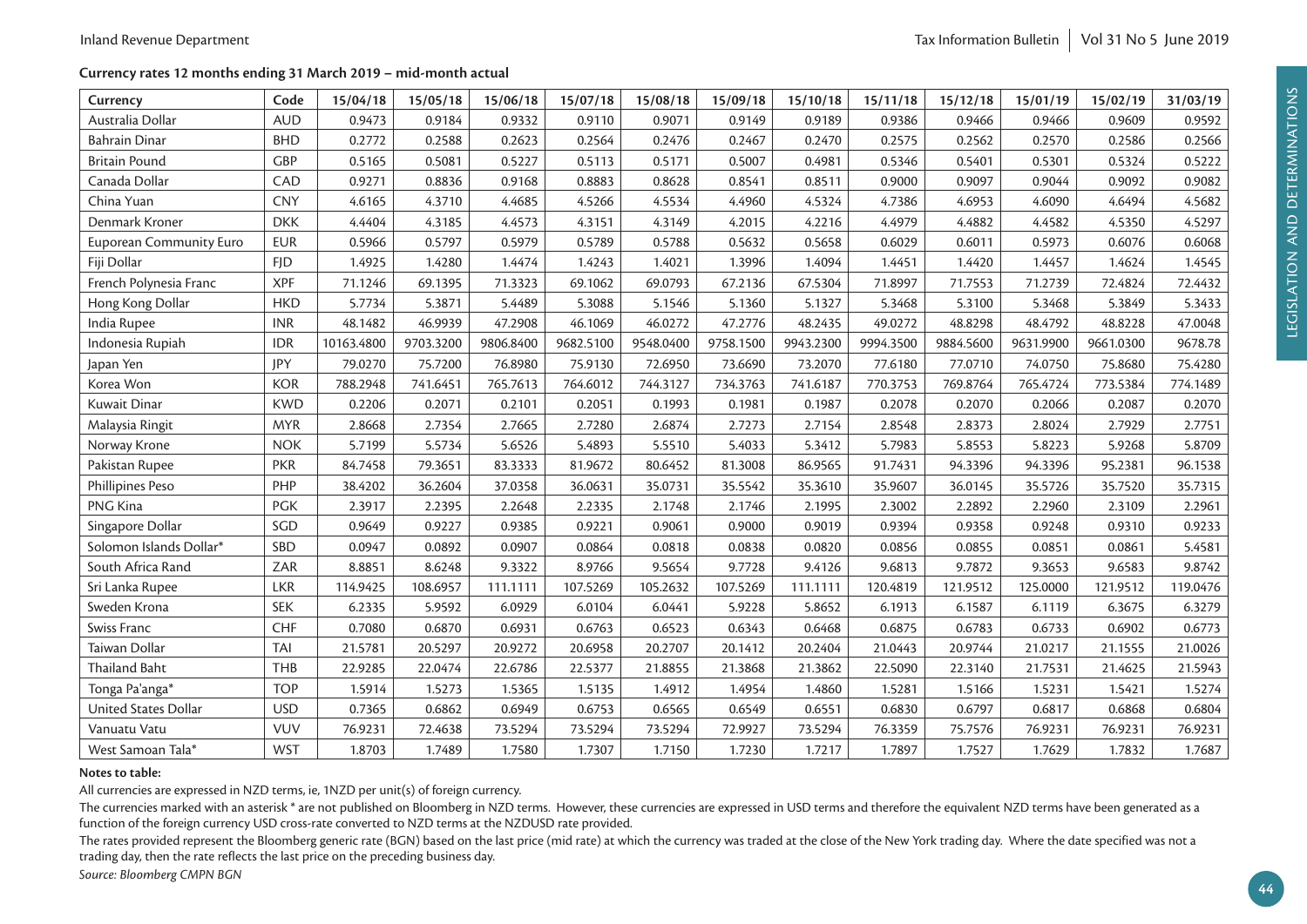#### **Currency rates 12 months ending 31 March 2019 – month end**

| Currency                       | Code       | 30/04/18 | 31/05/18 | 30/06/18 | 31/07/18 | 31/08/18 | 30/09/18 | 31/10/18 | 30/11/18 | 31/12/18 | 31/01/19 | 28/02/19 | 31/03/19 |
|--------------------------------|------------|----------|----------|----------|----------|----------|----------|----------|----------|----------|----------|----------|----------|
| Australia Dollar               | <b>AUD</b> | 0.9350   | 0.9251   | 0.9146   | 0.9178   | 0.9206   | 0.9166   | 0.9214   | 0.9418   | 0.9533   | 0.9507   | 0.9596   | 0.9592   |
| <b>Bahrain Dinar</b>           | <b>BHD</b> | 0.2672   | 0.2644   | 0.2563   | 0.2577   | 0.2498   | 0.2496   | 0.2457   | 0.2594   | 0.2533   | 0.2609   | 0.2567   | 0.2566   |
| <b>Britain Pound</b>           | <b>GBP</b> | 0.5143   | 0.5266   | 0.5131   | 0.5196   | 0.5109   | 0.5084   | 0.5105   | 0.5394   | 0.5266   | 0.5278   | 0.5133   | 0.5222   |
| Canada Dollar                  | CAD        | 0.9098   | 0.9070   | 0.8887   | 0.8869   | 0.8638   | 0.8549   | 0.8574   | 0.9138   | 0.9163   | 0.9079   | 0.8967   | 0.9082   |
| China Yuan                     | <b>CNY</b> | 4.4900   | 4.4877   | 4.4870   | 4.6439   | 4.5216   | 4.5496   | 4.5462   | 4.7865   | 4.6220   | 4.6352   | 4.5570   | 4.5682   |
| Denmark Kroner                 | <b>DKK</b> | 4.3538   | 4.4564   | 4.3200   | 4.3463   | 4.2544   | 4.2548   | 4.2986   | 4.5360   | 4.3743   | 4.5120   | 4.4666   | 4.5297   |
| <b>Euporean Community Euro</b> | <b>EUR</b> | 0.5843   | 0.5987   | 0.5795   | 0.5832   | 0.5706   | 0.5706   | 0.5760   | 0.6078   | 0.5859   | 0.6043   | 0.5986   | 0.6068   |
| Fiji Dollar                    | <b>FID</b> | 1.4635   | 1.4516   | 1.4294   | 1.4329   | 1.4071   | 1.4138   | 1.4021   | 1.4535   | 1.4418   | 1.4588   | 1.4524   | 1.4545   |
| French Polynesia Franc         | <b>XPF</b> | 69.7227  | 71.4536  | 69.2043  | 69.6070  | 68.0651  | 68.0470  | 68.6612  | 72.4866  | 70.0159  | 72.1375  | 71.4244  | 72.4432  |
| Hong Kong Dollar               | <b>HKD</b> | 5.5607   | 5.4906   | 5.3171   | 5.3520   | 5.1965   | 5.1839   | 5.1096   | 5.3827   | 5.2622   | 5.4290   | 5.3436   | 5.3433   |
| India Rupee                    | <b>INR</b> | 47.0380  | 47.2825  | 46.2857  | 46.7442  | 47.0960  | 47.9300  | 48.4223  | 47.7601  | 46.8547  | 49.1405  | 48.3866  | 47.0048  |
| Indonesia Rupiah               | <b>IDR</b> | 9790.53  | 9723.72  | 9698.51  | 9824.28  | 9780.68  | 9849.96  | 9944.94  | 9821.70  | 9667.84  | 9652.83  | 9626.50  | 9678.78  |
| Japan Yen                      | JPY        | 77.3280  | 76.1710  | 74.9500  | 76.2460  | 73.5350  | 75.2660  | 73.5960  | 78.0170  | 73.7050  | 75.3270  | 75.8150  | 75.4280  |
| Korea Won                      | <b>KOR</b> | 756.9887 | 756.4695 | 755.6001 | 759.1365 | 738.3689 | 734.8708 | 744.3133 | 770.3881 | 748.6953 | 769.6601 | 766.4455 | 774.1489 |
| Kuwait Dinar                   | <b>KWD</b> | 0.2133   | 0.2115   | 0.2052   | 0.2065   | 0.2004   | 0.2006   | 0.1981   | 0.2094   | 0.2038   | 0.2097   | 0.2067   | 0.2070   |
| Malaysia Ringit                | <b>MYR</b> | 2.7617   | 2.7843   | 2.7328   | 2.7707   | 2.7320   | 2.7342   | 2.7369   | 2.8761   | 2.7787   | 2.8272   | 2.7841   | 2.7751   |
| Norway Krone                   | <b>NOK</b> | 5.6425   | 5.7266   | 5.5202   | 5.5636   | 5.5583   | 5.3974   | 5.4994   | 5.9138   | 5.8061   | 5.8324   | 5.8283   | 5.8709   |
| Pakistan Rupee                 | <b>PKR</b> | 81.9672  | 80.6452  | 81.9672  | 84.7458  | 81.3008  | 81.9672  | 86.2069  | 94.3396  | 93.4579  | 95.2381  | 94.3396  | 96.1538  |
| Phillipines Peso               | PHP        | 36.5833  | 36.7630  | 36.1264  | 36.1946  | 35.6105  | 35.7208  | 34.9513  | 36.0131  | 35.3117  | 36.0475  | 35.3837  | 35.7315  |
| PNG Kina                       | <b>PGK</b> | 2.3050   | 2.2847   | 2.2288   | 2.2508   | 2.1994   | 2.2147   | 2.1877   | 2.3167   | 2.2631   | 2.3299   | 2.2967   | 2.2961   |
| Singapore Dollar               | SGD        | 0.9381   | 0.9365   | 0.9222   | 0.9282   | 0.9084   | 0.9054   | 0.9031   | 0.9429   | 0.9157   | 0.9312   | 0.9203   | 0.9233   |
| Solomon Islands Dollar*        | SBD        | 5.5257   | 5.4981   | 5.2926   | 5.3317   | 5.1785   | 5.1761   | 5.2279   | 5.4883   | 5.3899   | 5.5190   | 5.4605   | 5.4581   |
| South Africa Rand              | ZAR        | 8.7463   | 8.8929   | 9.2971   | 9.0526   | 9.7221   | 9.3690   | 9.6282   | 9.5413   | 9.6461   | 9.1680   | 9.5875   | 9.8742   |
| Sri Lanka Rupee                | <b>LKR</b> | 112.3596 | 111.1111 | 107.5269 | 108.6957 | 106.3830 | 112.3596 | 114.9425 | 123.4568 | 123.4568 | 123.4568 | 121.9512 | 119.0476 |
| Sweden Krona                   | <b>SEK</b> | 6.1434   | 6.1701   | 6.0586   | 5.9979   | 6.0504   | 5.8883   | 5.9734   | 6.2629   | 5.9481   | 6.2592   | 6.2889   | 6.3279   |
| Swiss Franc                    | CHF        | 0.7000   | 0.6900   | 0.6705   | 0.6752   | 0.6412   | 0.6503   | 0.6572   | 0.6852   | 0.6602   | 0.6875   | 0.6795   | 0.6773   |
| Taiwan Dollar                  | <b>TAI</b> | 20.9801  | 20.9910  | 20.6556  | 20.8474  | 20.3145  | 20.1637  | 20.1649  | 21.2223  | 20.5501  | 21.2410  | 20.9898  | 21.0026  |
| <b>Thailand Baht</b>           | <b>THB</b> | 22.3438  | 22.4414  | 22.3782  | 22.6401  | 21.6926  | 21.4024  | 21.5781  | 22.6761  | 21.7225  | 21.6022  | 21.5053  | 21.5943  |
| Tonga Pa'anga*                 | <b>TOP</b> | 1.5598   | 1.5586   | 1.5149   | 1.5319   | 1.4994   | 1.4882   | 1.4769   | 1.5394   | 1.5124   | 1.5486   | 1.5284   | 1.5274   |
| United States Dollar           | <b>USD</b> | 0.7086   | 0.7001   | 0.6768   | 0.6818   | 0.6622   | 0.6619   | 0.6517   | 0.6872   | 0.6719   | 0.6916   | 0.6807   | 0.6804   |
| Vanuatu Vatu                   | <b>VUV</b> | 75.1880  | 74.0741  | 74.0741  | 74.6269  | 72.9927  | 74.6269  | 73.5294  | 76.9231  | 75.1880  | 76.9231  | 76.3359  | 76.9231  |
| West Samoan Tala*              | <b>WST</b> | 1.7900   | 1.7771   | 1.7355   | 1.7470   | 1.7236   | 1.7160   | 1.7066   | 1.7820   | 1.7535   | 1.7780   | 1.7719   | 1.7687   |

#### **Notes to table:**

All currencies are expressed in NZD terms, ie, 1NZD per unit(s) of foreign currency.

The currencies marked with an asterisk \* are not published on Bloomberg in NZD terms. However, these currencies are expressed in USD terms and therefore the equivalent NZD terms have been generated as a function of the foreign currency USD cross-rate converted to NZD terms at the NZDUSD rate provided.

The rates provided represent the Bloomberg generic rate (BGN) based on the last price (mid rate) at which the currency was traded at the close of the New York trading day. Where the date specified was not a trading day, then the rate reflects the last price on the preceding business day.

*Source: Bloomberg CMPN BGN*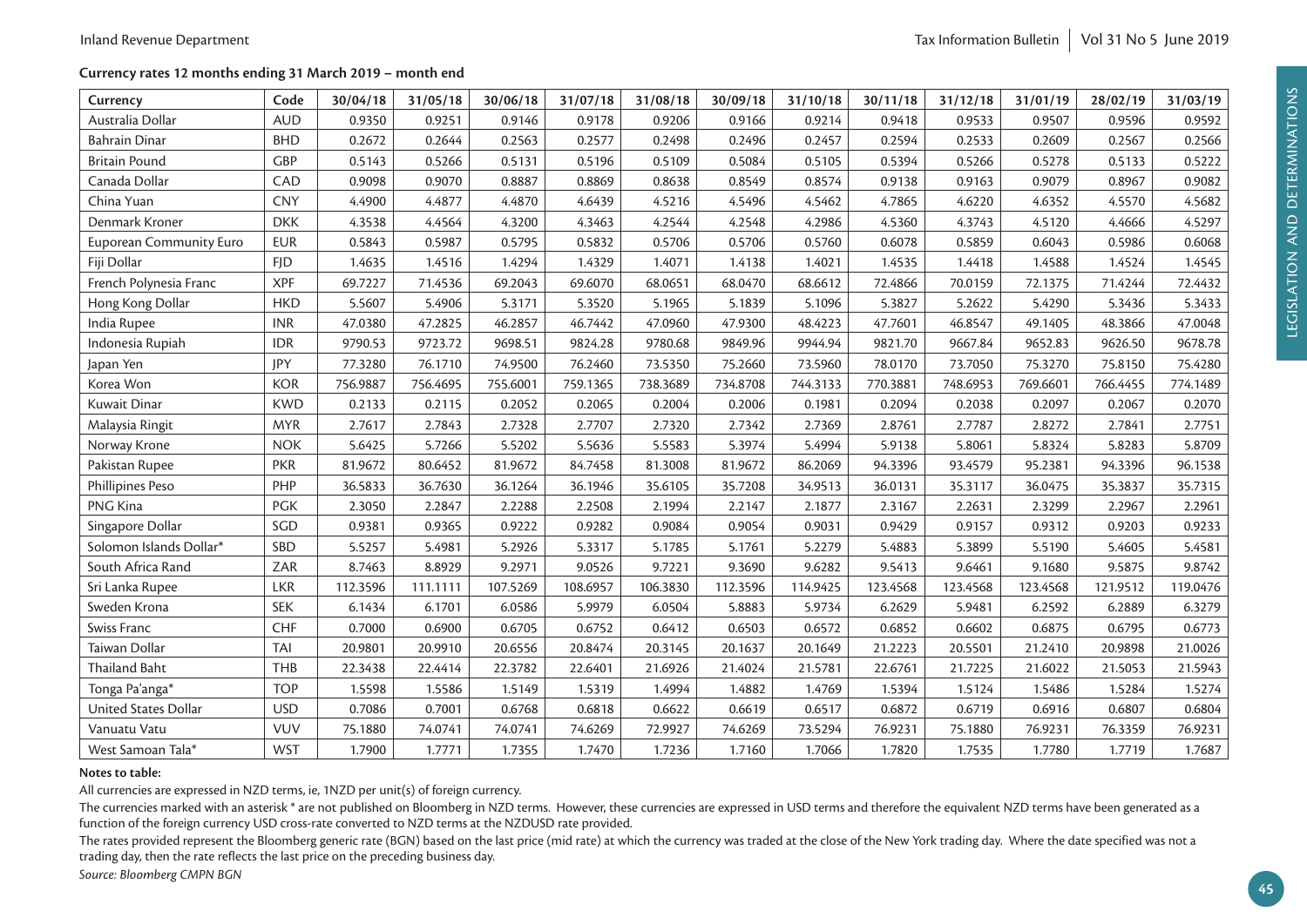# 2019 CPI adjustment to DET 09/02 Standard-cost household service for childcare providers

In accordance with the provisions of Determination DET 09/02, as published in *Tax Information Bulletin* Volume 21, Number 4 (June 2009), Inland Revenue advises that, for the 2019 income year:

- (a) The variable standard-cost component will be \$3.60 per hour per child; and
- (b) The administration and record keeping fixed standard-cost component will be \$352 per annum, for a full 52 weeks of childcare services provided.

The above amounts have been adjusted as a consequence of the annual movement of the Consumers Price Index for the twelve months to March 2019, which showed an increase of 1.5%. For childcare providers who have a standard 31 March balance date, the new amounts apply for the period from 1 April 2018 to 31 March 2019.

# 2019 CPI adjustment to Determination DET 05/03: Standard-cost household service for boarding service providers

In accordance with the provisions of Determination DET 05/03, as published in *Tax Information Bulletin* Vol 17, No 10 (December 2005), Inland Revenue advises that, for the 2019 income year:

- (a) The weekly variable standard-cost for one to two boarders will be \$270 each; and
- (b) The weekly variable standard-cost for third and subsequent number of boarders will be \$222 each.

The above amounts have been adjusted as a consequence of the annual movement of the Consumers Price Index for the twelve months to March 2019, which showed an increase of 1.5%. For boarding service providers who have a standard 31 March balance date, the new amounts apply for the period from 1 April 2018 to 31 March 2019.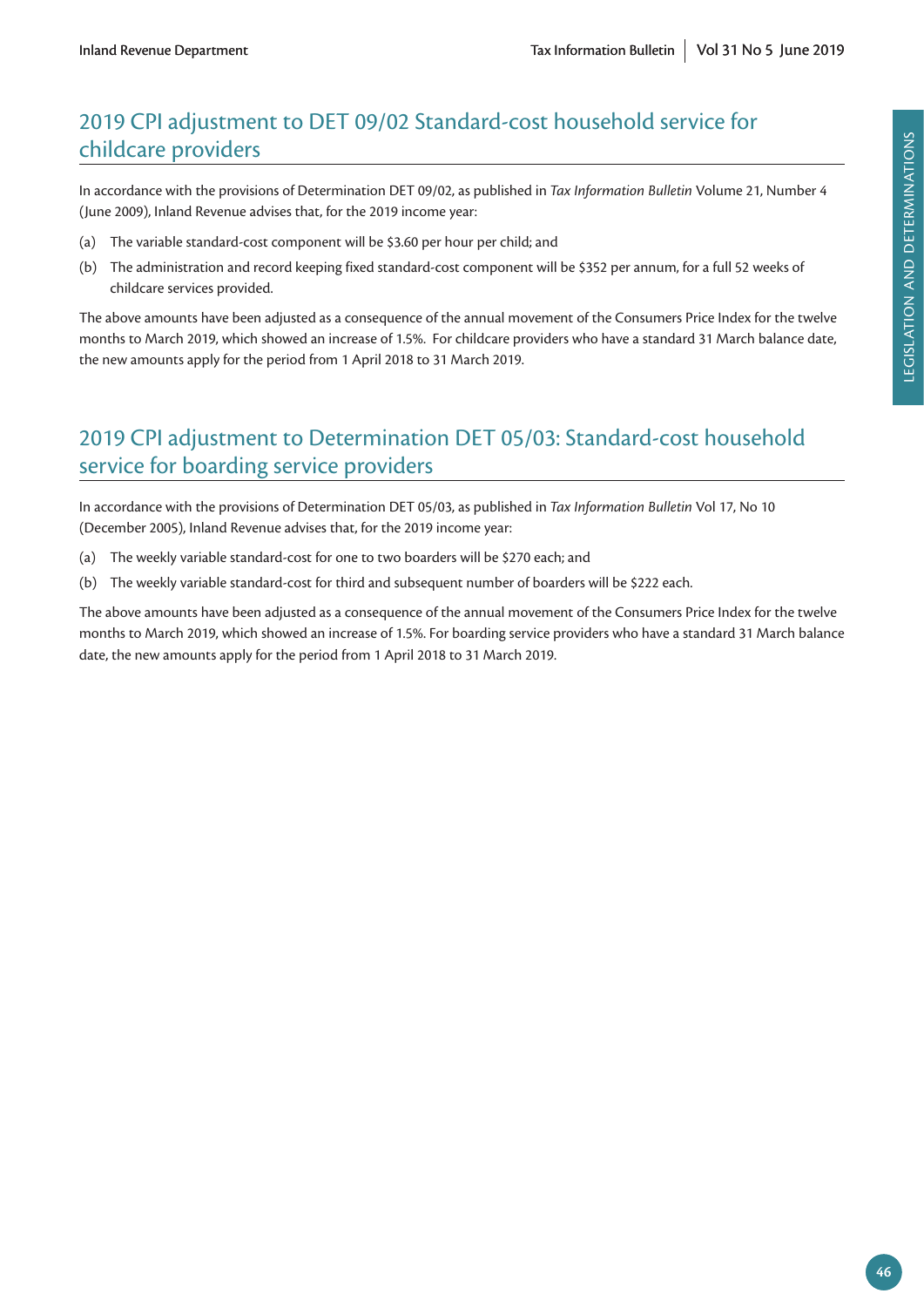# **GENERAL ARTICLES**

# Reminder: First payment of NRWT under the non-resident financial arrangement income rules is due 20 June 2019

The non-resident financial arrangement income (NRFAI) rules were introduced by the Taxation (Annual Rates for 2016-17, Closely Held Companies and Remedial Matters) Act 2017. Broadly speaking, the rules apply to loans from related parties which are subject to non-resident withholding tax (NRWT). One aspect of the rules is the imposition of NRWT on an accrual basis, rather than a payments basis, in cases where the payment of interest is significantly deferred. For March balance date borrowers under loans that are affected by the rules, the first mandatory payment of NRWT on an accrual basis is due on 20 June 2019 (borrowers were able to elect into the rules earlier if they wanted to).

The purpose of this item is to remind borrowers about this requirement, and what interest payments they need to make to avoid triggering the requirement to pay NRWT on an accrual basis.

Subject to a de minimis, interest on a loan will generally be subject to NRFAI where the result from the following equation is less than 0.9 (in a year):

(Total interest payments made up to and including the 20th day of the third month after the end of the year) (Deductions claimed for all years up to the preceding year)

For both elements of the formula, only deductions and payments since the rule came into force are taken into account. For most loans, the rule came into force for income years beginning 31 March 2017 and later.

If a loan becomes subject to the rule, the borrower must pay NRWT on all deducted but unpaid interest (whatever year the deduction was claimed in), on the 20th day of the third month following the end of the year.

#### **Example**

If a borrower has deducted interest on a related party loan in the year ended 31 March 2018, and not paid at least 90 percent of the amount deducted as interest in the period from 1 April 2017 to 20 June 2019, they will need to pay NRWT on all deducted but unpaid interest on the loan. The NRWT will need to be paid on or before 20 June 2019.

For example, suppose a March balance date borrower with a loan from a non-resident related party lender. The borrower has deducted \$60,000 of interest on the loan in the 2018 year but has paid no interest on the loan between 1 April 2017 and 19 June 2019. If the borrower makes a payment of interest of \$54,000 or more on or before w20 June, there will be no NRWT obligation under the NRFAI rule. If the borrower makes no payment, or a lesser payment, the NRFAI rule will be triggered.

For a taxpayer with a June balance date, the last date for bringing the interest payments up to date, or alternatively paying the NRWT, will be 20 September 2019.

#### **More information**

You can find more information in these publications:

- **•** *NRWT payer's guide (IR291)* go to **[www.classic.ird.govt.nz/](http://www.classic.ird.govt.nz/)** (search keyword: IR291)
- **•** *NRWT Related party and branch lending Special Report* (April 2017)
	- go to **[taxpolicy.ird.govt.nz/](http://taxpolicy.ird.govt.nz/)** (search keyword: NRWT)